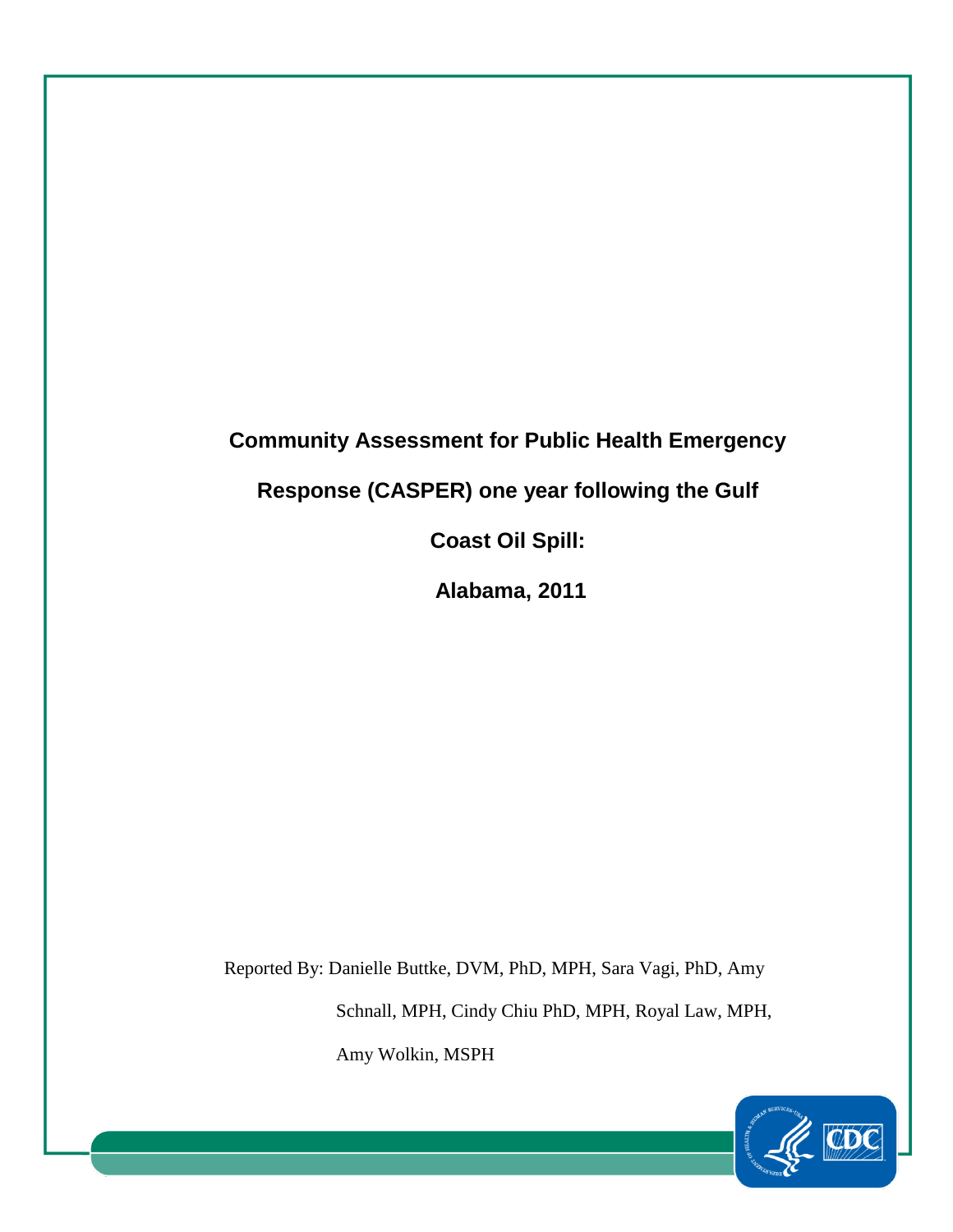Centers for Disease Control and Prevention National Center for Environmental Health,

Division of Environmental Hazards and Health Effects

August, 2011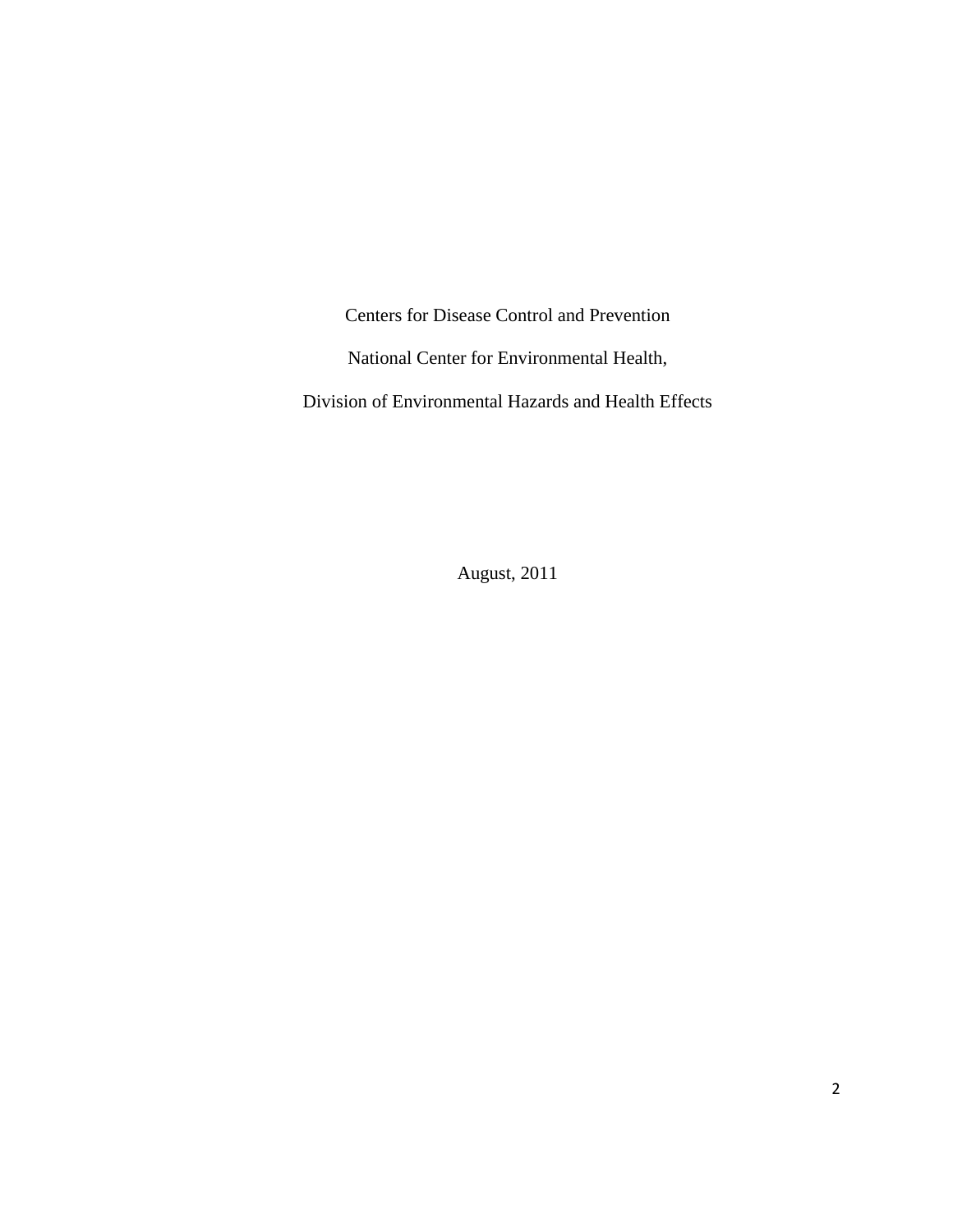#### **EXECUTIVE SUMMARY**

On April 20, 2010, the Deepwater Horizon Offshore Drilling Unit exploded in the Gulf of Mexico. The explosion resulted in 11 deaths, 17 injuries, and the largest marine petroleum release in history. A few months after the explosion, CDC conducted a Community Assessment for Public Health Emergency Response (CASPER) to assess the general and mental health needs of affected coastal communities in two counties in Alabama. Because mental health needs continue to evolve following man-made disasters and anecdotal reports of mental health needs continued in the communities, the Alabama Departments of Public and Mental Health requested CDC assistance in conducting a Community Assessment for Public Health Emergency Response or (CASPER) in two specific Gulf coast counties exactly one year after the first CASPERs.

Data suggest that a higher proportion of households with an annual income greater than \$75,000 live in the community in 2011 compared to 2010. Overall, physical symptoms did not differ between 2010 and 2011. In general, there was a decrease in reports of poor mental health symptoms in adults as compared to the 2010 CASPER. However, reports of mental health symptoms in those reporting decreased income following the oil spill were similar to levels reported in 2010, and more referrals for immediate mental health services were made in 2011 than 2010.

The decrease in reports of mental health concerns may possibly be attributed to the aggressive outreach by local mental health services over the past year, but also to the change in population demographics of the community or the community itself. Together, the high proportion of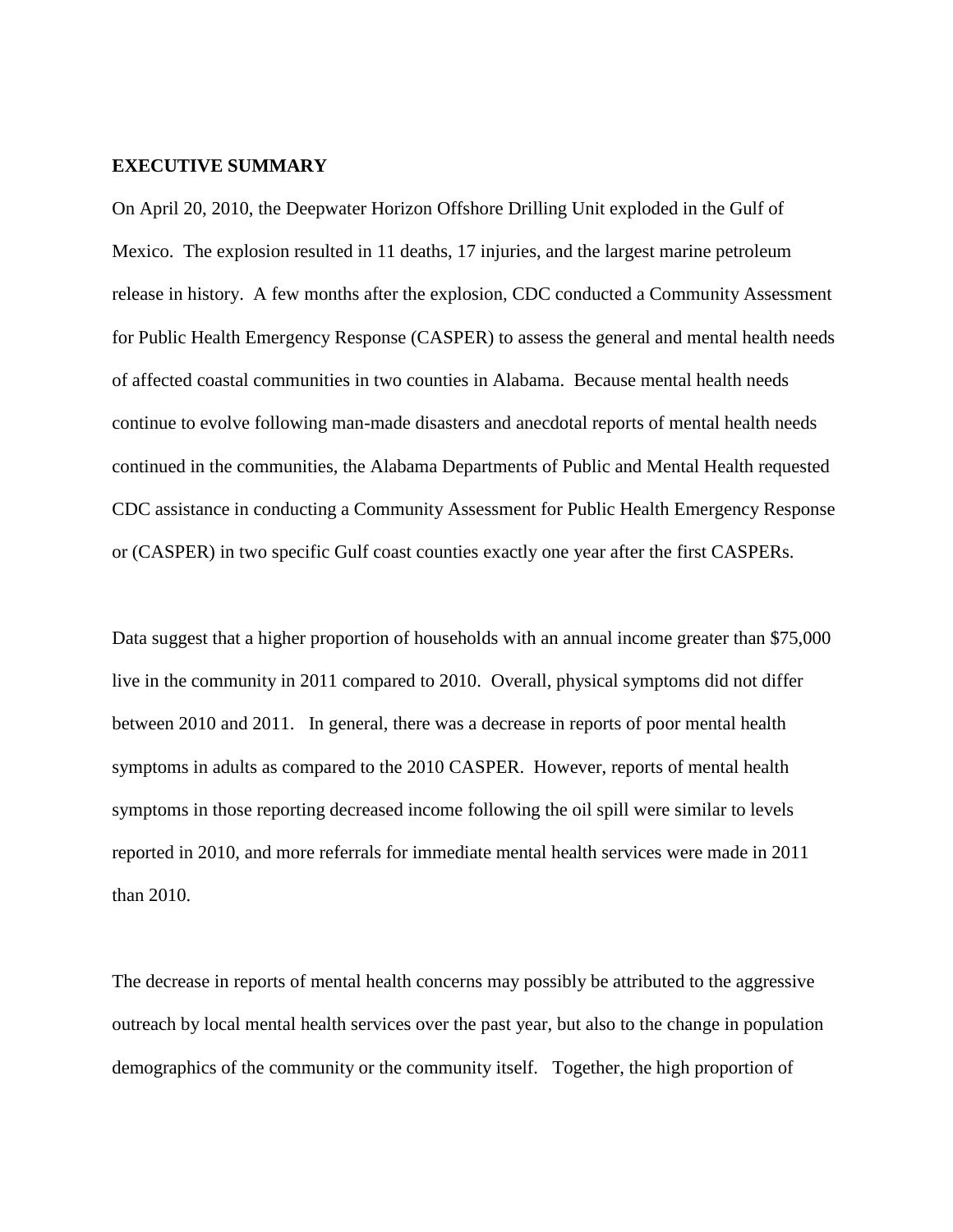mental health symptoms in those reporting decreased income and the increased number referrals for mental health services encountered during the surveys suggest that mental health needs still exist and mental health services should continue outreach efforts. Information on emergency preparedness was shared with local and state officials to inform emergency preparedness planning efforts.

#### **BACKGROUND**

On April 20, 2010, the Mobile Offshore Drilling Unit (MODU) Deepwater Horizon exploded 40 miles south of the coast of Louisiana. This event resulted in 11 deaths, 17 injuries, and the largest marine petroleum release in history (1). Over the following 3 months, more than 4.9 million barrels of oil were released into the Gulf of Mexico. Although the oil well was capped on July 15, 2010, thus stopping the flow of oil into the ocean, the released crude oil has had prolonged negative effects on marine biota. The proximity of the well to the fishing industry of the Gulf States, coastal tourist attractions, and estuarine, marsh, and protected ecosystems placed these resources in jeopardy of contamination and destruction. The released oil has had and continues to have consequences for the industries along the Gulf Coast, and posed potential health hazards for those exposed to or affected by the oil spill. Research from previous oil spill and man-made disaster suggests that mental health and community effects of the disaster persist long after the actual event. Anecdotal reports from local services have noted increased and continued requests for assistance and behavioral problems, including substance abuse and domestic violence. Public health surveillance for adverse exposure-related outcomes was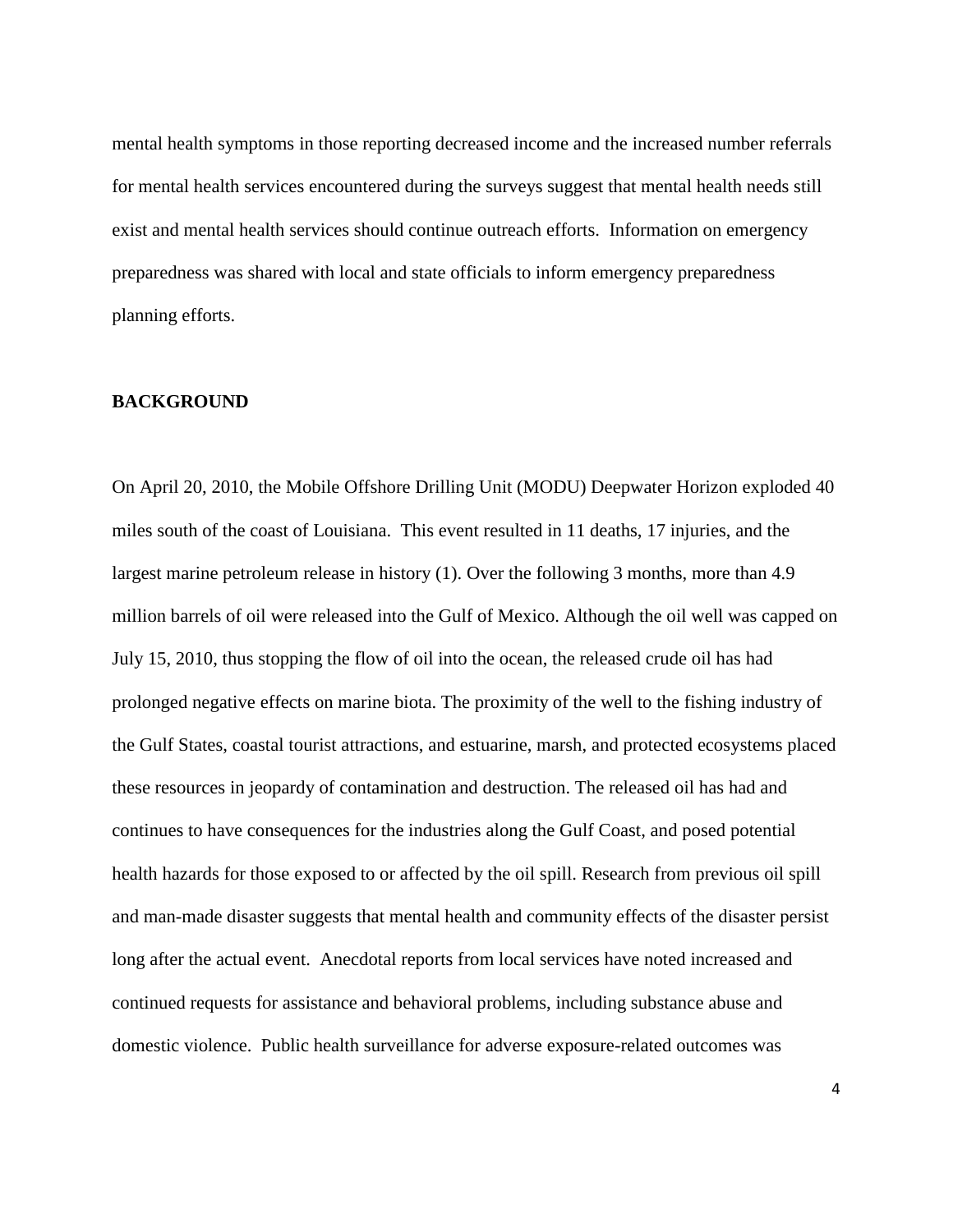ongoing in coastal area emergency departments, urgent care facilities, and community health centers in Alabama, Florida, Louisiana, and Mississippi immediately following the oil spill and lasted a few months. A Community Assessment for Public Health Emergency Response (CASPER) was conducted August 27 and 28, 2010 in Mobile and Baldwin counties, because public health officials were concerned that some health effects, particularly mental health outcomes, were not adequately captured by the surveillance systems. Results from these CASPERs were shared with the Alabama Department of Public Health and actions were taken based on the findings. To better understand health effects a year after the event, the Alabama Department of Public Health (ADPH) requested the assistance of the Centers for Disease Control and Prevention (CDC) in conducting an assessment of needs in Mobile and Baldwin counties on August 26 and 27, 2011. We also used this opportunity to assess disaster preparedness and needs in the communities surveyed because 1) The study areas are commonly affected by other natural disasters that require large-scale public health response, such as hurricanes; 2) CASPER is an effective method to assess public health needs in a non-disaster setting; and 3) Findings can be used to plan for public health response in the event of a disaster.

On August 25, 2011, CDC staff, including, EIS officers Danielle Buttke, DVM, PhD, MPH, EIS officers Cindy Chiu, PhD, MPH, Sara Vagi, PhD, Royal Law, MPH, and Amy Schnall, MPH, departed for Orange Beach, AL. They joined CEFO Melissa Morrison, MPH and staff of the Alabama Department of Public Health in conducting two CASPERs. The goals of the CASPERs were to determine the general and mental health needs of the community one year following the Deepwater Horizon oil spill, as well as information on the emergency preparedness of the community to aid health officials in preparedness planning.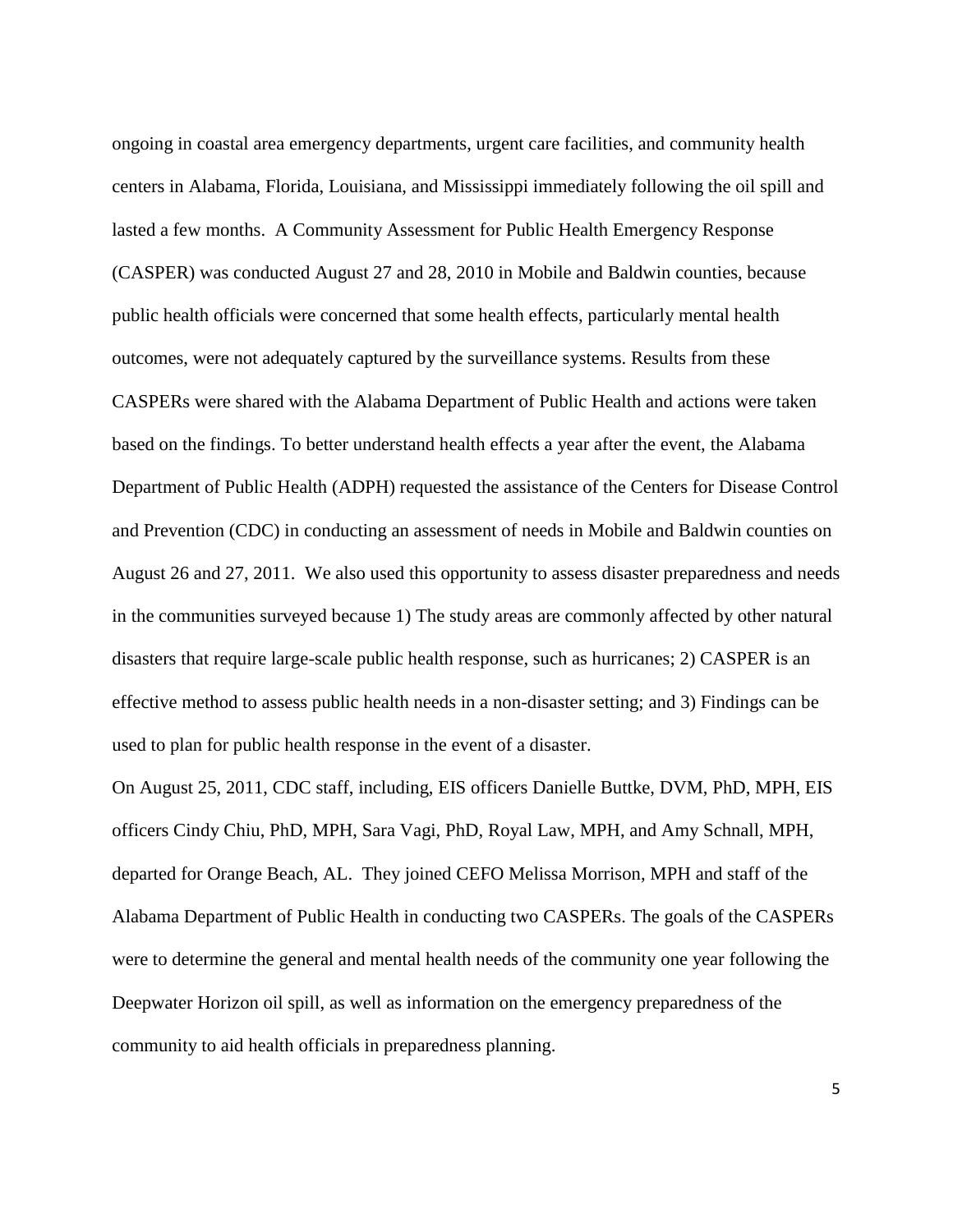#### **METHODS AND MATERIALS**

To accomplish these goals, CDC conducted CASPERs in Mobile and Baldwin counties. CASPER is an epidemiologic technique designed to provide household-based information about an affected community's needs following a disaster in a timely and relatively inexpensively manner. The information gained is then shared in a simple format with decision-makers. CDC developed a three-page data collection instrument in coordination with the ADPH and local interested parties. The survey instrument was similar to the one used in Alabama in 2010, and it included the following: 1) questions regarding respiratory, cardiovascular, dermatologic, and other physical symptoms and signs that had arisen or worsened in the 30 days prior to the interview; 2) standardized questions on quality of life, mental health, and social context; and 3) individual- and household-level oil spill-related exposure questions and 4) questions regarding emergency preparedness and planning (see Appendix A).

We used a two-stage sampling method to select a representative sample of 210 households to be interviewed in each sampling frame. The sampling frame was based on the 2010 CASPER sampling frame. In the first stage, we selected 30 clusters (census blocks) from a pre-defined sampling frame by use of the Geographic Information Systems CASPER tool. In Mobile County, 30 census blocks were selected from within the pre-defined sampling frame which included the coastal zip codes of 36523, 36509, 36528 representing the cities of Bayou La Batre, Coden, and Dauphin Island. The blocks were selected with a probability proportional to number of households within the census block. Similarly, 30 census blocks were selected from the predefined sampling frame of Baldwin County which included the area south of state highway 98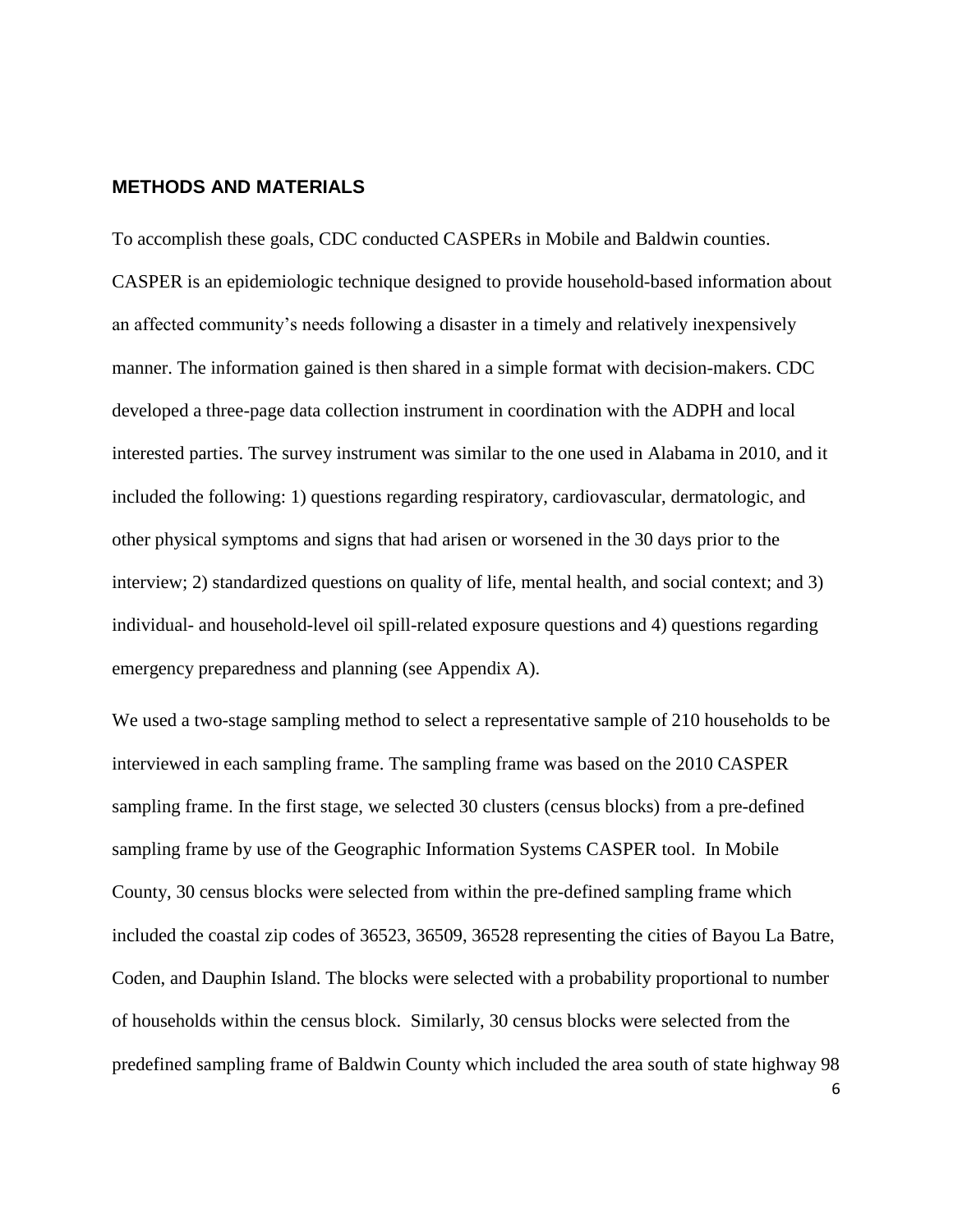and the area of Point Clear. We selected the clusters with a probability proportional to the number of households within the census block according to the 2010 Census. In the second stage, interview teams randomly selected seven households from each of the 30 clusters. The interviewers were provided with detailed maps of each selected cluster, and the teams were instructed to select the housing units for the seven interviews by use of a standardized method for randomization.

We provided the two-person interview teams in each sampling frame with a four-hour training session on interview techniques, safety issues, household selection, and referrals. Teams consisted primarily of state public health and mental health staff, with assistance provided by CDC staff. Each team attempted to conduct seven interviews in each of the 30 census blocks selected for the sample, with a goal of 210 total interviews. Residents were considered eligible respondents if they were at least 18 years of age or older, were residents of the selected household, and had lived within the community sampled for at least 30 days. Additionally, the interviewers completed confidential referral forms whenever they encountered urgent physical or mental health needs, and they distributed information on mental and physical health resources.

We conducted weighted cluster analysis to report the estimated percent of households affected in the assessment area (Tables 1–3). We calculated two weighting variables—one to account for the probability that the responding household was selected and one to account for the probability of selecting the individual respondent within the household. We weighted results of each interview questionnaire appropriately on the basis of whether the question referred to the individual or to the household. All percentages presented in this report are calculated by use of one of the two sampling weights.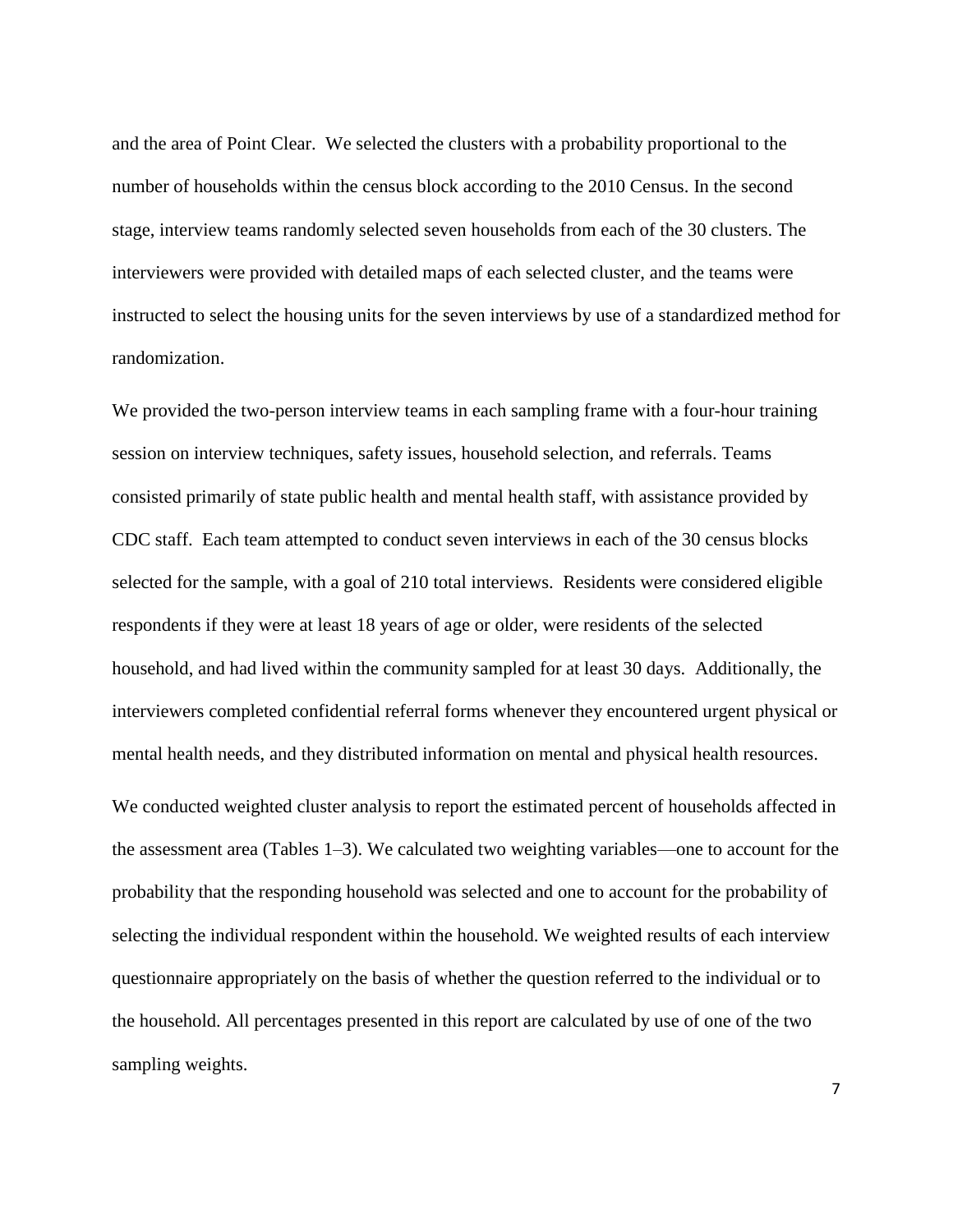We used several of the questions regarding mental health from CDC's national Behavioral Risk Factor Surveillance System (BRFSS) and administered them to the responding individual in each household (questions 15 through 23, Appendix A). We compared data from our survey to both Alabama state-wide and national data from the most recent BRFSS in which these questions were asked. For questions 15 through 17 and 22 through 23, the most recent data available for comparison were from the 2009 BRFSS (Tables 9 and 10). For questions 18 and 19 (Table 9), the most recent data available for comparison were from the 2008 BRFSS. Questions 20 and 21 have no available comparison data. We compared responses to the quality-of-life questions (questions 15 through 17) to data collected by use of the identical questions in the 2009 BRFSS in Alabama and in the BRFSS in all 50 states (Table 11 and 12). We took the depressive symptom questions (questions 18 and 19) from the Patient Health Questionnaire-2 (PHQ-2) module in BRFSS and the anxiety questions (questions 20 and 21) from the Generalized Anxiety Disorder-2 (GAD-2) module in a hospital-based Patient Health Questionnaire study. Responses for both the PHQ-2 and GAD-2 are scored from zero (not at all) to 3 (nearly every day), and a combined score is calculated by use of the two questions within each module. PHQ-2 scores of  $\geq$ 3 have a sensitivity of 83% and a specificity of 92% for major depression (2); GAD-2 scores of  $\geq$ 3 have a sensitivity of 92% and a specificity of 76% for generalized anxiety disorder, and a sensitivity of 65% and a specificity of 88% for any anxiety disorder (3). We compared the depressive symptom questions to the PHQ-2 data from the 2008 BRFSS in Alabama and to the BRFSS data in 16 other states or territories nationwide (Table 11)—the PHQ-2 is part of an optional module in BRFSS and therefore is not included in the survey in all states. The GAD-2 is not currently available in BRFSS questionnaire; therefore, it has no population-based data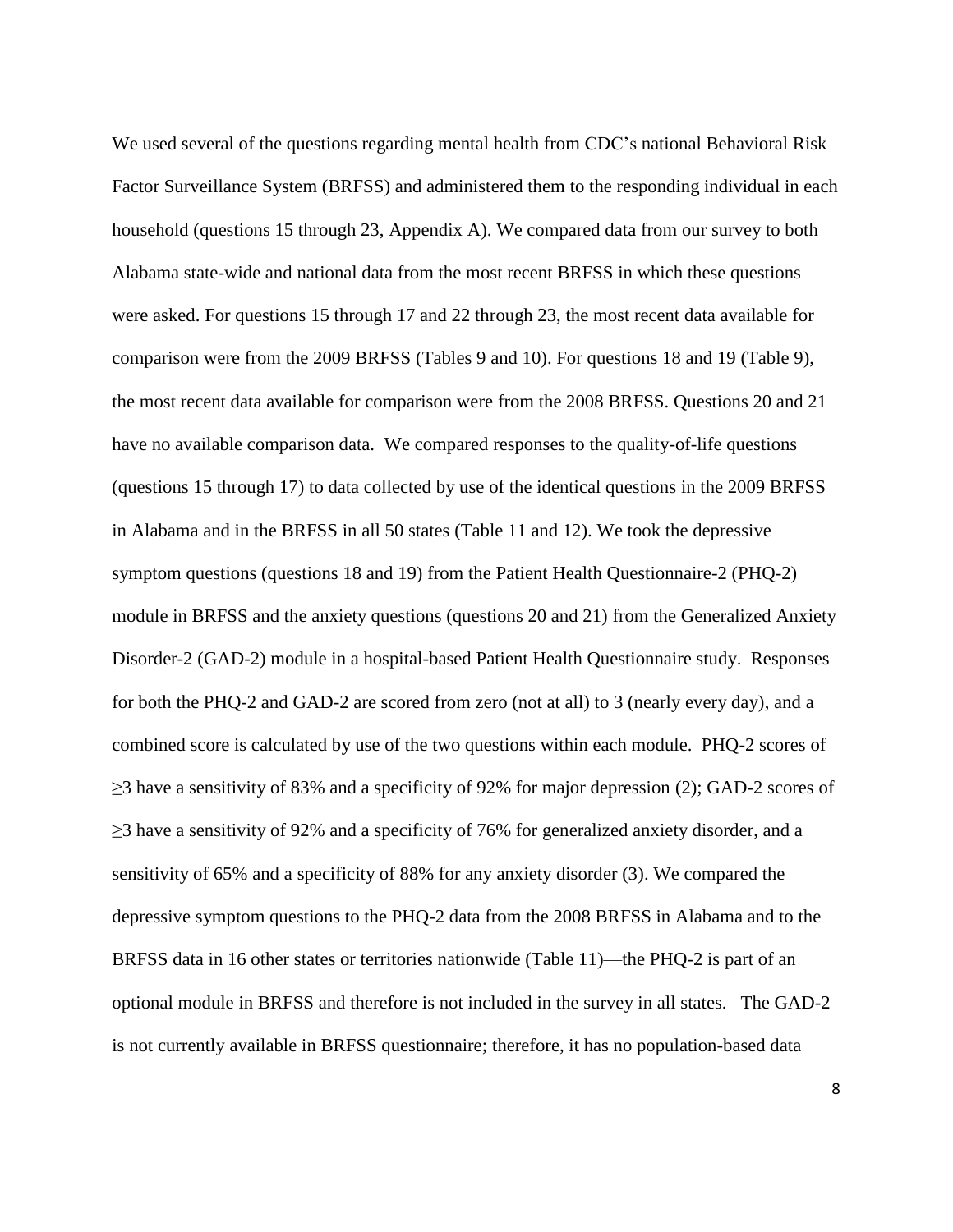available for comparison. We compared responses to the social context questions (questions 22 and 23) to data from the 2009 BRFSS conducted in Alabama and eight other states nationwide (Table 12).

Results from BRFSS questions used in the CASPER are also stratified based on self-reported income change following the oil spill. We asked, "How did the oil spill affect your household income?" and answers were recorded as increased, decreased, no change, other, or don't know. Very few individuals reported increased, other, or don't know; thus, this variable was categorized as 'decreased' or 'increased/no change' for the stratified analysis.

## **RESULTS**

### **Mobile County**

The surveys were conducted on August 26 and 27, 2011. The 23 interview teams conducted 208 interviews, a completion rate of 99% (Table 1). Teams completed interviews in 41% of the houses approached. Of the households with an eligible participant answering the door, 75% completed an interview. Table 2 shows the frequency and weighted percentage of household demographics. The mean age of respondents was 55.7 years, and 55.5% of respondents were male. Of the persons answering the questionnaire, the majority (97.5%) were white, non-Hispanic. The majority of households (64.7%) have lived in the community for 11 years or more (Table 3).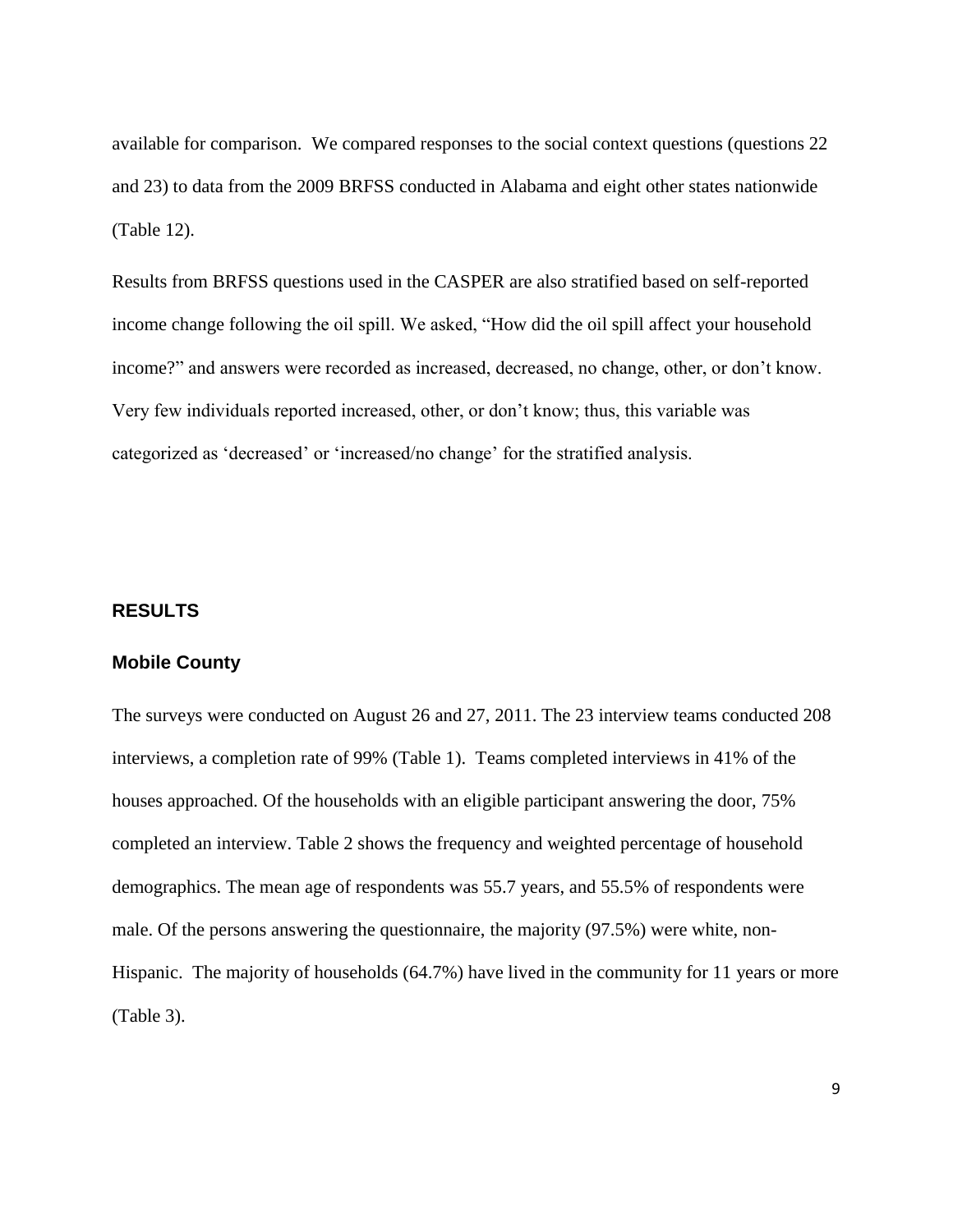The self-reported 2010 estimated annual income is shown in Table 4. A larger percentage of households made greater than or equal to \$75,000 per year in 2011 than in 2010. The majority of households were either employed (43.4%) or unemployed by choice (41.2%).

Of the households interviewed, 56.4% reported having at least one person in the household experiencing one or more respiratory conditions in the 30 days prior to the survey (Table 5). Nasal congestion was the most common respiratory symptom, with 37.6% of households reporting at least one person with nasal congestion, followed by 28.6% of households reporting at least one person with cough.

Of the households interviewed, 25.7% reported at least one person in the household experiencing a cardiovascular symptom in the previous 30 days (Table 6). The most frequently reported cardiovascular symptom was chest pain (12.8%).

In addition to these respiratory and cardiovascular symptoms, 24.8% of households reported at least one person with a headache in the past 30 days (Table 7). Additionally, mental and behavioral health symptoms are shown in Table 8. Over 26.7% of households reported at least one person with trouble sleeping or having nightmares in the past 30 days. In general, 51.3% of households sought medical care for any mental or physical health reason (Table 8). Types of medical centers where households sought medical help for any of the reported conditions are shown in Table 9.

Of the 208 households, 56 reported having children in the household, or 26.7% of households. Based on these households, it is projected that 15.8% of household with children have an increase in at least one child having problems sleeping or having nightmares, 10.5% have an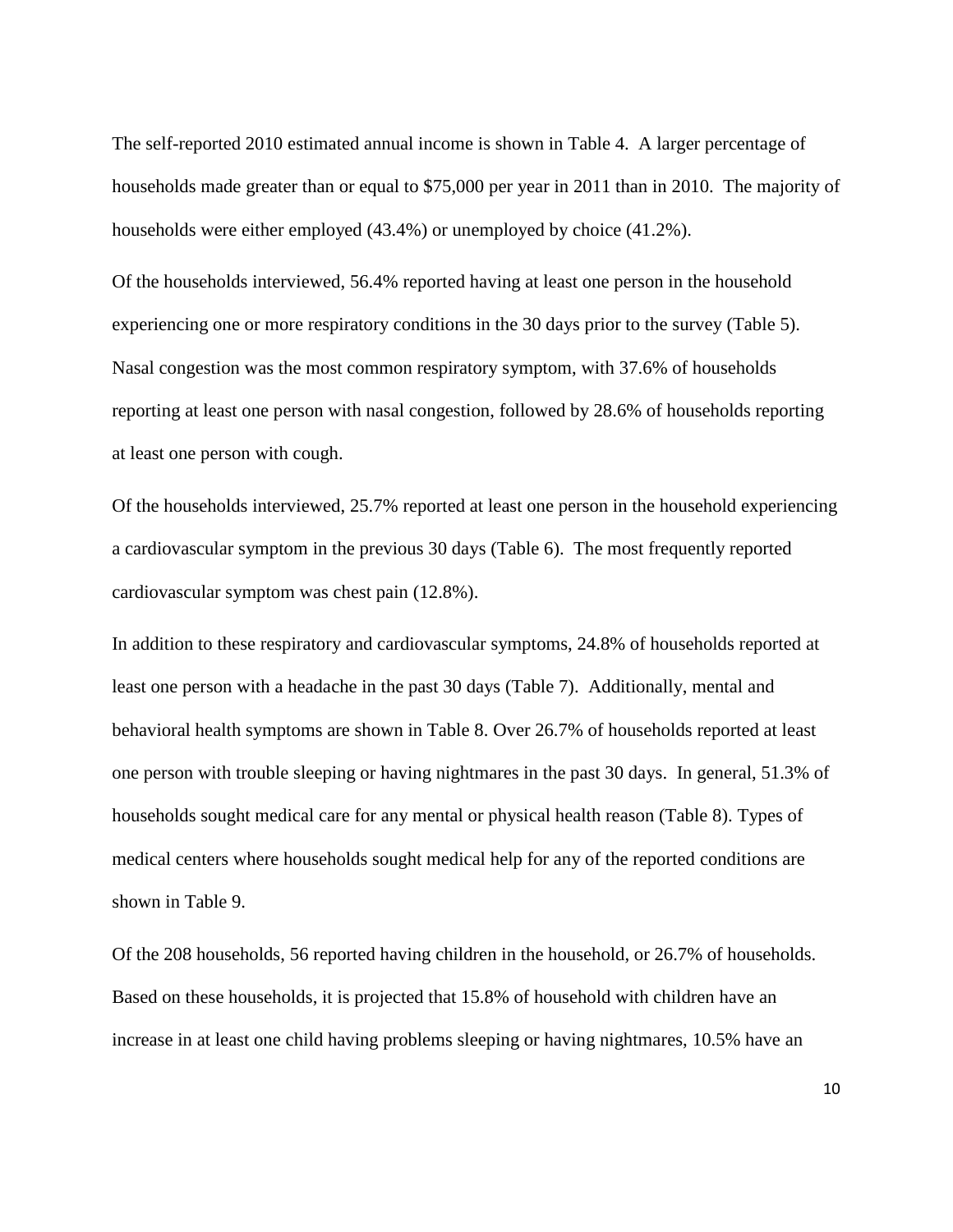increase in sadness or depression, 7.0% have an increase in problems in their children getting along with other children, and 7.0% have an increase in being nervous or afraid in the past 30 days (Table 10).

We compared responses to questions regarding mental health to BRFSS results from surveys administered to the survey respondent only (Tables  $11-13$ ). In general, the percentage of respondents reporting poor mental health outcomes was higher in this survey than in both the 2008 and 2009 BRFSS conducted in Alabama and nationally.

Other results include:

- 36.9% of households reported decreased household income since the oil spill.
- 13.4 % of respondents reported physically unhealthy days greater than or equal to 14 in the previous 30 days, as compared to 19.7% in the 2010 CASPER, 13.9% of respondents in the 2008 Alabama BRFSS and 10.8% in the 2009 national BRFSS (Table 11a). A greater proportion of individuals reporting decreased household income following the oil spill also reported greater than or equal to 14 physically unhealthy days in the previous 30 days compared to individuals reporting increased or no change in household income following the oil spill (Table 11b).
- 14.7 % of respondents reported mentally unhealthy days greater than or equal to 14 in the previous 30 days, as compared to 22.8% in the 2010 CASPER, 13.1% of respondents in the 2009 Alabama BRFSS and 10.3% in the 2009 national BRFSS (Table 11a). A greater proportion of individuals reporting decreased household income following the oil spill also reported greater than or equal to 14 mentally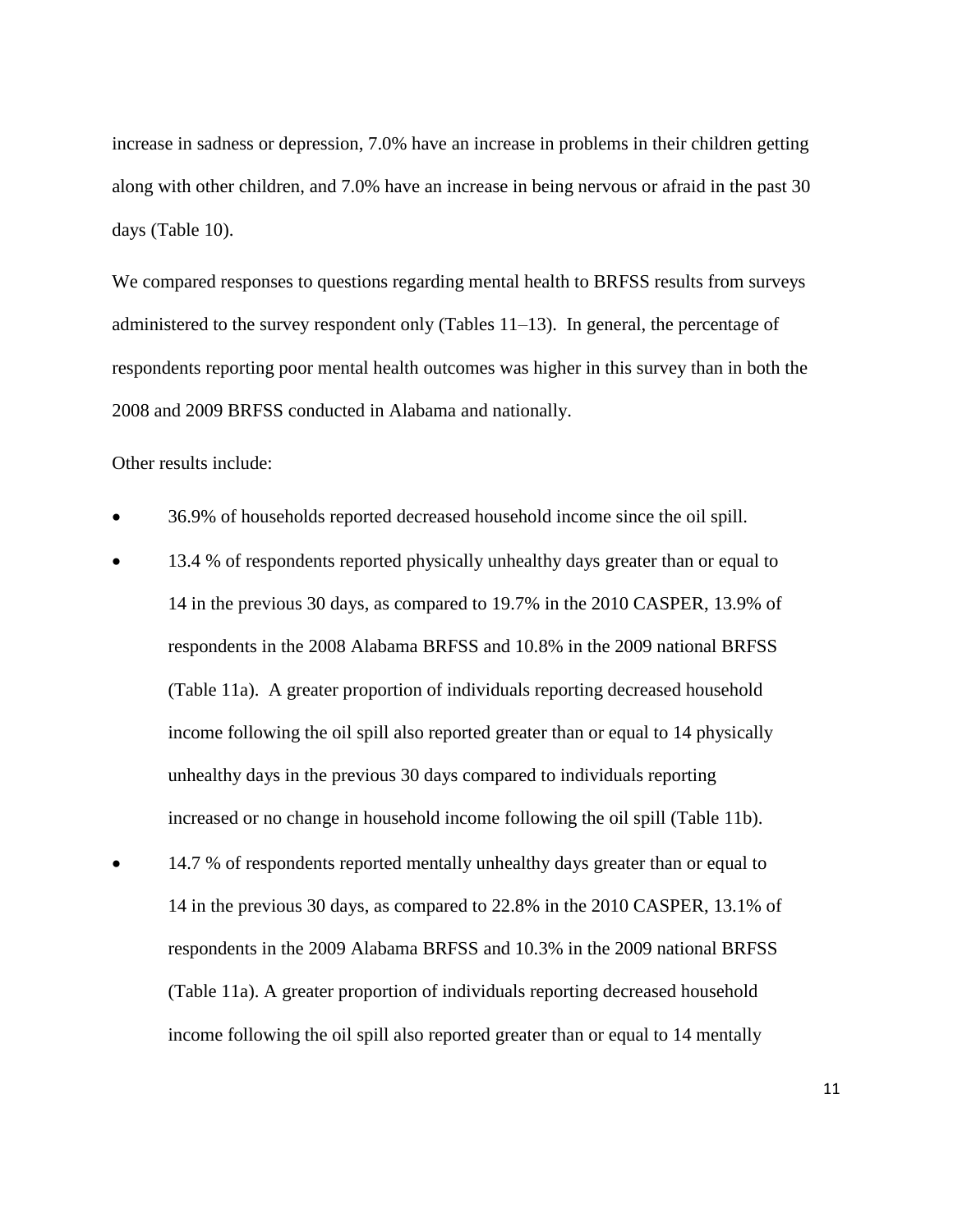unhealthy days in the previous 30 days compared to individuals reporting increased or no change in household income following the oil spill (Table 11b).

- 7.0% of respondents reported limited activity or self-care due to physical or mental health conditions greater than or equal to 14 days in the past 30 days, as compared to 12.9% in the 2010 CASPER, 8.7% of respondents in the 2009 Alabama BRFSS and 7.0% in the 2009 national BRFSS (Table 11a). A greater proportion of individuals reporting decreased household income following the oil spill also reported greater than or equal to 14 days limited activity in the previous 30 days compared to individuals reporting increased or no change in household income following the oil spill (Table 11.b).
- 13.2% of respondents reported symptoms consistent with depression in the past two weeks, as compared to 24.2% in the 2010 CASPER, 13.9% of respondents in the 2006 Alabama BRFSS and 9.7% in the 2006 national BRFSS (Table 12a). A greater proportion of individuals reporting decreased household income following the oil spill reported symptoms consistent with depression compared to individuals reporting increased or no change in household income (Table 12b).
- 20.3% of respondents reported symptoms consistent with an anxiety disorder. This compares to 24.3% of individuals in the 2010 CASPER (Table 12a). No BRFSS comparison data are available in other surveys for symptoms of anxiety. A greater proportion of individuals reporting decreased household income following the oil spill reported symptoms consistent with an anxiety disorder compared to individuals reporting increased or no change in household income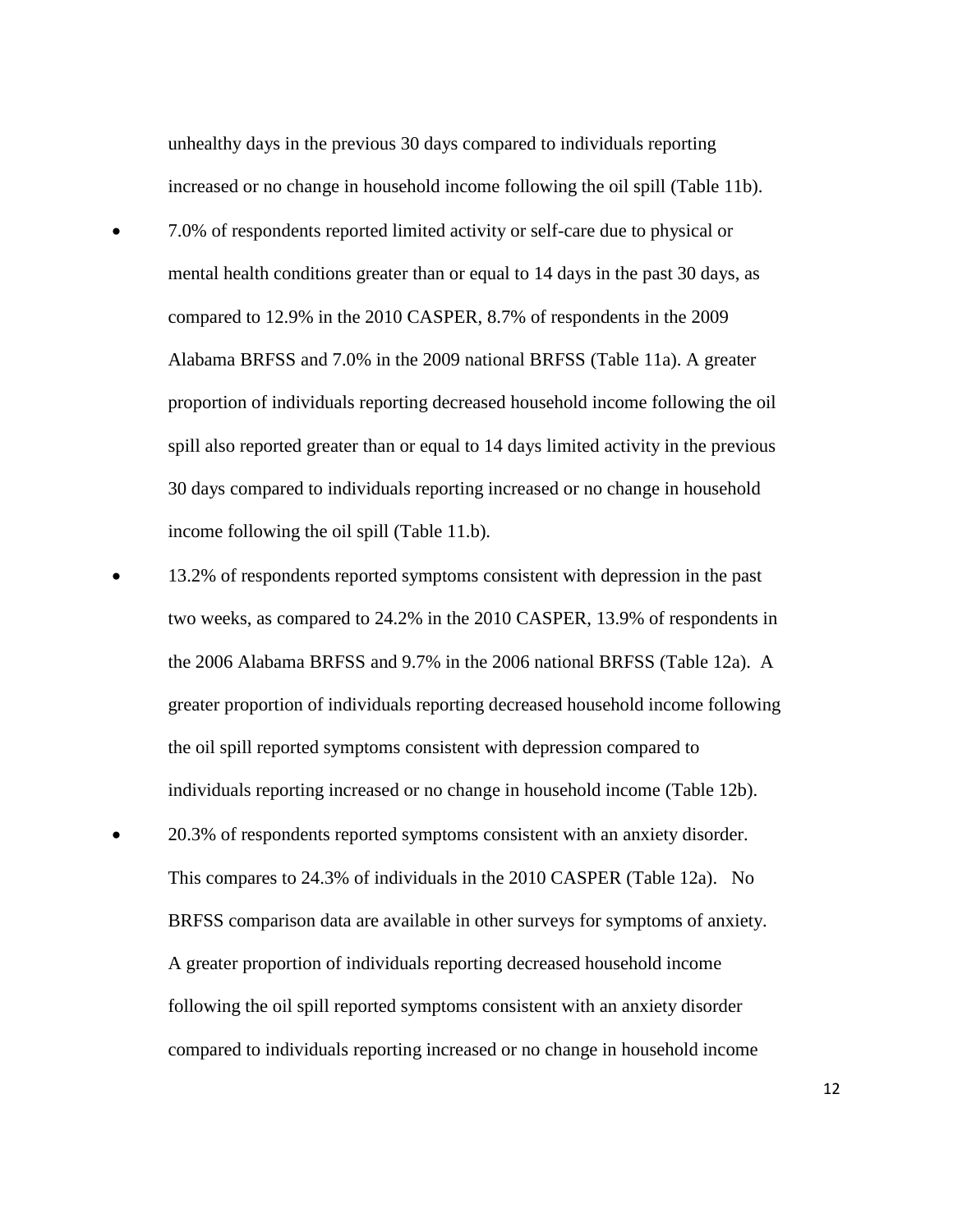(Table 12b).

 14.3% of respondents reported always worrying about having enough money to pay the rent or mortgage within the previous 5 months, as compared to 16.4% in the 2010 CASPER, 9.7% in the 2009 Alabama BRFSS and 6.6% in the 2009 national BRFSS (Table 13a). A greater proportion of individuals reporting decreased household income following the oil spill reported always or usually being worried or stressed about money to pay the mortgage compared to individuals reporting increased or no change in household income (Table 13b). 6.0% of respondents reported always worrying about having enough money to buy nutritious meals, as compared to 12.2% in the 2010 CASPER, 6.3% of respondents in the 2009 Alabama BRFSS and 4.0% in the 2009 national BRFSS (Table 13a). A greater proportion of individuals reporting decreased household

income following the oil spill reported always or usually being worried or stressed about money buy nutritious meals compared to individuals reporting increased or no change in household income (Table 13b).

Finally, we asked additional questions at the household level regarding changed behavior since the oil spill (Table 14). This question was identical to the question asked in 2010 and thus not directly comparable since the timeframe since the oil spill is different between the two surveys (i.e., 4 months versus 16 months). The greatest change since the oil spill was in local seafood consumption, with 47.1% of households reporting decreased consumption. Additionally, 39.8% of households reported having been exposed to oil (Table 15).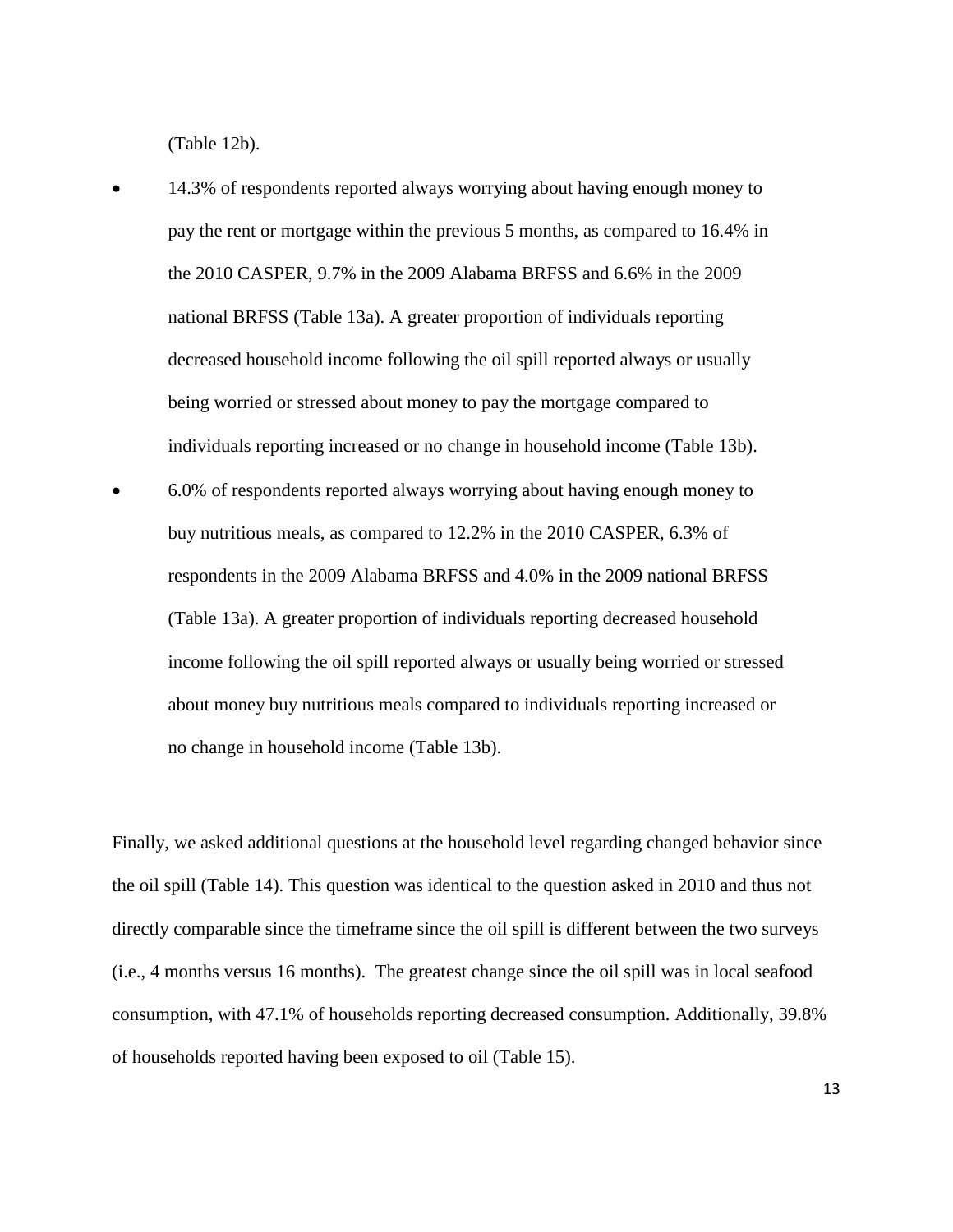For the 2011 CASPER, we included a section addressing emergency preparedness. In this section, we asked what forms of communication each household had available to communicate with friends and family. The most common form of communication available to Mobile residents was cell phones (91.4%; Table 16). Only 48.8% of households had land lines. The primary sources of information for households during an emergency are the television (68.1%) and radios (25.9%; Table 17). Approximately 82.3% of households said they would evacuate if authorities recommended evacuation for a disaster (Table 18). Of those not evacuating, the most common option cited for not evacuating was concern about leaving property behind (23.8%). Of households evacuating, most households would plan to stay with friends/family/other homes (68.4%). One percent of households cited a medical needs shelter as their evacuation plan. Over 70% of households own pets, and 86.4% of these households would plan on taking their pets with them during an evacuation.

We asked an open-ended question concerning the respondents' greatest concerns at the time of the interview. We categorized responses into concerns for the economy, environment, new oil leaks or old oil coming back onto beaches, oil spill effect on health, household financial concerns, household health concerns, hurricanes, and no concerns. Of these categories, most residents reported none or no concerns (22.0%), followed by concerns of a new oil leak and/or re-emergence of old oil (16.2%); 13.8% of residents were concerned about household finances.

#### **Baldwin County**

The surveys were conducted on August 26 and 27, 2011. The sixteen interview teams conducted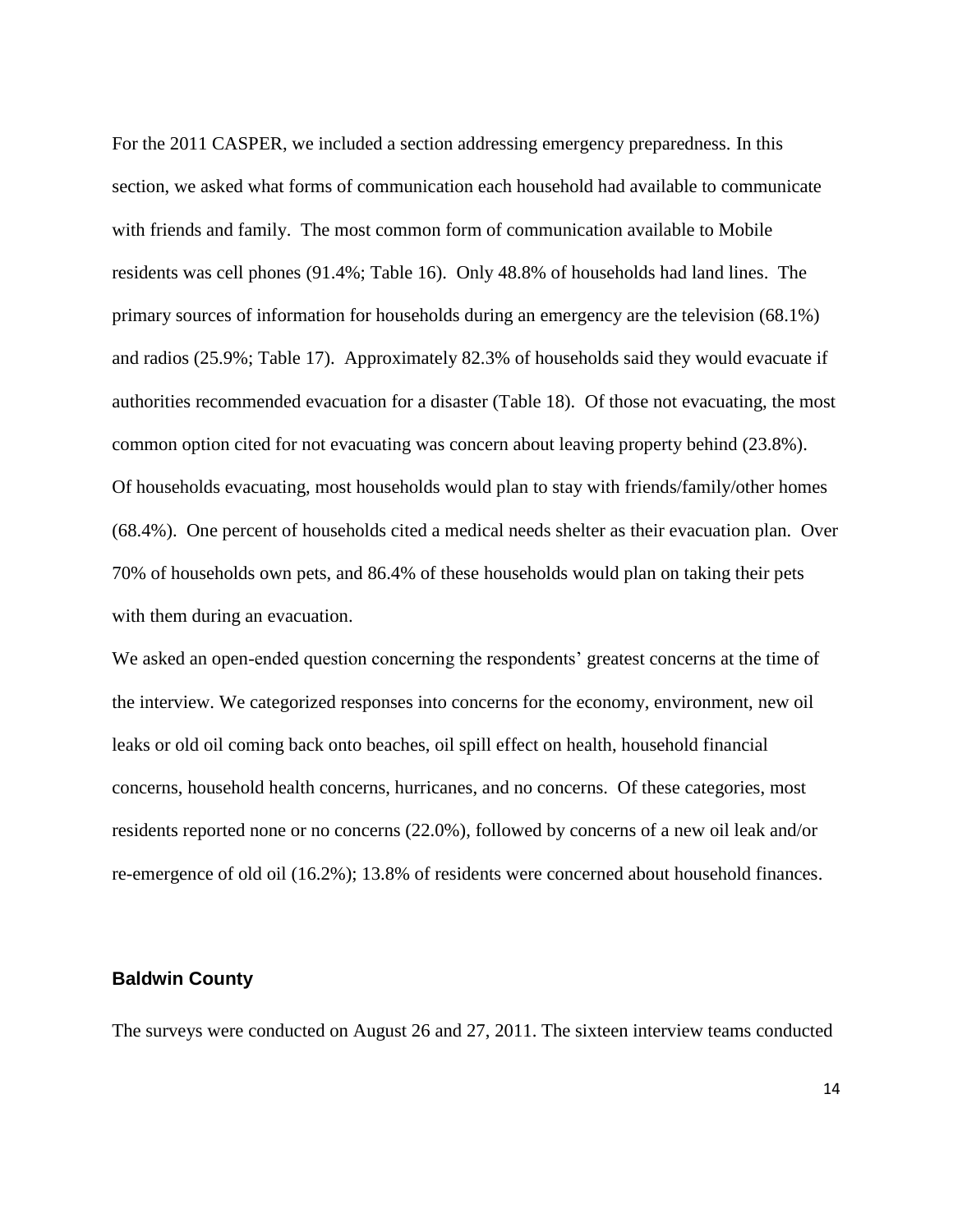173 interviews, a completion rate of 90% (Table 1). Teams completed interviews in 34% of the houses approached. Of the households with an eligible participant answering the door, 65% completed an interview. Table 2 shows the frequency and weighted percentage of household demographics. The mean age of respondents was 56.0 years, and 53.2% of respondents were male. Of the persons answering the questionnaire, the majority (91.8%) were white, non-Hispanic. The majority of households (40.7%) have lived in the community for 11 years or more (Table 3). Self-reported household income is shown in Table 4. The majority of households were either employed (48.2%) or unemployed by choice (43.0%).

Of the households interviewed, 48.9% reported having at least one person in the household experiencing one or more respiratory conditions in the 30 days prior to the survey (Table 5). This compares to 50.8% in the 2010 CASPER. Nasal congestion was the most common respiratory symptom, with 32.5% of households reporting at least one person with nasal congestion, followed by 23.3% of households reporting at least one person with cough.

Of the households interviewed, 14.9% reported at least one person in the household experiencing a cardiovascular symptom in the previous 30 days (Table 6). The most frequently reported cardiovascular symptom was worsening of high blood pressure (7.8%).

In addition to these respiratory and cardiovascular symptoms, 18.2% of households reported at least one person with a headache in the past 30 days (Table 7). This compares to 29.9% of individuals reporting headache in the 2010 CASPER. Additionally, mental and behavioral health symptoms are shown in Table 8. Over 22.6% of households reported at least one person with trouble sleeping or having nightmares. These households include 13.3% of households with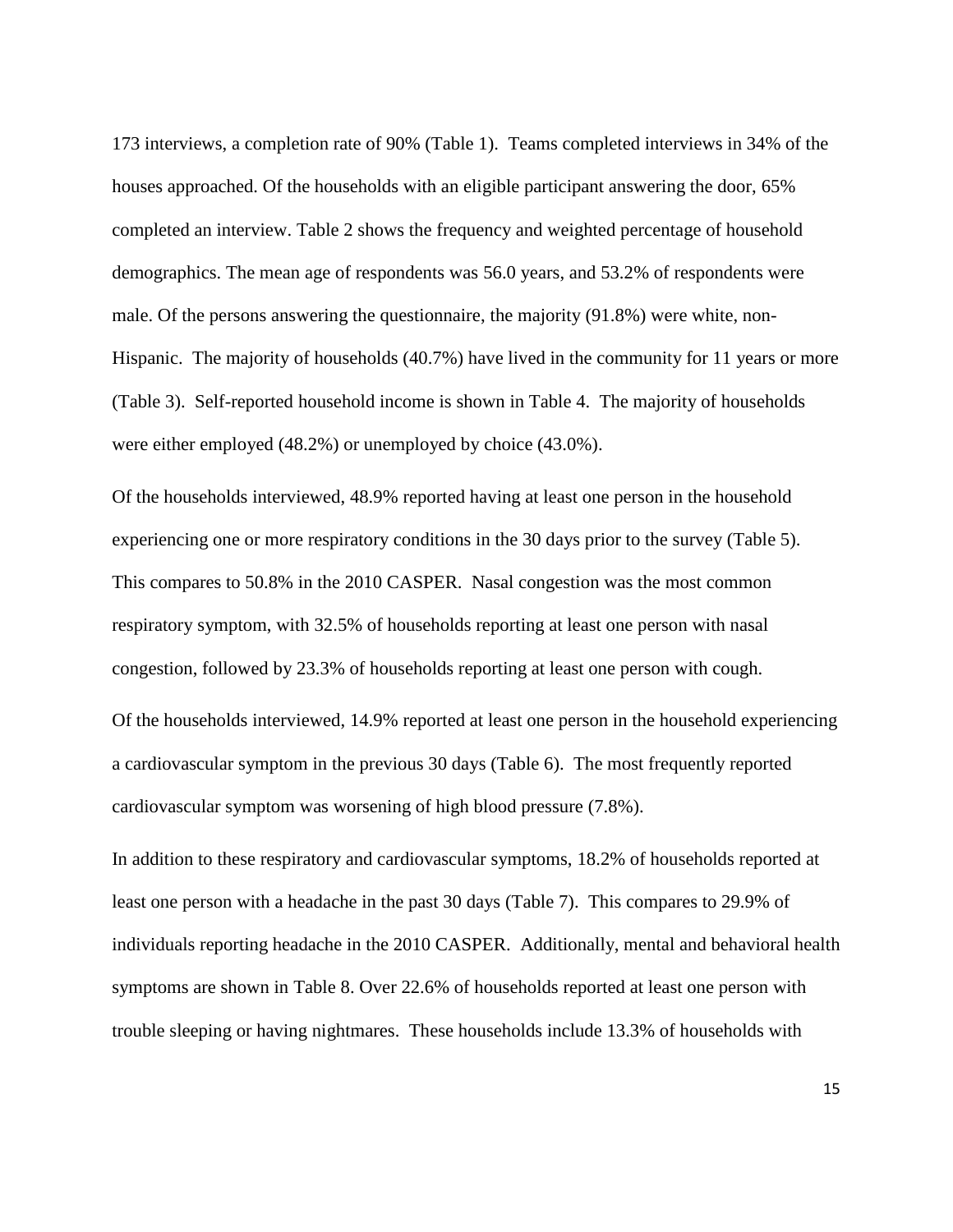children reporting at least one child with trouble sleeping or having nightmares.

In general, 54.4% of households sought medical care for any mental or physical health reason (Table 9). Types of medical centers where households sought medical help for any of the reported conditions are shown in Table 9.

Of the 188 households, 43 households reported having children. Based on these households, it is projected that 13.3% of households with children have an increase in at least one child having problems sleeping or having nightmares, 5.8% have an increase in problems in their children getting along with other children, 13.1% have an increase in being nervous or afraid, and 17.2% have an increase in sadness or depression (Table 10).

We compared responses to questions regarding mental health to BRFSS results from surveys administered to the survey respondent only (Tables  $11-13$ ). In general, the percentage of respondents reporting poor mental health outcomes was higher in this survey than in both the 2008 and 2009 BRFSS conducted in Alabama and nationally. Other results include:

35.4% of households reported decreased household income since the oil.

 13.2 % of respondents reported physically unhealthy days greater than or equal to 14 in the previous 30 days, as compared to 15.8% in the 2010 CASPER, 13.9% of respondents in the 2009 Alabama BRFSS and 10.8% in the 2009 national BRFSS (Table 11a). A greater proportion of individuals reporting decreased household income following the oil spill also reported greater than or equal to 14 physically unhealthy days in the previous 30 days compared to individuals reporting increased or no change in household income following the oil spill (Table 11b).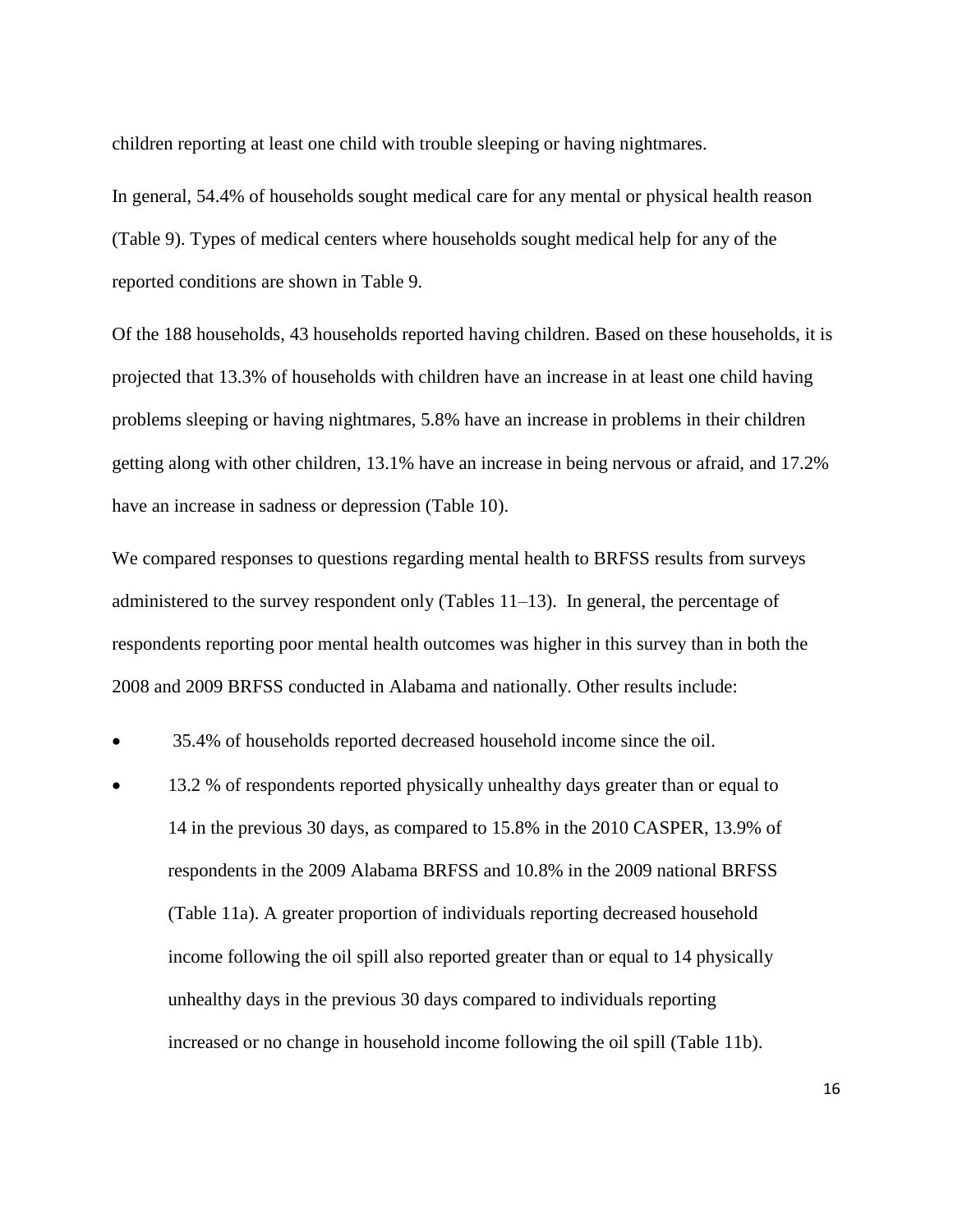- 13.2 % of respondents reported mentally unhealthy days greater than or equal to 14 in the previous 30 days, as compared to 16.3% in the 2010 CASPER, 13.1% of respondents in the 2009 Alabama BRFSS and 10.3% in the 2009 national BRFSS (Table 11a). A greater proportion of individuals reporting decreased household income following the oil spill also reported greater than or equal to 14 mentally unhealthy days in the previous 30 days compared to individuals reporting increased or no change in household income following the oil spill (Table 11b).
- 9.0 % of respondents reported limited activity or self-care due to physical or mental health conditions greater than or equal to 14 days in the past 30 days, as compared to 9.8% in the 2010 CAPSER, 8.7% of respondents in the 2009 Alabama BRFSS and 7.0% in the 2009 national BRFSS (Table 11a). A greater proportion of individuals reporting decreased household income following the oil spill also reported greater than or equal to 14 days limited activity in the previous 30 days compared to individuals reporting increased or no change in household income following the oil spill (Table 11b).
- 8.8% of respondents reported one or more symptoms of depression in the past two weeks, as compared to 15.4% in the 2010 CASPER, 13.9% of respondents in the 2006 Alabama BRFSS and 9.7% in the 2006 national BRFSS (Table 12a). A greater proportion of individuals reporting decreased household income following the oil spill reported symptoms consistent with depression compared to individuals reporting increased or no change in household income (Table 12b).
- 13.2 % of respondents reported one or more symptoms of anxiety in the past two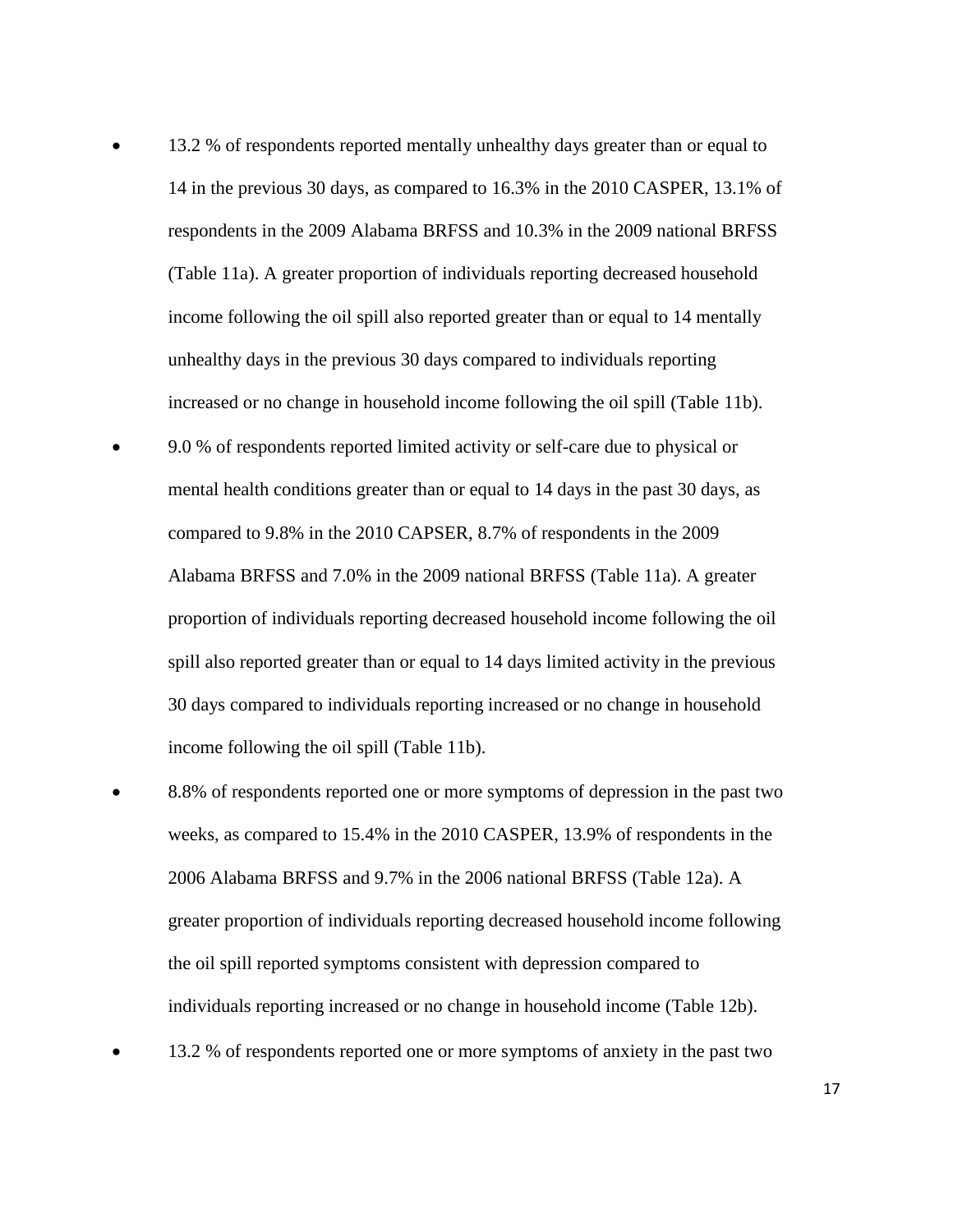weeks (Table 12a). This compares to 21.4% of individuals in the 2010 CASPER. No comparison data are available in other surveys for symptoms of anxiety. A greater proportion of individuals reporting decreased household income following the oil spill reported symptoms consistent with an anxiety disorder compared to individuals reporting increased or no change in household income (Table 12b).

- 9.7 % of respondents reported always worrying about having enough money to pay the rent or mortgage within the previous 5 months, as compared to 16.5% of individuals in the 2010 CASPER, 9.7% in the 2009 Alabama BRFSS and 6.6% in the 2009 national BRFSS (Table 13a).
- 2.1 % of respondents reported always worrying about having enough money to buy nutritious meals in the past 12 months, as compared to 7.0% of individuals in the 2010 CAPSER, 6.3% of respondents in the 2009 Alabama BRFSS and 4.0% in the 2009 national BRFSS (Table 13a). A greater proportion of individuals reporting decreased household income following the oil spill reported always or usually being worried or stressed about money to pay the mortgage or buy nutritious meals compared to individuals reporting increased or no change in household income (Table 13b).

Finally, we asked additional questions at the household level regarding changed behavior at the since the oil spill (Table 14). This question was identical to the question asked in 2010 and thus not directly comparable since the timeframe since the oil spill is different between the two surveys. The greatest change was since the oil spill was a reported decrease in swimming, with 38.2% of households reporting decreased consumption. Additionally, 43.2% of households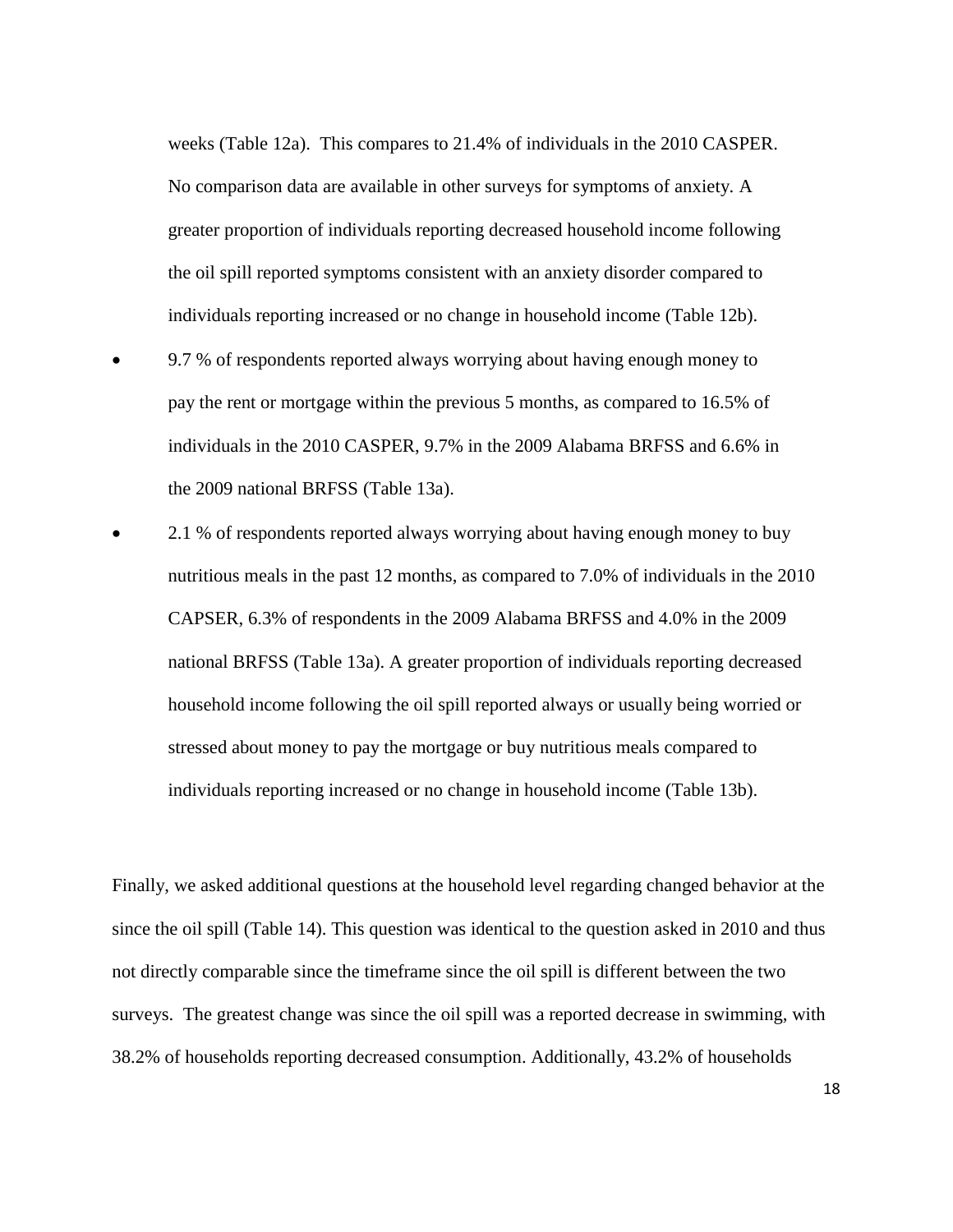reported having been exposed to oil (Table 15).

For the 2011 CASPER, we included a section addressing emergency preparedness. The most common form of communication available to Baldwin residents was cell phones, with 95.8% (Table 16). Only 58.8% of households had land lines. The primary source of information for households during an emergency is the television (70.3%) and internet (14.0%; Table 17). Approximately 84.4% of households said they would evacuate if authorities recommended evacuation for a disaster (Table 18). Of those not evacuating, the most common option cited for not evacuating was concern of the inconvenience or expense associated with evacuating (17.4%). Of households evacuating, most households would plan to stay with friends/family/other homes (71.6%). Less than 1 percent of households cited a medical needs shelter as their evacuation plan. Over 63.5% of households own pets, and 91.1% of these households would plan on taking their pets with them during an evacuation.

We asked an open-ended question concerning the respondents' greatest concerns at the time of the survey. We categorized responses into concerns for the economy, environment, new oil leaks or old oil coming back onto beaches, oil spill effect on health, household financial concerns, household health concerns, hurricanes, and none or no concerns. Of these categories, most residents reported none or no concerns (17.4%), followed by concerns of the oil spill's effect on the environment (15.7%) and economy (12.5%), and concern over a new oil leak or reemergence of old oil (15.7%). Baldwin County had fewer concerns about household finances compared to Mobile County.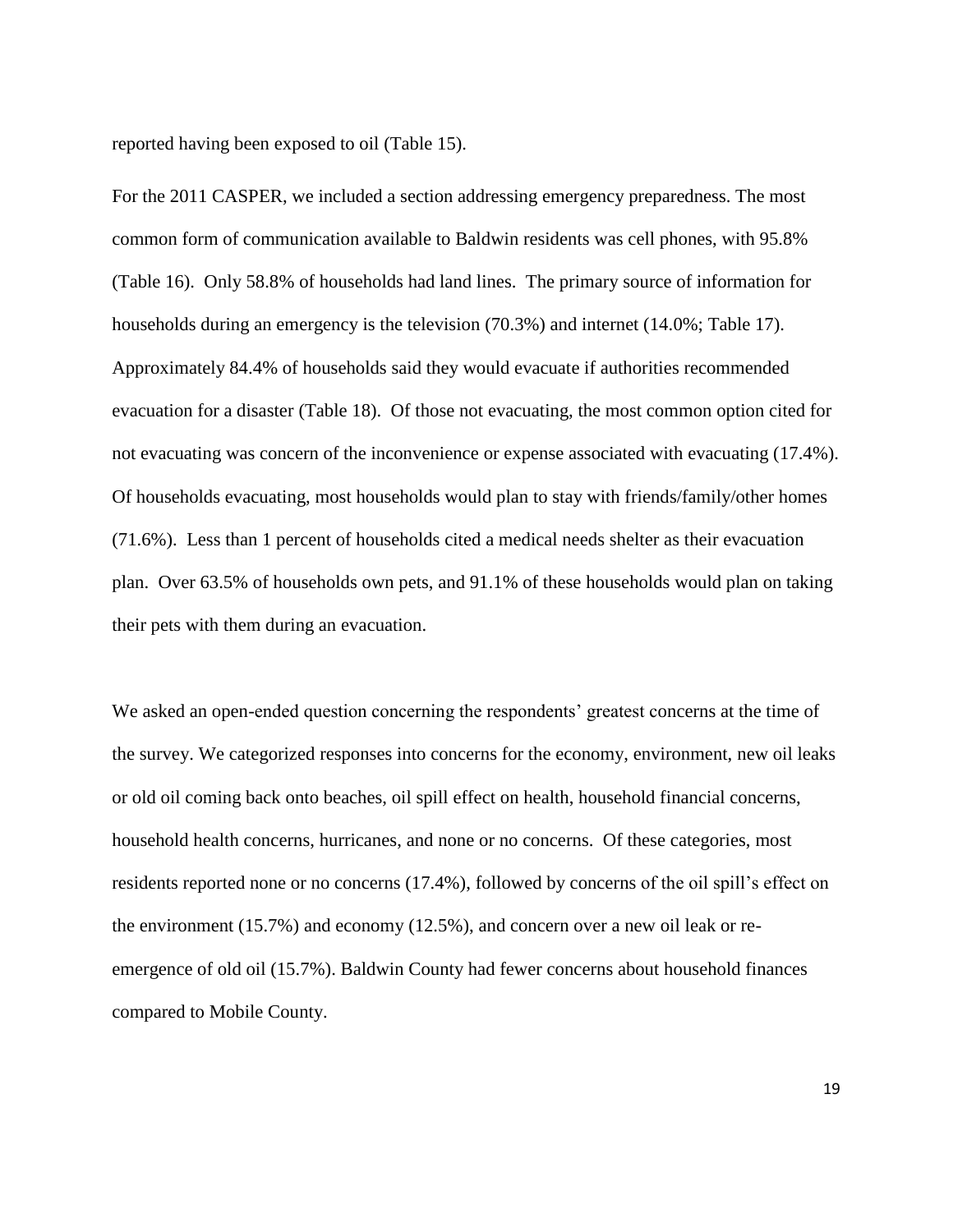#### **CONCLUSIONS**

The data presented here represent preliminary reports from the CASPER surveys conducted in Mobile and Baldwin Counties on August 26 and 27, 2011. These surveys were conducted in the same sampling frames as the CASPER surveys conducted on August 27 and 28, 2010. The 2010 CASPER surveys used 2000 census data, which proved challenging given changes to the area following natural disasters and economic changes in the area that caused houses to be destroyed or abandoned. For the 2011 CASPER surveys, we were able to use the newly available 2010 census data. For Mobile County, this resulted in a great improvement in sampling and household interview completion, suggesting that this data is more representative of the sampling frame than the 2010 data. The sampling and household interview completion was more difficult in Baldwin County due to the many vacation and rental homes and gated condos within the sampling frame. It is unclear why the 2010 census included vacation and rental properties as households, as census definitions of households requires the household unit to be the usual location of residence. Therefore, inclusion of temporary rental units where surveys could not be obtained may influence the representativeness of the data for this sampling frame by sampling areas based on potential rental population rather than actual resident populations.

Overall, physical health symptoms did not differ significantly between 2010 and 2011 CASPER surveys. This similarity in symptom prevalence between survey years suggests that we are likely capturing baseline symptoms in these communities. This also suggests that these symptoms are not likely to be associated with the oil spill, since symptoms did not vary by year.

However, reports of mental health symptoms in the 2011 CASPER were lower than in the 2010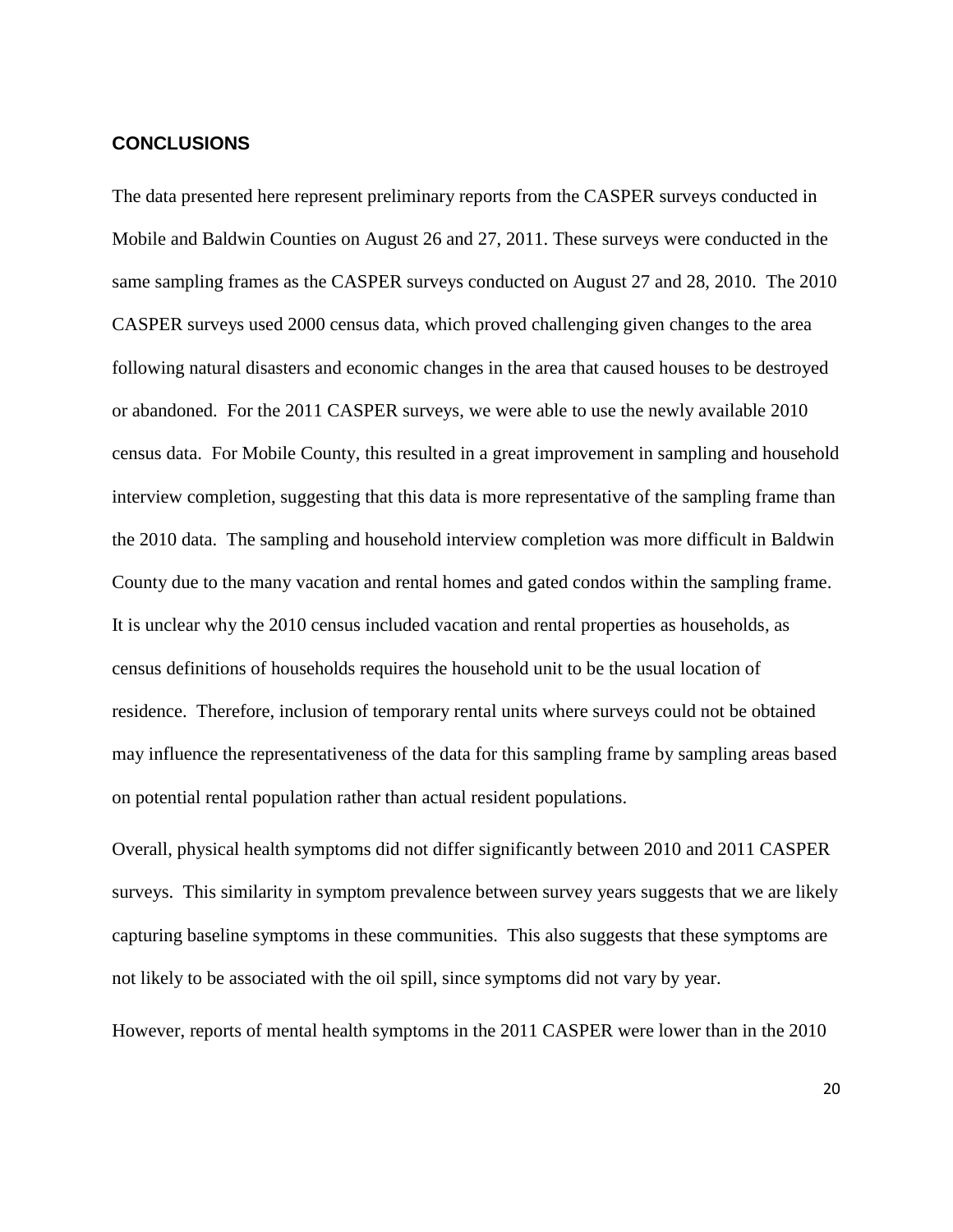CASPER. While these data suggest that mental health concerns may be decreased compared to 2010, the proportion of individuals with mental health symptoms is still higher than the 2009 Alabama and nation-wide BRFSS estimates. In addition, CASPER teams completed 6 confidential referral forms for residents to mental health services in Baldwin County, and one mental health referral in Mobile County. Together, this suggests that mental health services are still needed in the area. The increase in referrals may represent an increased awareness or acceptance of mental health issues compared to the 2010 surveys, where no mental health referrals were made. The active mental health outreach in these communities by services such as Project Rebound may have influenced this change in acceptance. Furthermore, when comparing individuals who self-reported decreased income following the oil spill to those whose income either increased or was not affected, large differences in mental health parameters exist. This suggests that mental health resources are especially needed in households who have experienced decreased income as a result of the oil spill.

Finally, although this report suggests that general and mental health symptoms have decreased compared to 2010, this survey cannot determine the cause of this decrease. Time since the oil spill, as well as differences in the demographics of the populations currently living on the coast compared to populations living on the coast immediately following the oil spill, differences in current events, and differences in the presence of common illnesses such as cold viruses or allergies might have influenced the differences seen between the 2010 and 2011 CASPER data. It is also possible that the differences between the mental health symptoms reported in 2010 versus 2011 reflects a decrease in the prevalence of mental health conditions in the community due to active public health response. Public health response efforts and community outreach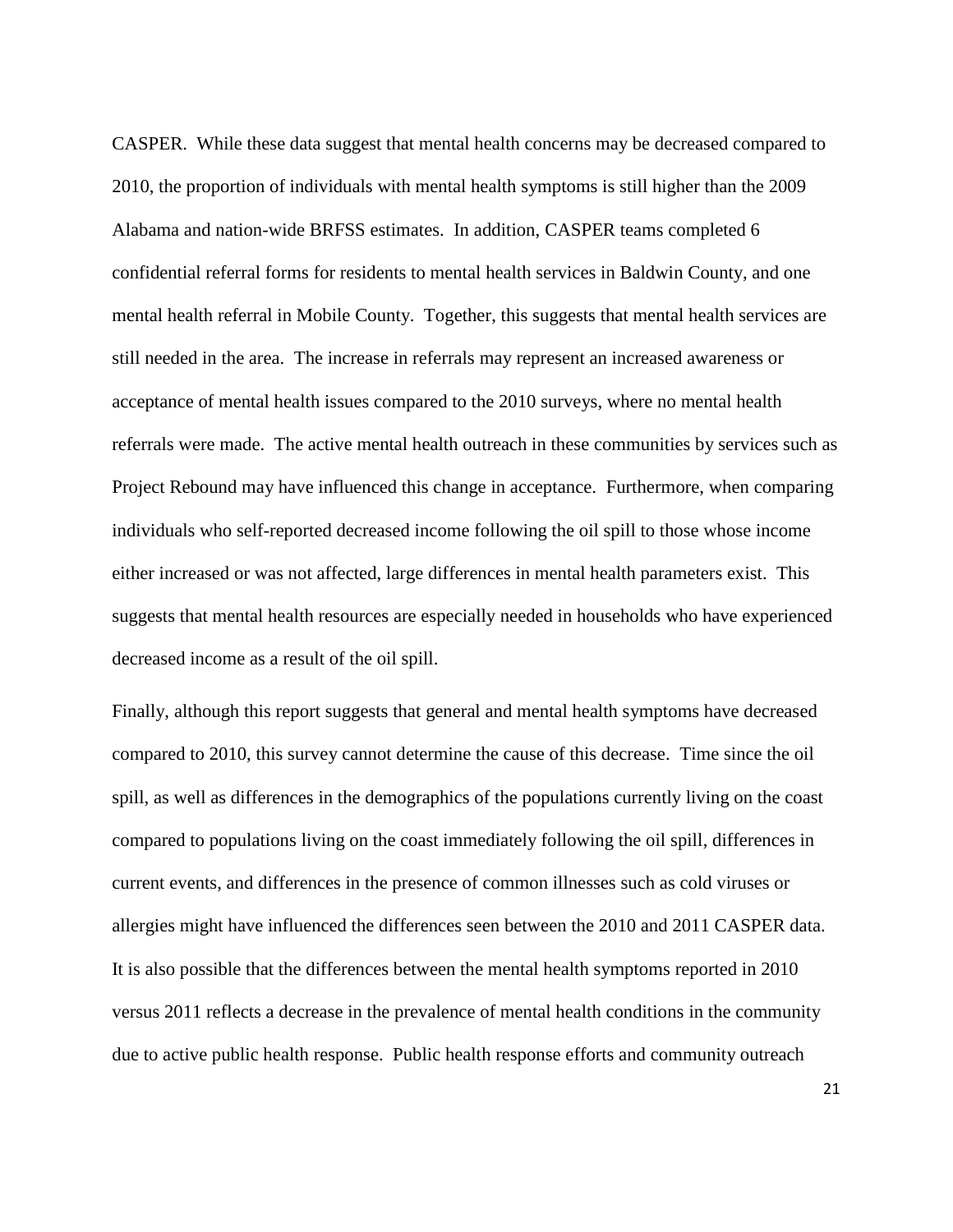should continue to ensure remaining mental health needs are addressed.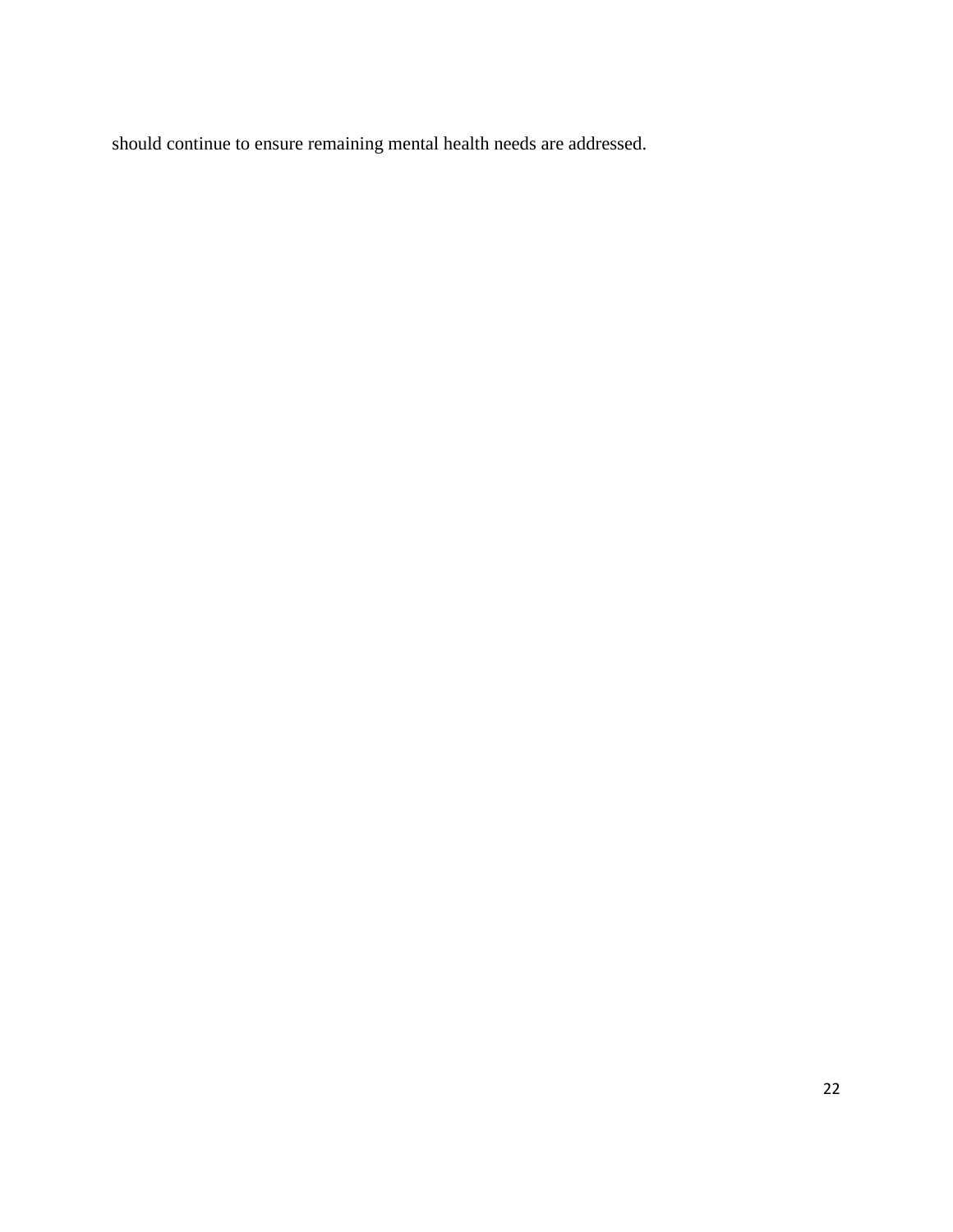### **REFERENCES**

1. Labson VF, Clark RN, Swazye GA, et al. Estimated Minimum Discharge Rates of the Deepwater Horizon Spill—Interim Report to the Flow Rate Technical Group from the Mass Balance Team. Geological Survey Open-File Report 2010-1132: 4.

2. Kroenke K, Spitzer RL, Williams JB. The Patient Health Questionnaire-2: validity of a twoitem depression screener. Med Care 2003 Nov; 41(11):1284–92.

3. Kroenke K, Spitzer RL, Williams JB, et al. Anxiety disorders in primary care: prevalence, impairment, comorbidity, and detection. Ann Intern Med 2007; 146:317-25.

4. SAMHSA: Getting Through Tough Economic Times. Retrieved from: http://www.samhsa.gov/economy/.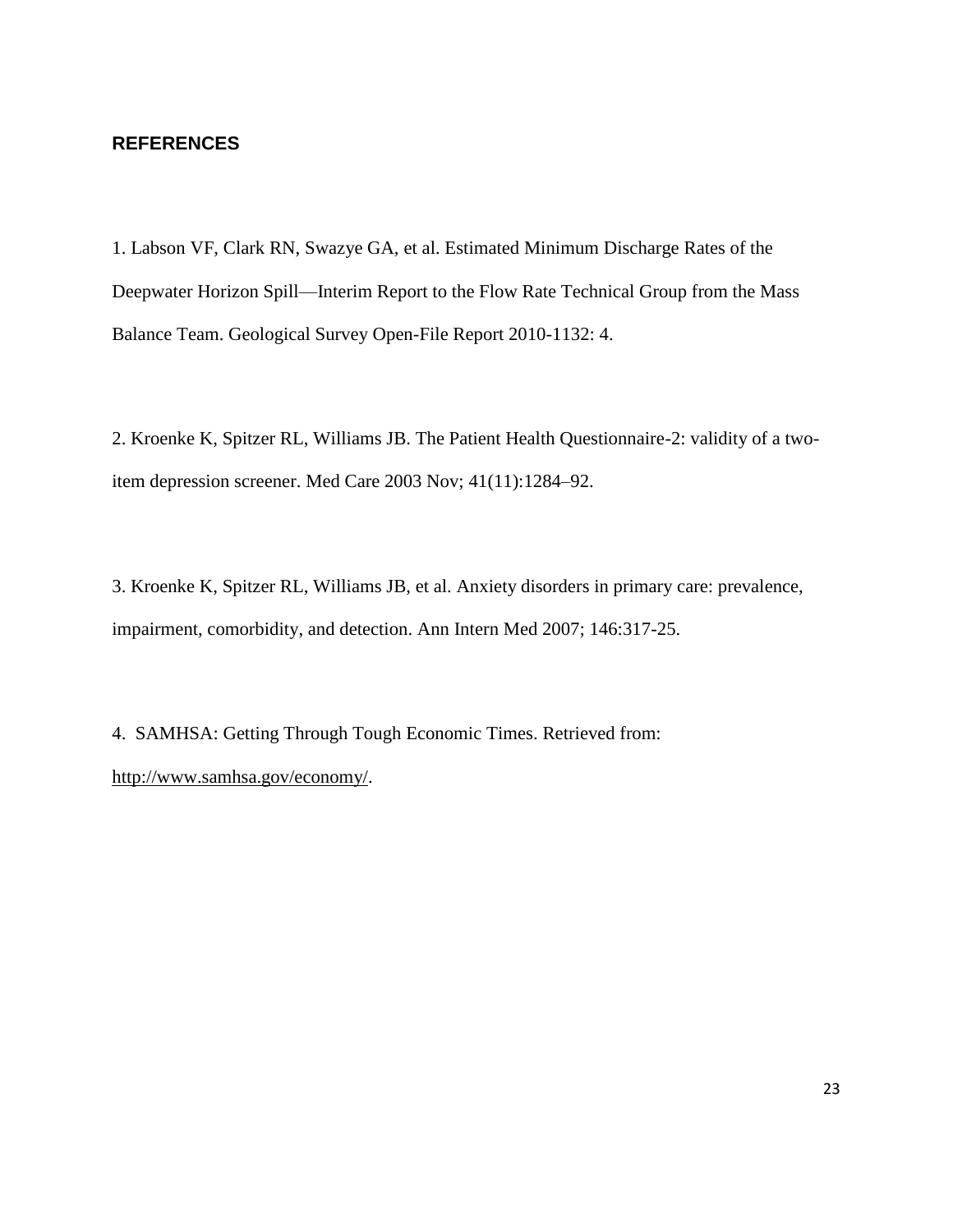|                                  |                           | <b>Mobile</b>             | <b>Baldwin</b>            |                           |  |
|----------------------------------|---------------------------|---------------------------|---------------------------|---------------------------|--|
| <b>Questionnaire</b><br>response | 2010<br>Percent $(n=128)$ | 2011<br>Percent $(n=208)$ | 2010<br>Percent $(n=168)$ | 2011<br>Percent $(n=188)$ |  |
| $Completion*$                    | 61                        | 99                        | 80                        | 90                        |  |
| Contact                          | 36                        | 41                        | 34                        | 37                        |  |
| Cooperation <sup>‡</sup>         | 70                        | 75                        | 72                        | 65                        |  |

## **Table 1. Questionnaire response rates for the Alabama CASPERs, 2010 and 2011**

\* Percent of surveys completed in relation to the goal of 210

†Percent of households randomly selected and completing an interview

‡Percent of contacted households that were eligible and willing to participate in the survey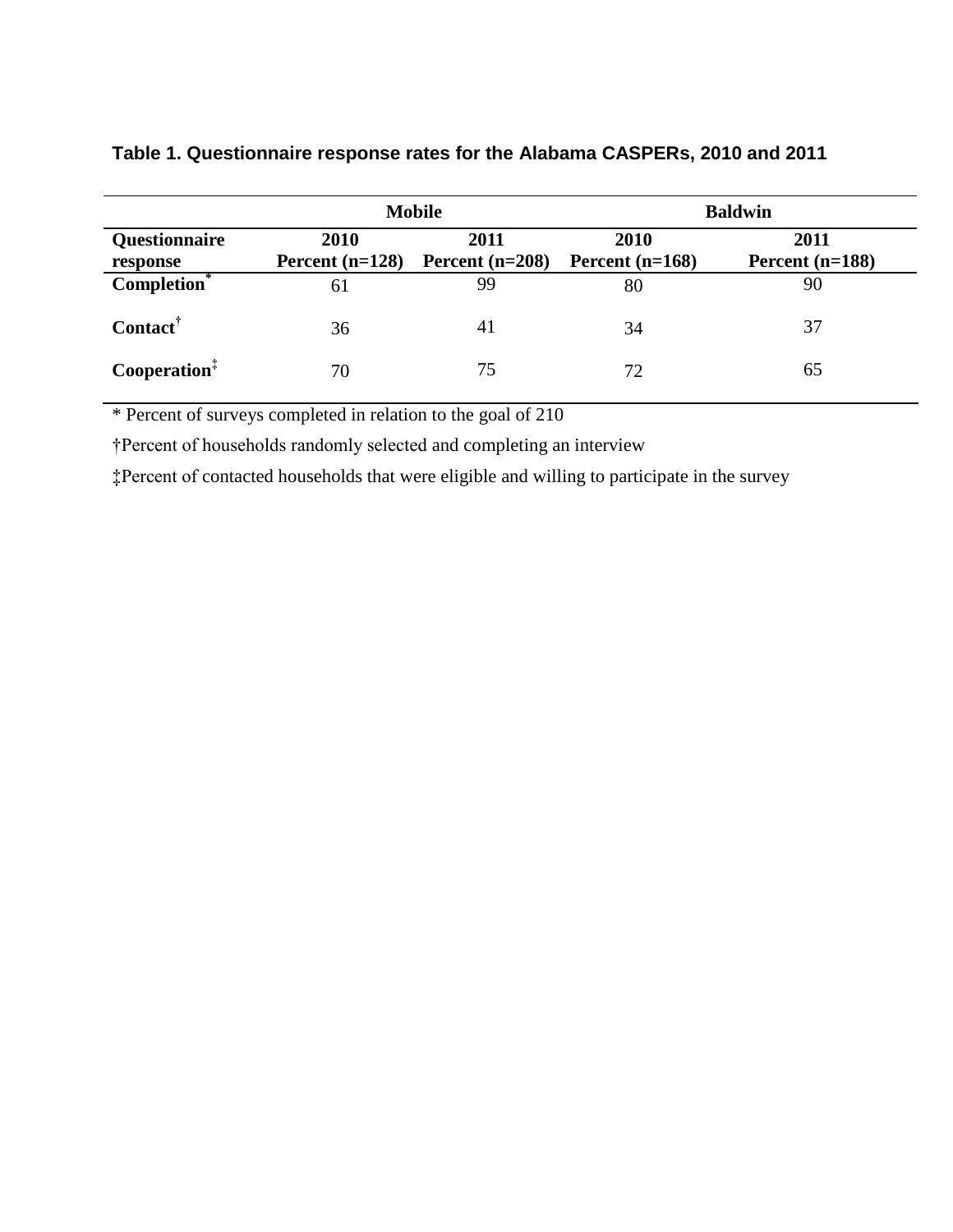|                            | <b>Mobile</b>          |                                   | <b>Baldwin</b>                                                         |                  |  |
|----------------------------|------------------------|-----------------------------------|------------------------------------------------------------------------|------------------|--|
| <b>Age Characteristics</b> | 2010                   | 2011                              | 2010                                                                   | 2011             |  |
|                            | <b>Years</b>           | <b>Years</b>                      | <b>Years</b>                                                           | <b>Years</b>     |  |
| <b>Mean Age</b>            | 53.8                   | 55.7 (52.6-57.4)                  | 55.5                                                                   | 56.0 (52.9-59.0) |  |
| <b>Age Range</b>           | 20-89                  | 19-89                             | 19-95                                                                  | 20-87            |  |
| <b>Demographics</b>        | Weighted %<br>(95% CI) | Weighted %<br>$(95\% \text{ CI})$ | Weighted %<br>Weighted %<br>$(95\% \text{ CI})$<br>$(95\% \text{ CI})$ |                  |  |
| <b>Gender</b>              |                        |                                   |                                                                        |                  |  |
| <b>Male</b>                | 45.6 (33.9-57.3)       | 44.2 (33.0-55.3)                  | $54.6(47.1-62.1)$                                                      | 51.1 (44.0-58.3) |  |
| <b>Female</b>              | 54.5 (42.7-66.2)       | 55.8 (44.7-67.0)                  | 45.4 (37.9-52.9)                                                       | 48.9 (41.7-56.0) |  |
| <b>Race/ethnicity</b>      |                        |                                   |                                                                        |                  |  |
| White, non-Hispanic        | 76.7 (64.9-88.5)       | 97.5 (94.8-100.0)                 | 76.8 (62.9-90.7)                                                       | 91.8 (86.1-97.5) |  |
| <b>Black, non-Hispanic</b> | $3.3(0.0-7.1)$         | $0.5(0.0-1.5)$                    | $15.6(1.8-29.4)$                                                       | $2.4(0.0-4.9)$   |  |
| <b>Asian</b>               | $17.3(5.2-29.5)$       |                                   |                                                                        | $1.0(0.0-2.37)$  |  |
| <b>Hispanic</b>            |                        | $1.0(0.0-2.4)$                    | $1.8(0.0-3.7)$                                                         | $0.5(0.0-1.5)$   |  |
| <b>Other</b>               | $2.6(0.0-6.2)$         | $1.1(0.0-2.6)$                    |                                                                        | $2.9(0.0-6.6)$   |  |
| Don't know/Refused         |                        | ---                               | $3.9(0.5-6.2)$                                                         | $1.4(0.0-3.7)$   |  |

## **Table 2. Demographics of respondents, August, 2010 and 2011, Alabama**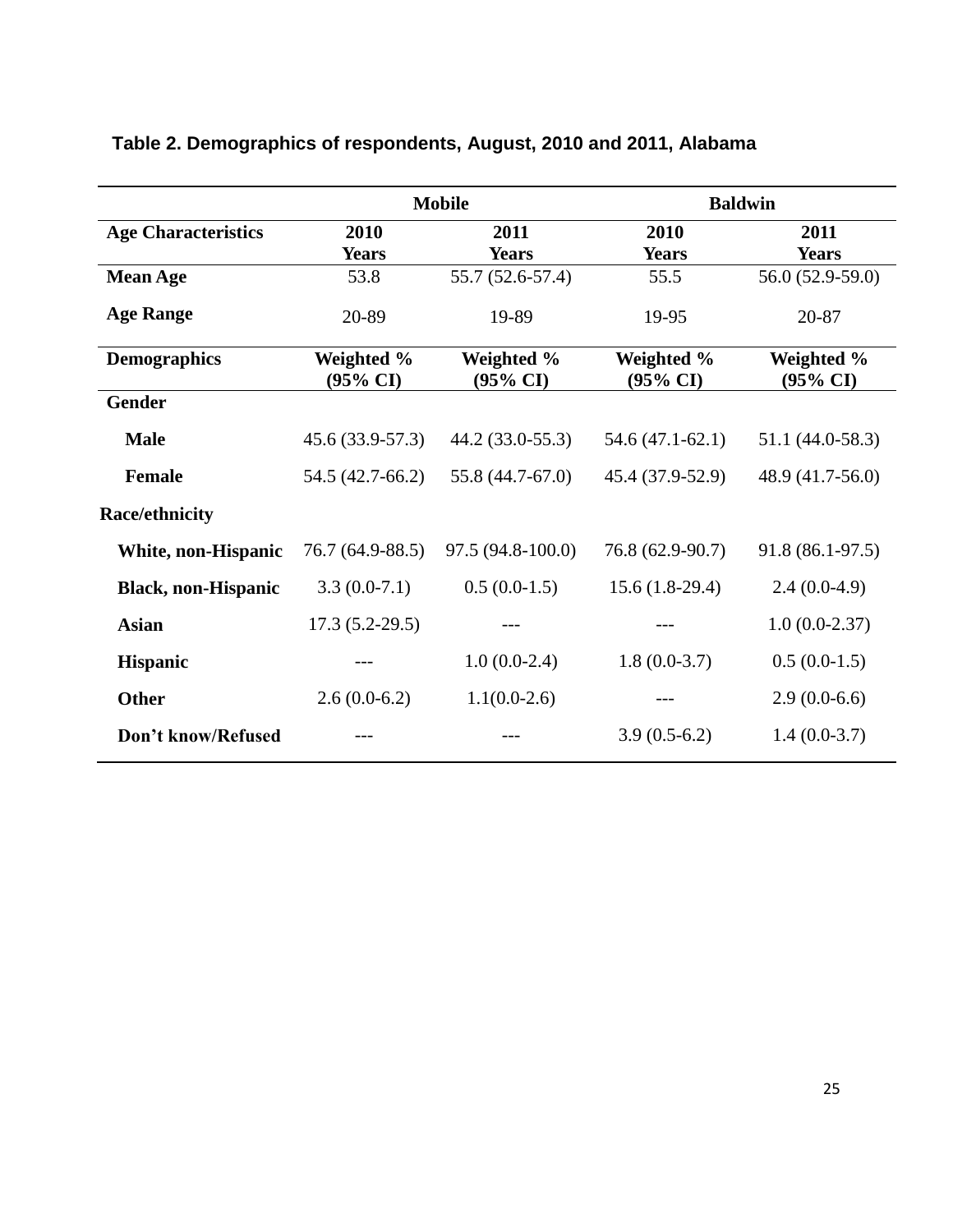## **Table 3. Frequency and weighted percent by individual respondent of years**

|                                    |                        | <b>Mobile</b>                     | <b>Baldwin</b>                    |                                   |  |
|------------------------------------|------------------------|-----------------------------------|-----------------------------------|-----------------------------------|--|
|                                    | 2010                   | 2011                              | 2010                              | 2011                              |  |
| <b>Years lived in</b><br>community | Weighted %<br>(95% CI) | Weighted %<br>$(95\% \text{ CI})$ | Weighted %<br>$(95\% \text{ CI})$ | Weighted %<br>$(95\% \text{ CI})$ |  |
| $<$ 1 year                         | $4.9(0.0-11.0)$        | $6.7(2.8-10.5)$                   | $15.3(9.8-20.8)$                  | $14.9(7.8-22.0)$                  |  |
| $2-5$ years                        | $17.6(10.8-24.4)$      | $14.7(8.6-20.7)$                  | $21.5(14.1-29.0)$                 | $22.5(16.1-28.9)$                 |  |
| $6-10$ years                       | $13.8(8.8-18.8)$       | $14.0(8.6-19.4)$                  | $16.1(10.1-22.2)$                 | $21.9(13.7-30.0)$                 |  |
| $\geq$ 11 years                    | $63.7(53.2 - 74.3)$    | 64.7 (57.4-71.9)                  | $47.0(36.2-57.9)$                 | $40.7(30.4-51.1)$                 |  |

**lived in the community, August 2011**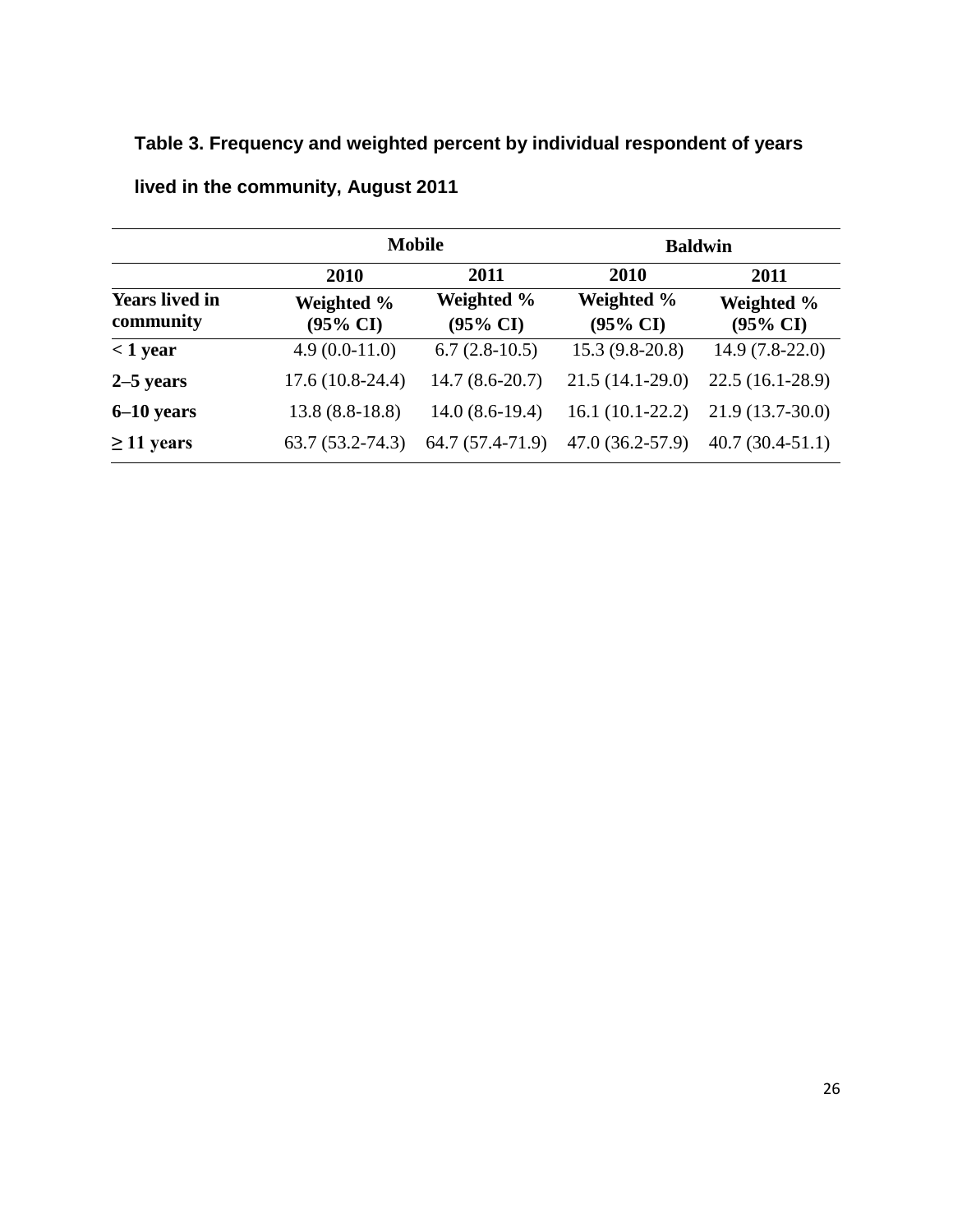## **Table 4. Frequency and weighted percent of annual 2010 household income**

|                                          |                                   | <b>Mobile</b>                     | <b>Baldwin</b>                    |                                   |  |
|------------------------------------------|-----------------------------------|-----------------------------------|-----------------------------------|-----------------------------------|--|
|                                          | 2010                              | 2011                              | 2010                              | 2011                              |  |
| <b>Annual Household</b><br><b>Income</b> | Weighted %<br>$(95\% \text{ CI})$ | Weighted %<br>$(95\% \text{ CI})$ | Weighted %<br>$(95\% \text{ CI})$ | Weighted %<br>$(95\% \text{ CI})$ |  |
| $0 - 14,999$                             | $19.7(6.1-33.2)$                  | $15.7(7.9-23.5)$                  | $17.2(11.7-22.6)$                 | $10.4(3.0-17.9)$                  |  |
| 15,000-19,999                            | $11.9(5.0-18.7)$                  | $6.2(1.3-11.1)$                   | $6.7$ $(2.9-10.4)$                | $5.5(1.5-9.5)$                    |  |
| 20,000-24,999                            | $7.1(0.9-13.3)$                   | $5.7(1.9-1.8-9.6)$                | 7.6 $(2.6-12.6)$                  | $3.4483(0.7-6.2)$                 |  |
| 25,000-34,999                            | $11.2(5.1-17.2)$                  | $8.6(4.6-12.6)$                   | $5.7(2.2-9.3)$                    | $6.9(3.2-10.7)$                   |  |
| 35,000 - 49,999                          | $13.5(6.7-20.3)$                  | $7.8(4.2-11.4)$                   | $9.3(4.6-13.9)$                   | $11.0(5.4-16.6)$                  |  |
| 50,000-74,999                            | $10.3(3.5-17.2)$                  | $13.3(9.2-17.4)$                  | $17.2$ $(11.7-22.6)$              | $16.7(11.2-22.1)$                 |  |
| >75,000                                  | $8.6(1.3-16.0)$                   | 28.0 (19.3-36.7)                  | $21.1(11.6-30.6)$                 | 28.0 (19.3-36.7)                  |  |
| Don't Know/Refused                       | $17.7(6.8-28.6)$                  | $14.7(7.8-21.5)$                  | $14.1 (7.7 - 20.4)$               | $18.0(6.9-29.2)$                  |  |
| <b>Employment status</b>                 |                                   |                                   |                                   |                                   |  |
| Employed                                 |                                   | 43.4 (36.7-50.2)                  |                                   | 49.8 (41.7-57.8)                  |  |
| Under-employed                           |                                   | $4.8(1.5-8.0)$                    |                                   | $2.3(0.0-5.3)$                    |  |
| Unemployed by choice                     |                                   | 41.2 (33.5-49.0)                  |                                   | 38.6 (31.8-45.4)                  |  |
| Unemployed, seeking<br>work              |                                   | $7.7(2.9-12.3)$                   |                                   | $6.5(3.1-9.9)$                    |  |
| Disabled                                 |                                   | $2.9(0.0-6.6)$                    |                                   | $2.3(0.1-4.4)$                    |  |
| DK/Refused                               |                                   | $0.0(-)$                          |                                   | $0.5(0.0-1.5)$                    |  |

## **reported by respondents in US dollars, August 2011**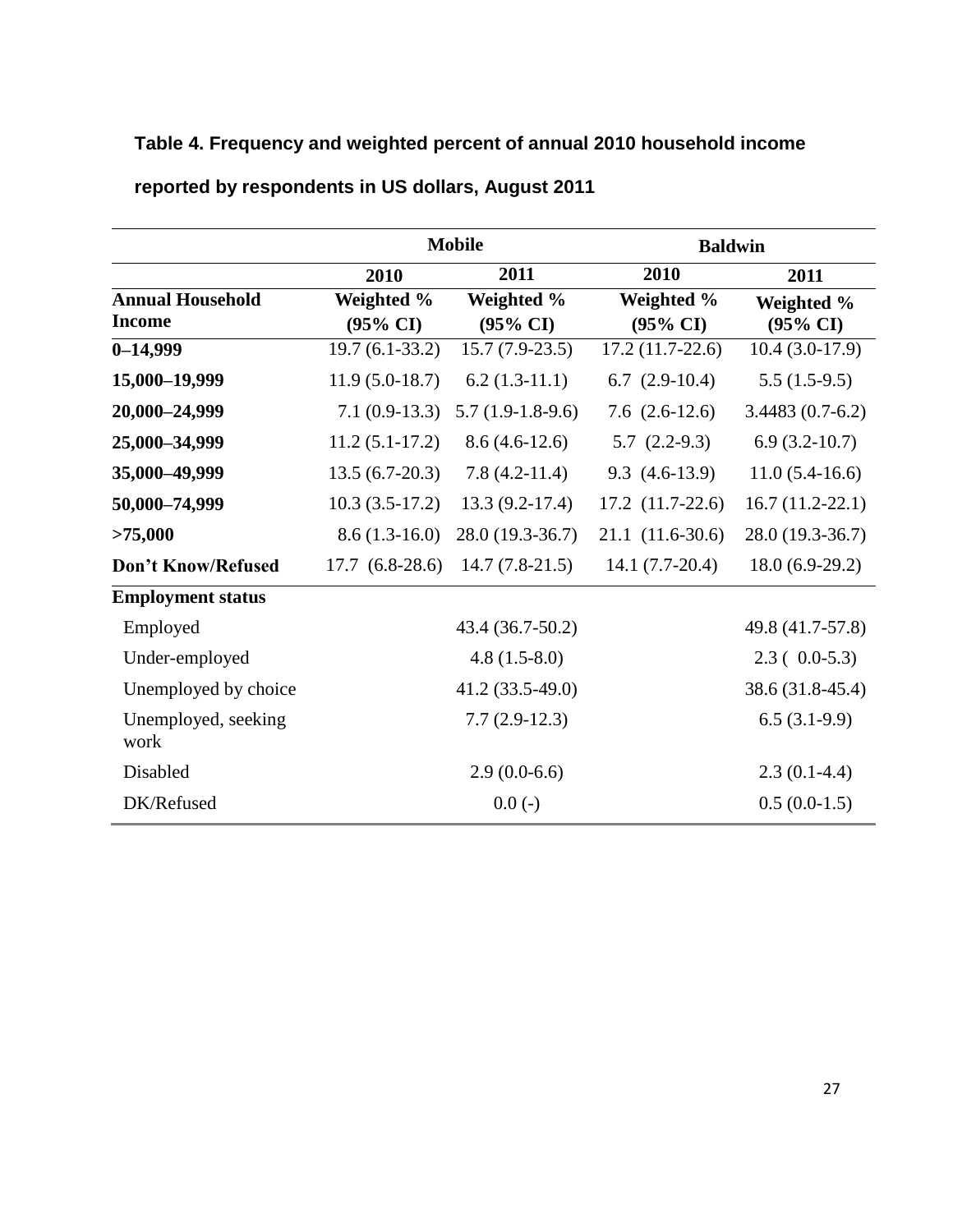| County                                                                                      |                                           | <b>Mobile</b>                                            | <b>Baldwin</b>                            |                                           |  |  |
|---------------------------------------------------------------------------------------------|-------------------------------------------|----------------------------------------------------------|-------------------------------------------|-------------------------------------------|--|--|
| <b>Condition</b>                                                                            | 2010<br>Weighted %<br>$(95\% \text{ CI})$ | 2011<br>Weighted %<br>$(95\% \text{ CI})$                | 2010<br>Weighted %<br>$(95\% \text{ CI})$ | 2011<br>Weighted %<br>$(95\% \text{ CI})$ |  |  |
| <b>Total households with any 58.3 (45.3-71.2) 56.4 (46.7-66.1)</b><br>respiratory condition |                                           |                                                          | $50.8(41.5-60.2)$                         | 48.9 (39.8-58.1)                          |  |  |
|                                                                                             |                                           | <b>Sore throat</b> $21.2(12.1-30.2)$ $20.4(13.7-27.2)$   | $13.9(8.7-19.1)$                          | $16.9(9.2-24.6)$                          |  |  |
| <b>Nasal congestion</b> 33.5 (21.6-45.3) 37.6 (28.5-46.8)                                   |                                           |                                                          | 25.28 (17.2-33.4)                         | $32.5(24.4-40.7)$                         |  |  |
|                                                                                             |                                           | <b>Sinus Infection</b> 26.9 (17.2-36.6) 32.1 (23.4-40.8) | $15.6(7.8-23.4)$                          | $20.1(14.5-25.6)$                         |  |  |
| <b>Shortness of breath</b>                                                                  | $---$                                     | $23.3(14.1-32.6)$                                        |                                           | $14.7(9.3-20.1)$                          |  |  |
|                                                                                             |                                           | <b>Cough</b> 30.7 (19.2-42.2) 28.6 (19.0-38.1)           | 24.4 (16.9-31.8)                          | $23.3(3.6-15.7)$                          |  |  |
| <b>Worsening of existing</b><br>asthma                                                      | $3.5(0.3-6.7)$                            | $7.1(1.1-13.2)$                                          | $7.3(2.3-12.3)$                           | $5.5(2.4-8.6)$                            |  |  |
| <b>Worsening of COPD</b>                                                                    | $2.8(0.0-7.0)$                            | $4.2(0.8-7.7)$                                           | $2.6(0.2-5.1)$                            | $2.9(0.7-5.2)$                            |  |  |
|                                                                                             |                                           | <b>Wheezing</b> $12.6(4.7-20.4)$ $20.5(11.1-29.8)$       | $10.5(5.9-15.0)$                          | $11.2(4.3-18.0)$                          |  |  |
| <b>Difficulty breathing</b> 21.8 (11.6-31.9) 19.5 (11.4-27.7)                               |                                           |                                                          | $10.63(6.4-14.9)$                         | $12.2(7.9-16.4)$                          |  |  |

| Table 5. House-hold level frequencies and weighted percents of self- |  |  |
|----------------------------------------------------------------------|--|--|
| reported household respiratory conditions by county, August 2011     |  |  |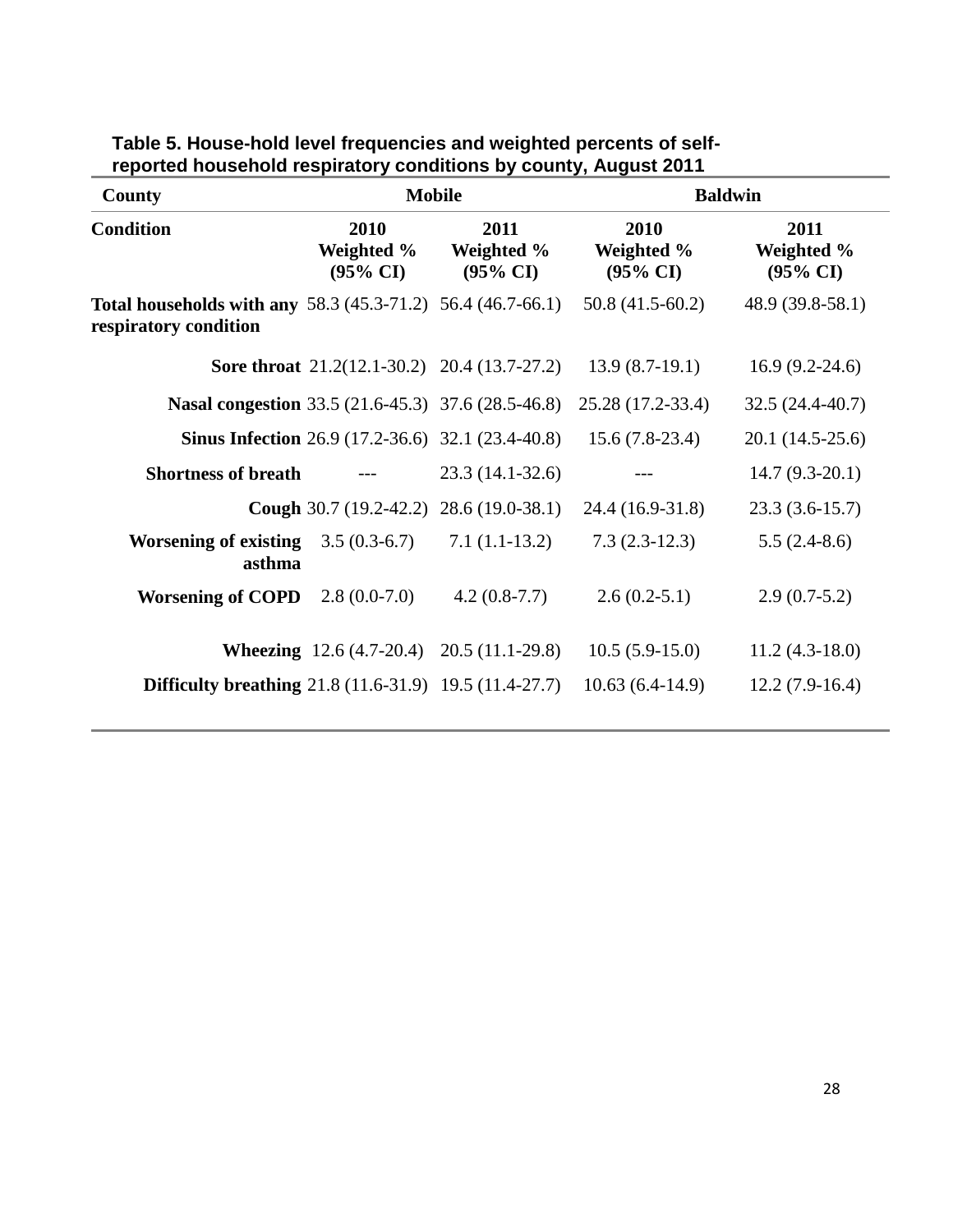| County                                          | <b>Mobile</b>                             |                                           | <b>Baldwin</b>                            |                                           |  |
|-------------------------------------------------|-------------------------------------------|-------------------------------------------|-------------------------------------------|-------------------------------------------|--|
| <b>Condition</b>                                | 2010<br>Weighted %<br>$(95\% \text{ CI})$ | 2011<br>Weighted %<br>$(95\% \text{ CI})$ | 2010<br>Weighted %<br>$(95\% \text{ CI})$ | 2011<br>Weighted %<br>$(95\% \text{ CI})$ |  |
| Total % reporting<br>cardiovascular<br>symptoms | $26.6(13.6-$<br>39.7)                     | $25.7(16.0-35.4)$                         | 19.4 (11.5-27.3)                          | $14.9(8.7-21.1)$                          |  |
| <b>Chest pain</b>                               | $12.6(5.0-20.1)$                          | $12.8(6.3-19.4)$                          | $7.2(3.5-10.9)$                           | $4.6(1.6-7.6)$                            |  |
| <b>Irregular heartbeat</b>                      | $8.8(3.1-14.5)$                           | $7.1(3.1-11.1)$                           | $6.8(2.6-11.0)$                           | $5.9(1.4-10.4)$                           |  |
| <b>Worsening of high</b><br>blood pressure      | $12.4(5.3-19.5)$                          | $11.9(4.3-19.5)$                          | $5.7(0.8-10.6)$                           | $7.8(4.0-11.4)$                           |  |
| <b>Worsening of existing</b><br>condition       | 4.3 $(1.0-7.7)$                           | $2.8(0.3-5.5)$                            | $4.0(1.2-6.8)$                            | $3.0(0.3-5.8)$                            |  |

## **Table 6. Household level frequencies and weighted percents of self-reported cardiovascular conditions by county, August 2011**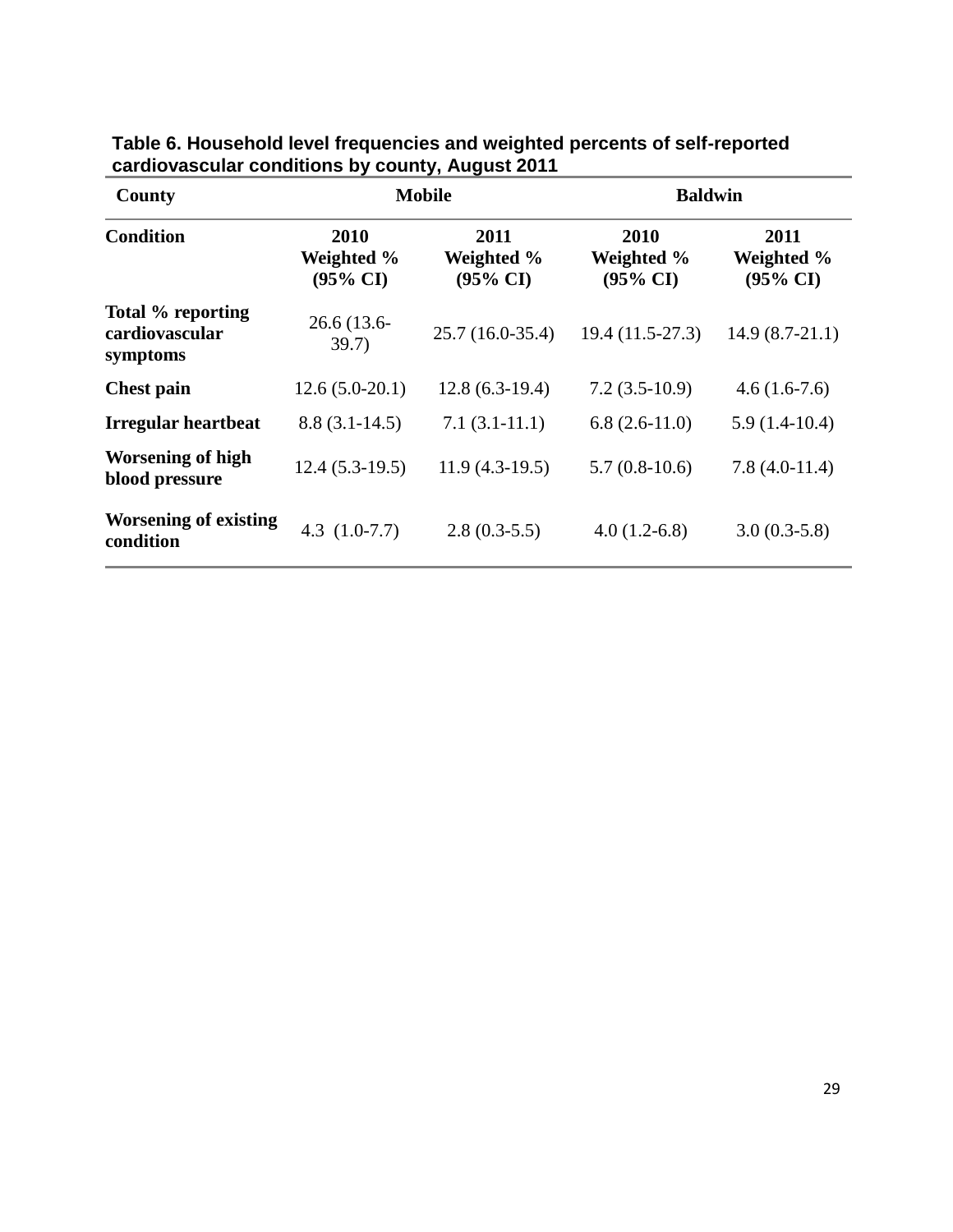| <b>County</b>               | <b>Mobile</b>                             |                                           | <b>Baldwin</b>                            |                                           |  |
|-----------------------------|-------------------------------------------|-------------------------------------------|-------------------------------------------|-------------------------------------------|--|
| <b>Conditions</b>           | 2010<br>Weighted %<br>$(95\% \text{ CI})$ | 2011<br>Weighted %<br>$(95\% \text{ CI})$ | 2010<br>Weighted %<br>$(95\% \text{ CI})$ | 2011<br>Weighted %<br>$(95\% \text{ CI})$ |  |
| <b>Skin conditions</b>      | $16.6(7.8-25.4)$                          | $17.6(11.2-24.0)$                         | $15.7(10.3-21.1)$                         | $13.9(9.4-18.4)$                          |  |
| <b>Eye conditions</b>       | $17.2(9.1-25.2)$                          | $13.3(8.1-18.6)$                          | $17.4(10.9-24.0)$                         | $15.5(7.4-23.6)$                          |  |
| <b>Nausea or vomiting</b>   | $14.6(6.2-23.0)$                          | $12.8(6.6-19.1)$                          | $10.9(5.8-16.1)$                          | $7.4(2.7-12.1)$                           |  |
| <b>Diarrhea</b>             | $11.3(4.7-17.9)$                          | $12.4(6.1-18.7)$                          | $10.9(5.8-16.0)$                          | $11.6(5.4-17.8)$                          |  |
| <b>Headache</b>             | 28.3 (19.0-37.6)                          | 24.8 (15.0-34.5)                          | 29.9 (20.4-39.3)                          | $18.2(10.4-26.0)$                         |  |
| <b>Heat-related illness</b> | $9.9(3.8-16.0)$                           | $8.6(2.9-14.3)$                           | $1.1(0.0-2.7)$                            | $5.0(1.6-8.4)$                            |  |

**Table 7. Household level frequencies and weighted percents of Householdreported other physical symptoms by county, August 2011**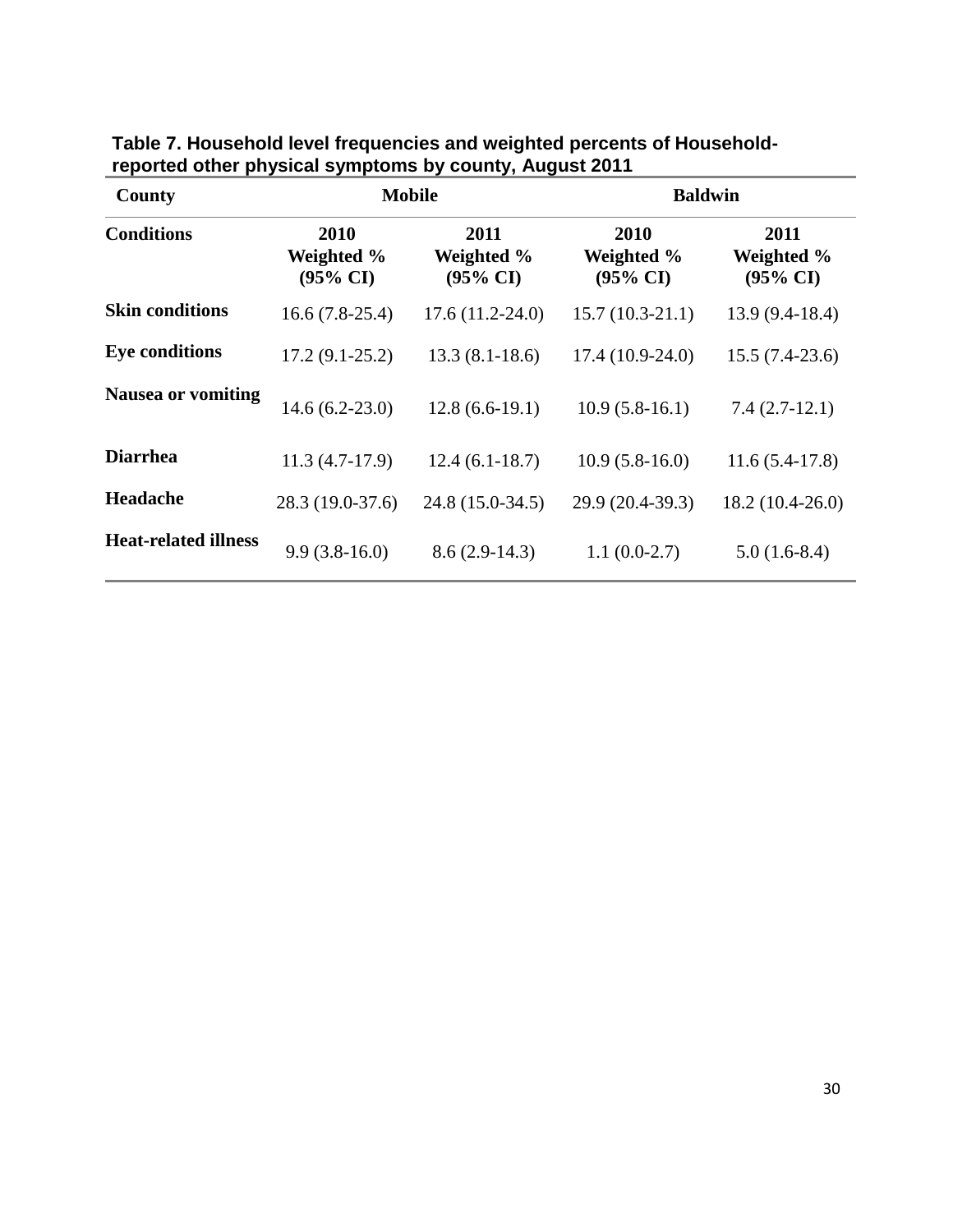| County                                   | <b>Mobile</b>                             |                                           | <b>Baldwin</b>                            |                                           |  |
|------------------------------------------|-------------------------------------------|-------------------------------------------|-------------------------------------------|-------------------------------------------|--|
| <b>Conditions</b>                        | 2010<br>Weighted %<br>$(95\% \text{ CI})$ | 2011<br>Weighted %<br>$(95\% \text{ CI})$ | 2010<br>Weighted %<br>$(95\% \text{ CI})$ | 2011<br>Weighted %<br>$(95\% \text{ CI})$ |  |
| <b>Difficulty</b><br>concentrating       | $14.5(6.3-22.7)$                          | $12.9(5.2-20.6)$                          | $13.3(7.2-19.3)$                          | $11.8(6.5-17.0)$                          |  |
| <b>Trouble sleeping</b>                  | 26.4 (15.3-37.4)                          | $26.7(16.0-37.3)$                         | 23.4 (17.0-29.8)                          | 22.6 (4.4-30.8)                           |  |
| <b>Loss of appetite</b>                  | $17.6(8.4-26.7)$                          | $8.1(2.9-13.3)$                           | $11.0(6.3-15.7)$                          | $6.2(2.8-9.6)$                            |  |
| <b>Racing heartbeat</b>                  | $10.6(1.9-19.3)$                          | $10.0(4.4-15.6)$                          | $8.3(3.7-12.9)$                           | $4.4(0.0-9.9)$                            |  |
| <b>Agitated behavior</b>                 | $22.2(15.7-28.6)$                         | $11.4(5.6-17.2)$                          | $12.0(5.3-18.7)$                          | $10.2(4.8-15.6)$                          |  |
| <b>Witnessed violence</b>                | $4.8(0.5-9.2)$                            | $3.3(0.6-6.1)$                            | $3.6(1.0-6.1)$                            | $1.4(0.0-2.9)$                            |  |
| <b>Increased alcohol</b><br>consumption  | $4.9(1.4-8.5)$                            | $2.4(0.0-5.2)$                            | $2.7(0.0-6.1)$                            | $2.6(0.4-4.8)$                            |  |
| <b>Increased drug use</b>                | $1.8(0.0-4.8)$                            | 0.0                                       | $0.4(0.0-1.1)$                            | $3.3(0.3-6.3)$                            |  |
| <b>Thoughts/attempts</b><br>to harm self | $10.6(1.9-19.3)$                          | $10.0(4.4-15.6)$                          | $8.3(3.7-12.9)$                           | $0.5(0.0-1.5)$                            |  |

**Table 8. Household level frequencies and weighted percents of self-reported mental health conditions by county, August 2011**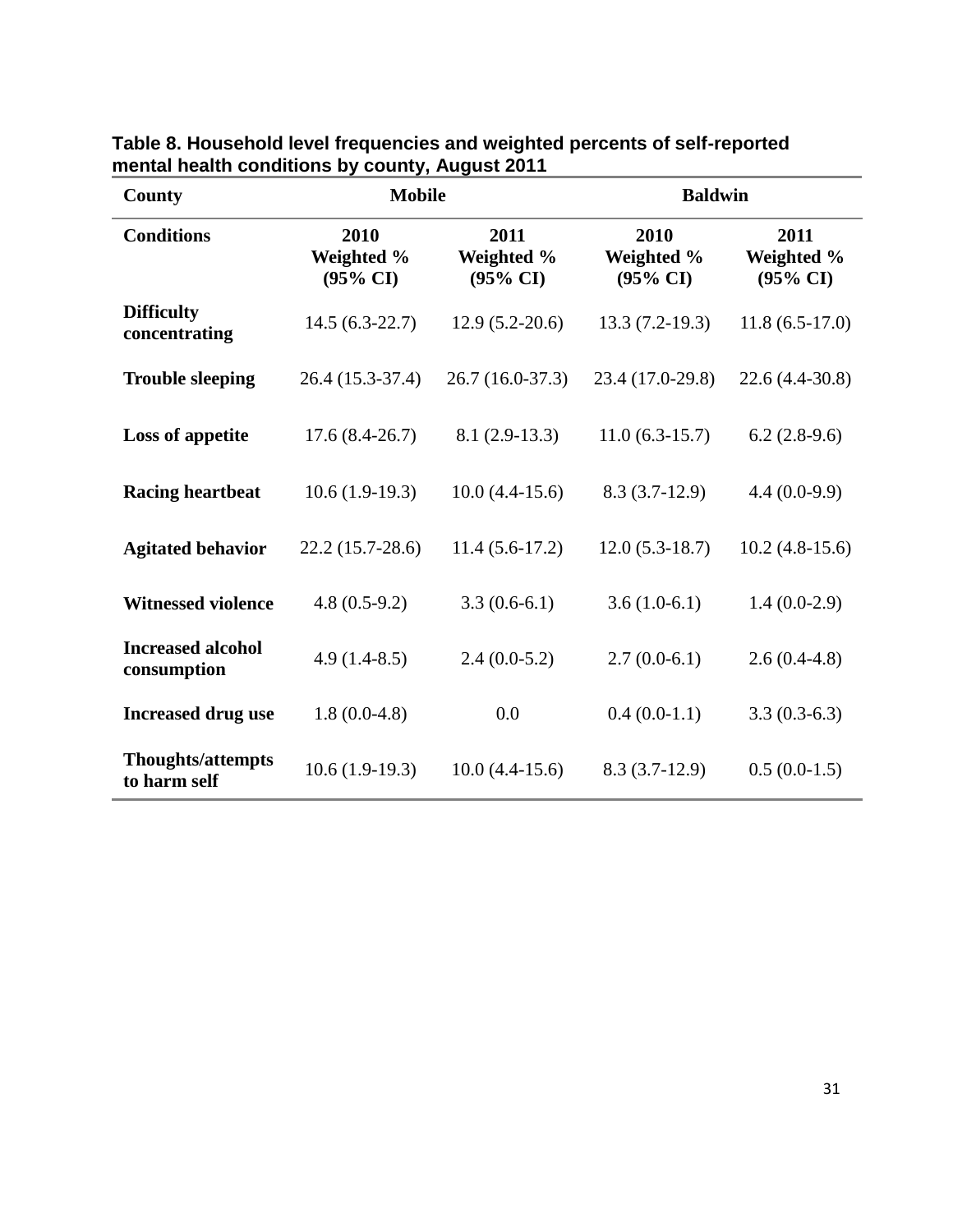|                                | <b>Mobile</b>              | Baldwin $(n=128)$          |
|--------------------------------|----------------------------|----------------------------|
| <b>Facility</b>                | Weighted $\%$ (95 $\%$ CI) | Weighted $\%$ (95 $\%$ CI) |
| <b>Family Doctor</b>           | $42.5(29.8-55.2)$          | 44.8 (33.6-56.1)           |
| <b>Emergency Room</b>          | $8.8(1.6-15.9)$            | $5.9(1.2-10.6)$            |
| <b>Urgent Care</b>             | $2.7(0.1-5.3)$             | $5.7(1.4-10.0)$            |
| <b>Free Clinic</b>             | $1.3(0.0-3.3)$             |                            |
| <b>Mental Health Clinic</b>    | $1.3(0.0-3.2)$             | $0.7(0.0-2.2)$             |
| <b>Community Health Clinic</b> | $2.0(0.0-4.4)$             |                            |
| No Help                        | $48.7(36.9-60.5)$          | $45.6(32.4-58.8)$          |
| <b>Reason help not sought</b>  |                            |                            |
| Symptoms not bad enough        | 80.4 (65.8-95.0)           | 98.1 (94.1-100.0)          |
| Have no insurance              | $3.9(0.0-9.8)$             | $---$                      |
| Other*                         | $15.7(3.2-28.2)$           | $1.9(0.0-5.9)$             |

**Table 9. Household level frequencies and weighted percents of facilities where medical help was sought for any condition in the previous 30 days by individuals reporting any medical condition by county, August 2011**

\*Other reasons given included dislike or distrust of doctors (4), lack of time (2), no need (2), and chronic condition already being managed (3)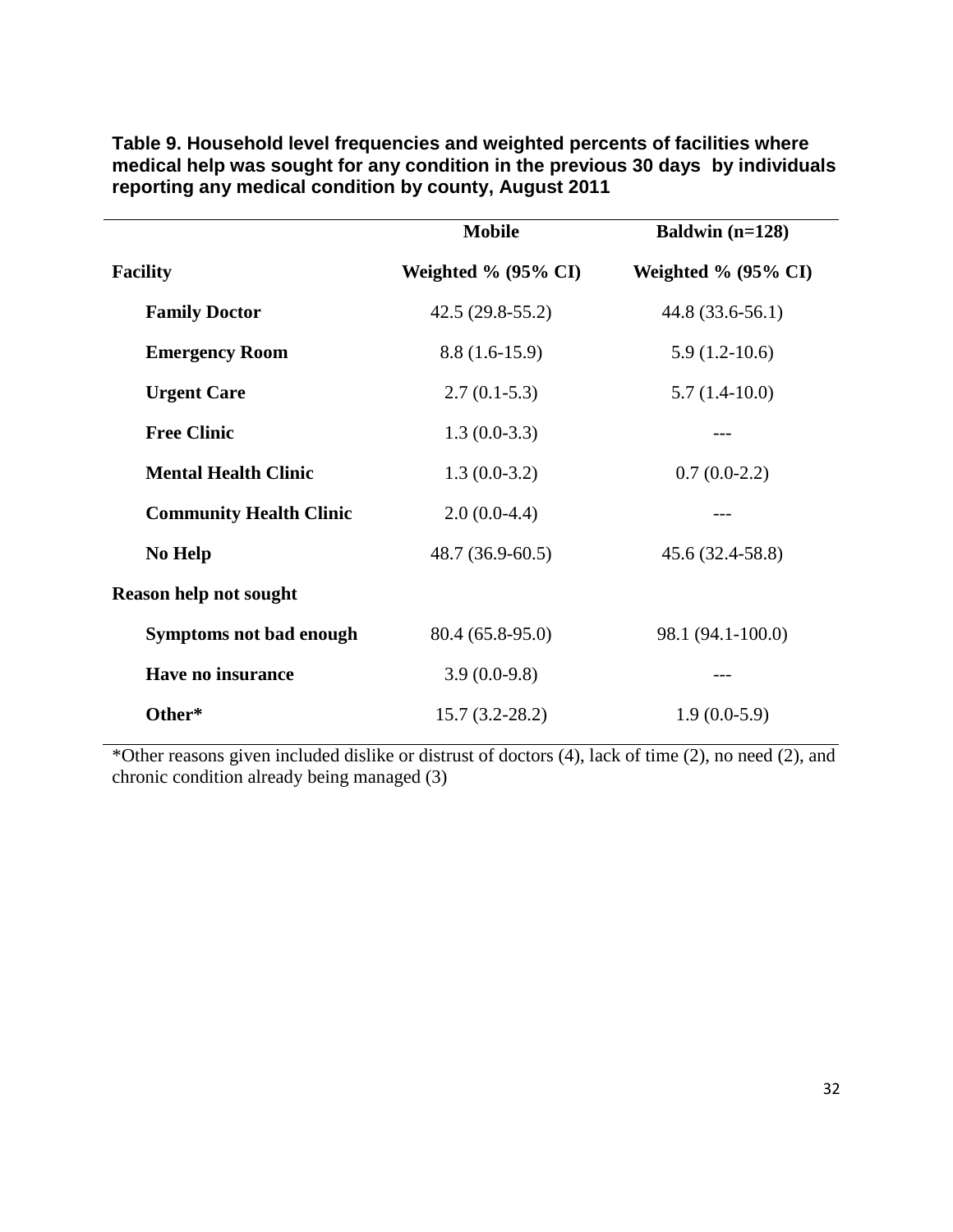**Table 10. Household level frequencies and weighted percents of increase in children's behavioral symptoms among households with children by county, August 2011**

| County                                                  |                                           | <b>Mobile</b>                                     | <b>Baldwin</b>                            |                                                   |  |
|---------------------------------------------------------|-------------------------------------------|---------------------------------------------------|-------------------------------------------|---------------------------------------------------|--|
| <b>Condition</b>                                        | 2010<br>Weighted %<br>$(95\% \text{ CI})$ | $2011(N=57)$<br>Weighted %<br>$(95\% \text{ CI})$ | 2010<br>Weighted %<br>$(95\% \text{ CI})$ | $2011(N=46)$<br>Weighted %<br>$(95\% \text{ CI})$ |  |
| Been sad or<br>depressed                                | $6.9(0.0-15.7)$                           | $10.5(0.0-22.0)$                                  | $6.1(0.0-14.1)$                           | $17.2(4.8-29.6)$                                  |  |
| <b>Problems getting</b><br>along with other<br>children | $4.6(0.0-11.7)$                           | $7.0(0.2-13.8)$                                   | $8.5(0.0-19.7)$                           | $5.8(0.0-12.2)$                                   |  |
| <b>Problems sleeping</b>                                | $10.1(0.0-21.0)$                          | $15.8(4.5-27.1)$                                  | $13(1.2-24.8)$                            | $13.3(1.4-25.2)$                                  |  |
| <b>Felt nervous or</b><br>afraid                        | 0(0.0)                                    | $7.0(0.0-15.0)$                                   | $2.8(0.0-6.9)$                            | $13.1(4.6-21.5)$                                  |  |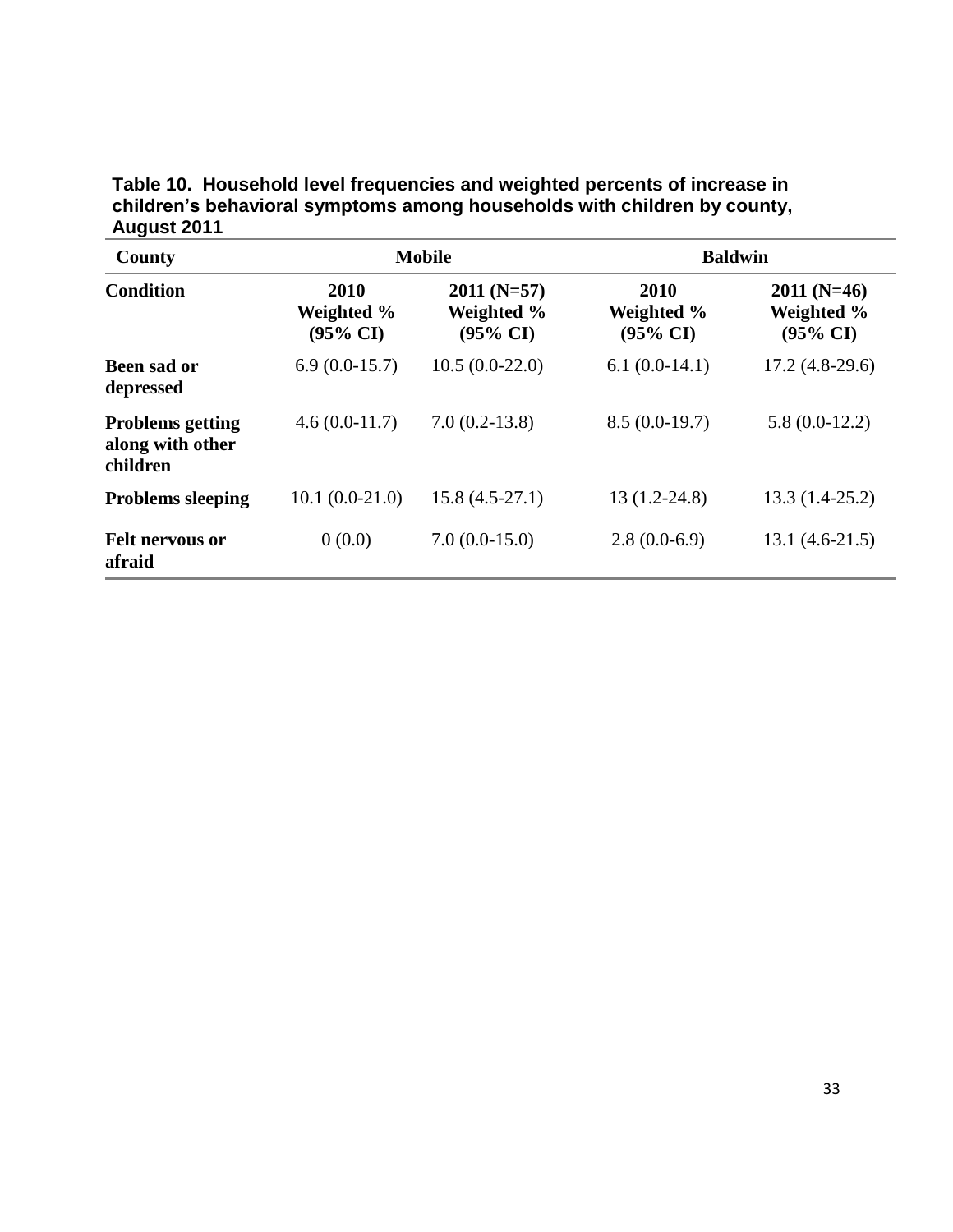|                                        | <b>Mobile</b>                    |                                  | <b>Baldwin</b>                           |                                  | <b>Alabama</b>                                        | <b>National</b>                                       |
|----------------------------------------|----------------------------------|----------------------------------|------------------------------------------|----------------------------------|-------------------------------------------------------|-------------------------------------------------------|
| <b>Measure</b>                         | 2010<br>Weighted %<br>$(95\%CI)$ | 2011<br>Weighted %<br>$(95\%CI)$ | 2010<br>Weighted%<br>$(95\% \text{ CI})$ | 2011<br>Weighted %<br>$(95\%CI)$ | $2009$ BRFSS <sup>1</sup><br>Weighted %<br>$(95\%CI)$ | $2009$ BRFSS <sup>1</sup><br>Weighted %<br>$(95\%CI)$ |
| $\geq$ 14 physically<br>unhealthy days | $19.7(7.9-30.8)$                 | $13.4(8.4-18.5)$                 | $15.8(9.8-21.9)$                         | $13.2(8.4-17.9)$                 | $13.9(12.7-15.1)$                                     | $10.8(10.6-11.1)$                                     |
| $\geq$ 14 mentally<br>unhealthy days   | $22.8(10.9-34.6)$                | $14.7(8.2 - 21.3)$               | $16.3(9.1-23.4)$                         | $13.2(8.6-17.8)$                 | $(11.8-14.5)$<br>13.1                                 | $10.3(10.0-10.5)$                                     |
| $\geq$ 14 activity<br>limitation days  | $12.9(5.2-20.6)$                 | $7.0(3.1-11.0)$                  | $9.8(3.0-15.9)$                          | $9.0(4.2-13.8)$                  | $(7.7-9.7)$<br>8.7                                    | $7.0(6.8-7.2)$                                        |

**Table 11a. Individual-level weighted percents of respondents reporting general quality of life by county, August 2010 and 2011**

<sup>1</sup> Behavioral Risk Factor Surveillance System (BRFSS)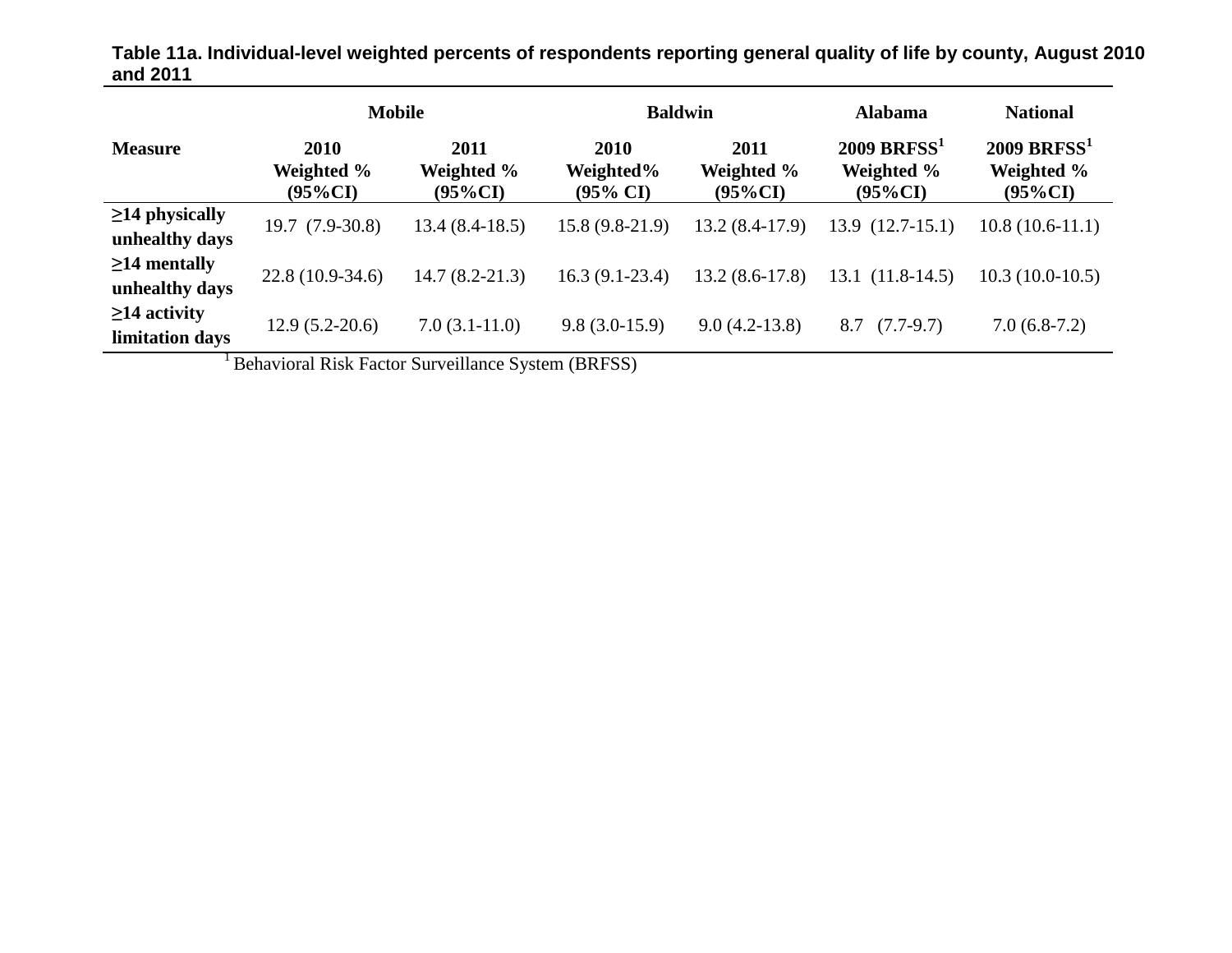**Table 11b. Individual-level weighted percents of respondents reporting general quality of life by county and selfreported income change following the Gulf Coast oil spill, August 2010 and 2011**

|                                        |                                           | <b>Mobile</b>                                            | <b>Baldwin</b>                                 |                                                          |  |
|----------------------------------------|-------------------------------------------|----------------------------------------------------------|------------------------------------------------|----------------------------------------------------------|--|
| <b>Income Change</b><br><b>Measure</b> | <b>Decreased</b><br>Weighted $\%$ (95%CI) | <b>Increased/No Change</b><br>Weighted $\%$ (95 $\%$ CI) | <b>Decreased</b><br>Weighted $\%$ (95 $\%$ CI) | <b>Increased/No Change</b><br>Weighted $\%$ (95 $\%$ CI) |  |
| $\geq$ 14 physically unhealthy days    |                                           |                                                          |                                                |                                                          |  |
| 2010                                   | 29.9 (7.0-52.8)                           | $13.5(2.8-24.2)$                                         | 24.4 (11.0-37.7)                               | $10.8(4.5-16.8)$                                         |  |
| 2011                                   | $21.6$ $(11.5-31.6)$                      | $9.0(2.9-14.3)$                                          | $17.1(5.8-28.3)$                               | $11.0(5.4-16.6)$                                         |  |
| $\geq$ 14 mentally unhealthy days      |                                           |                                                          |                                                |                                                          |  |
| 2010                                   | $34.2(9.5-58.9)$                          | $15.0(4.0-25.9)$                                         | $34.7(19.3-50.2)$                              | $6.2(0.2-12.2)$                                          |  |
| 2011                                   | $32.6(21.6-43.7)$                         | $3.6(0.0-7.6)$                                           | $22.6(12.7-32.6)$                              | $7.9(2.9-13.0)$                                          |  |
| $\geq$ 14 activity limitation days     |                                           |                                                          |                                                |                                                          |  |
| 2010                                   | $15.3(5.0-25.6)$                          | $11.0(1.8-20.3)$                                         | $17.6(5.3-29.9)$                               | $4.9(0.0-11.0)$                                          |  |
| 2011                                   | $14.3(6.6-22.2)$                          | $2.5(0.1-4.9)$                                           | $11.5(1.2-21.9)$                               | $7.8(3.5-11.8)$                                          |  |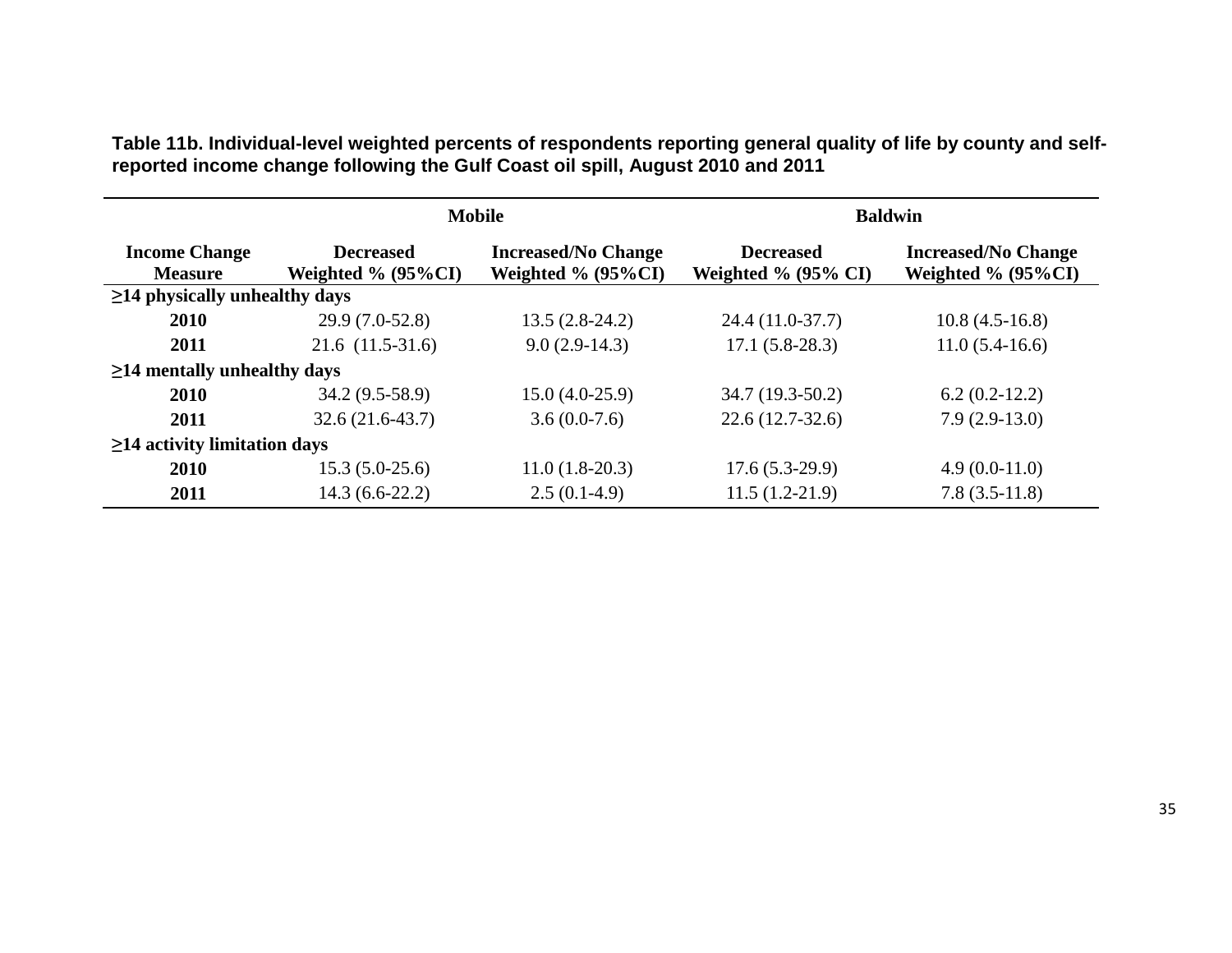|                               | <b>Mobile</b>         |                       | <b>Baldwin</b>        |                       | <b>Alabama</b>                       | <b>National</b>                     |
|-------------------------------|-----------------------|-----------------------|-----------------------|-----------------------|--------------------------------------|-------------------------------------|
| <b>Measure</b>                | 2010<br>$\%$ (95% CI) | 2011<br>$\%$ (95% CI) | 2010<br>$\%$ (95% CI) | 2011<br>$\%$ (95% CI) | $(2006 BRFSS)^{-1}$<br>$\%$ (95% CI) | $(2006 BRFSS)^{1}$<br>$\%$ (95% CI) |
| <b>Depressive</b><br>symptoms | $24.2(13.0-35.3)$     | $13.2(7.8-18.7)$      | $15.4(9.6-21.3)$      | $8.8(4.5-13.1)$       | $13.9(11.7-16.4)$                    | $9.7(9.3-10.0)$                     |
| <b>Symptoms of</b><br>anxiety | $24.3(13.2-35.5)$     | $20.3(12.1 - 28.4)$   | 21.4 (13.3-29.5)      | $13.2(6.9-19.5)$      | N/A                                  | N/A                                 |

**Table 12a. Individual-level weighted percents of respondents reporting depressive or anxious symptoms by county August, 2010 and 2011**

<sup>1</sup> Behavioral Risk Factor Surveillance System (BRFSS) from 41 states or territories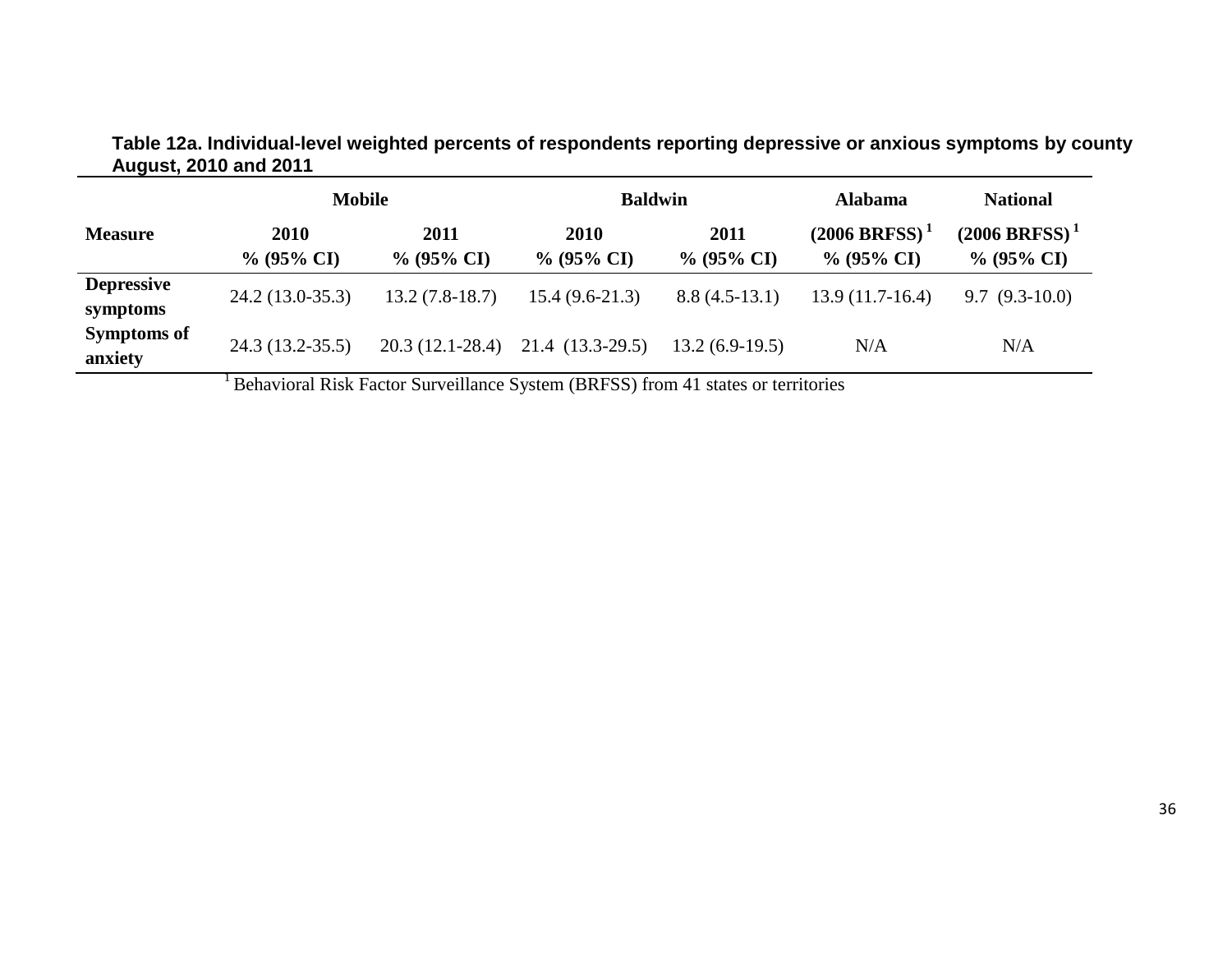|                                        |                                   | <b>Mobile</b>                              | <b>Baldwin</b>                    |                                            |  |
|----------------------------------------|-----------------------------------|--------------------------------------------|-----------------------------------|--------------------------------------------|--|
| <b>Income Change</b><br><b>Measure</b> | <b>Decreased</b><br>$\%$ (95% CI) | <b>Increased/NoChange</b><br>$\%$ (95% CI) | <b>Decreased</b><br>$\%$ (95% CI) | <b>Increased/NoChange</b><br>$\%$ (95% CI) |  |
| <b>Depressive symptoms</b>             |                                   |                                            |                                   |                                            |  |
| 2010                                   | $37.3(20.2-54.4)$                 | $17.2(3.9-30.4)$                           | $29.4(17.7-41.1)$                 | $7.1(2.1-12.2)$                            |  |
| 2011                                   | $26.0(15.1-36.9)$                 | $5.4(1.7-9.0)$                             | $11.0(3.0-18.9)$                  | $7.6(2.6-12.7)$                            |  |
| <b>Symptoms of anxiety</b>             |                                   |                                            |                                   |                                            |  |
| 2010                                   | $41.4(22.8-60.0)$                 | $17.6(4.4-30.7)$                           | $38.5(22.9-54.0)$                 | $11.1(4.1-18.1)$                           |  |
| 2011                                   | $31.0(18.3-43.6)$                 | $3.6(0.0-7.5)$                             | 18.8 (8.7-28.8)                   | $4.0(0.4-7.6)$                             |  |

**Table 12b. Individual-level weighted percents of respondents reporting depressive or anxious symptoms by county and self-reported income change, August, 2010 and 2011**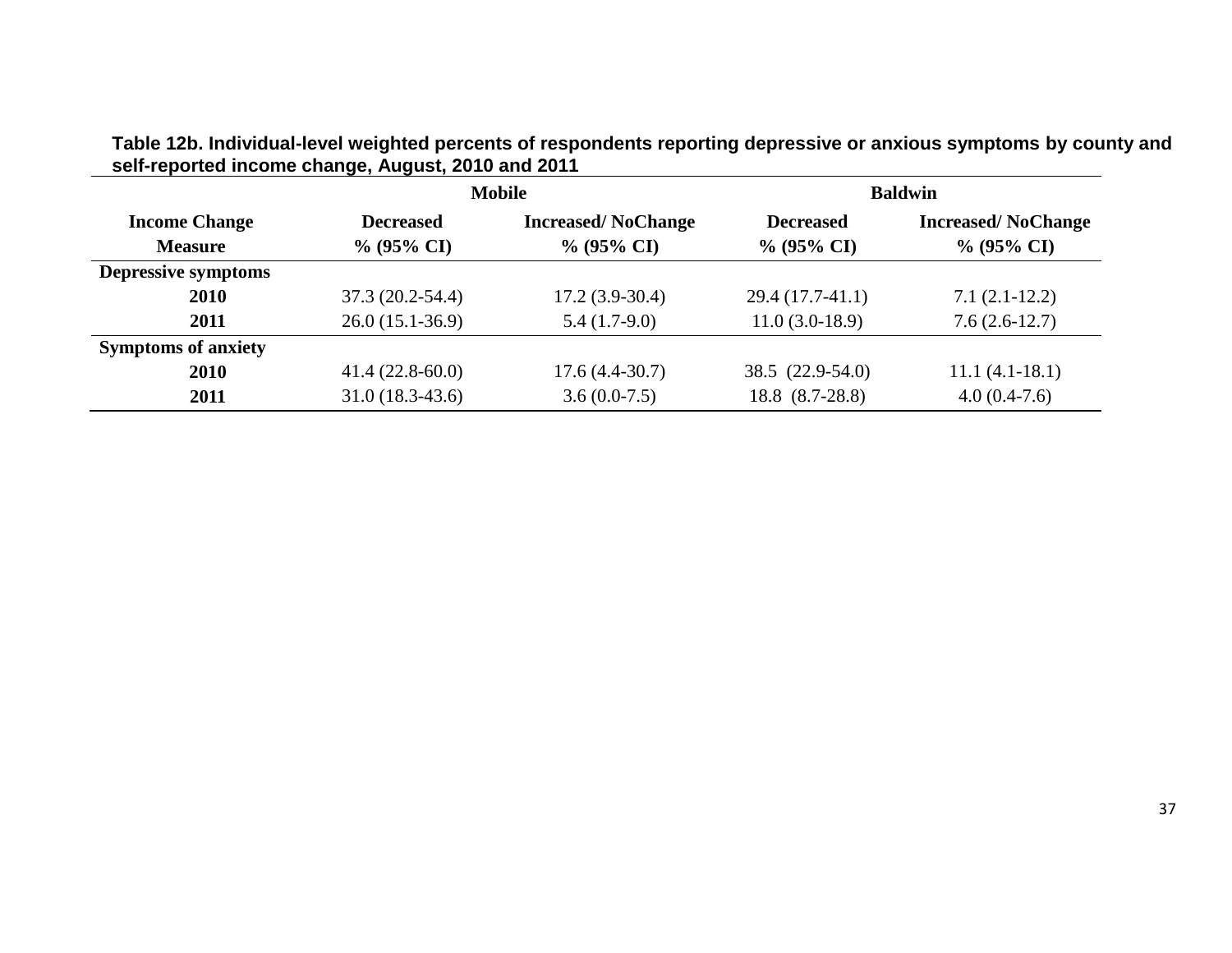| Table 13a. Individual-level weighted percents of respondents reporting frequency of worry or stress by county, August |  |
|-----------------------------------------------------------------------------------------------------------------------|--|
| 2010 and 2011, according to BRFSS social context categories                                                           |  |
|                                                                                                                       |  |

|                         |                       | <b>Mobile</b>         |                       | <b>Baldwin</b>        | <b>Alabama</b>                            | National <sup>3</sup>                     |
|-------------------------|-----------------------|-----------------------|-----------------------|-----------------------|-------------------------------------------|-------------------------------------------|
| <b>Measure</b>          | 2010<br>$\%$ (95% CI) | 2011<br>$\%$ (95% CI) | 2010<br>$\%$ (95% CI) | 2011<br>$\%$ (95% CI) | 2009 BRFSS <sup>1,2</sup><br>$\%$ (95%CI) | 2009 BRFSS <sup>1,2</sup><br>$\%$ (95%CI) |
| Worried/stressed about  |                       |                       |                       |                       |                                           |                                           |
| money for mortgage/rent |                       |                       |                       |                       |                                           |                                           |
| <b>Always</b>           | $16.4(9.2-23.5)$      | $14.3(7.6-21.1)$      | $16.5(10.1-22.8)$     | $9.7(5.3-14.1)$       | $9.7(8.6-11.0)$                           | 6.6 $(6.2-7.1)$                           |
| <b>Usually</b>          | $11.8(4.6-18.9)$      | $5.6(1.8-9.3)$        | $8.0(3.5-12.5)$       | $7.3(2.3-12.3)$       | $4.5(3.7-5.4)$                            | 4.8 $(4.4-5.2)$                           |
| <b>Sometimes</b>        | $14.8$ $(8.5-21.1)$   | $15.8(11.1-20.6)$     | $19.6$ $(11.8-27.3)$  | $13.4(6.8-20.0)$      | $15.2(13.7-16.8)$                         | $17.3(16.6-18.0)$                         |
| <b>Rarely</b>           | $8.4(2.8-14.0)$       | $5.3(2.2-8.4)$        | $9.2(4.0-14.5)$       | $7.0(2.4-11.7)$       | $2.8(11.5-14.3)$                          | $14.9(14.2-15.6)$                         |
| <b>Never</b>            | 48.7 (39.5-57.8)      | 58.9 (47.4-70.5)      | $46.7(39.2-54.3)$     | $61.2(51.0-71.5)$     | 57.8 (55.7-59.8)                          | 56.4 (55.5-57.3)                          |
| Worried/stressed about  |                       |                       |                       |                       |                                           |                                           |
| money to buy nutritious |                       |                       |                       |                       |                                           |                                           |
| meals                   |                       |                       |                       |                       |                                           |                                           |
| <b>Always</b>           | $12.2 \ (4.2 - 20.2)$ | $6.0(1.4-10.6)$       | $7.0(2.1-12.0)$       | $2.1(0.1-4.0)$        | $6.3(5.5-7.2)$                            | 4.0 $(3.6-4.3)$                           |
| <b>Usually</b>          | $5.9(0.6-11.2)$       | $4.9(0.9-9.0)$        | $5.5(1.4-9.7)$        | $4.2(0.8-0.5)$        | $3.8(3.1-4.7)$                            | $3.3(3.0-3.64)$                           |
| <b>Sometimes</b>        | $16.6$ $(8.3-25.0)$   | $9.4(4.2-14.7)$       | $10.7(4.5-16.9)$      | $8.0(3.6-12.5)$       | $15.1(13.7-16.5)$                         | $14.4(13.8-15.0)$                         |
| <b>Rarely</b>           | $11.3$ $(4.2-18.3)$   | $11.1 (5.0-17.3)$     | $9.5(5.3-13.7)$       | $6.5(0.9-12.1)$       | $13.2(11.7-14.7)$                         | $13.9(13.2-14.6)$                         |
| <b>Never</b>            | 54.0 (41.9-66.1)      | $68.4(56.8-80.1)$     | $67.3(58.3-76.3)$     | 77.9 (68.2-87.7)      | $61.7(59.8-63.6)$                         | $64.1(63.5-65.3)$                         |

<sup>1</sup> Behavioral Risk Factor Surveillance System (BRFSS)

<sup>2</sup>BRFSS asked question "in the past *12* months" CASPER asked question "in the past *4* months"  $38$  states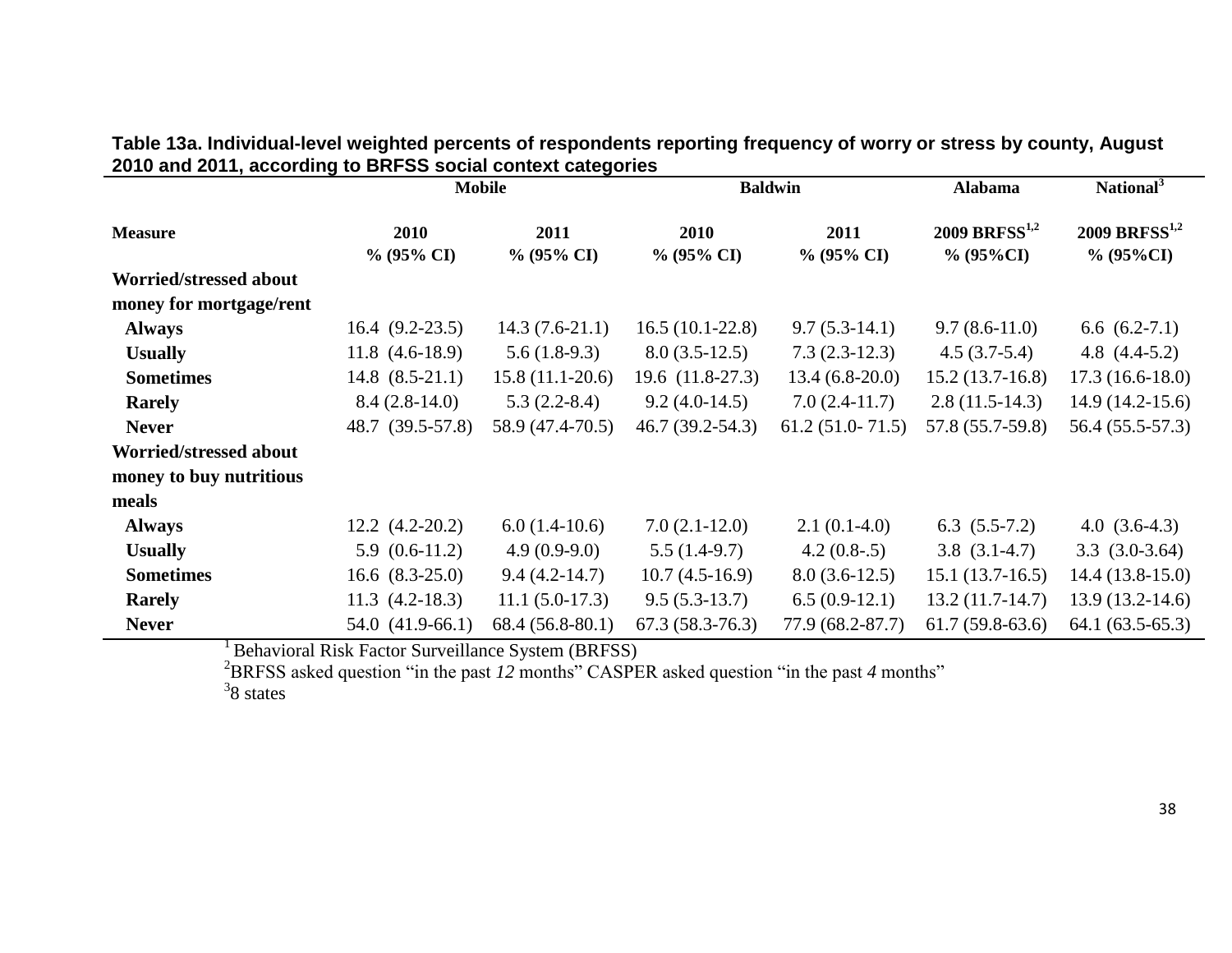|                                                 |                                                      | <b>Mobile</b>              |                   | Baldwin,                   |
|-------------------------------------------------|------------------------------------------------------|----------------------------|-------------------|----------------------------|
| Income change                                   | <b>Decreased</b>                                     | <b>Increased/No Change</b> | <b>Decreased</b>  | <b>Increased/No Change</b> |
| <b>Measure</b>                                  | $% (95\% CI)$                                        | $\%$ (95% CI)              | $\%$ (95% CI)     | $\%$ (95% CI)              |
| Worried/stressed for money to pay mortgage/rent |                                                      |                            |                   |                            |
| 2010                                            |                                                      |                            |                   |                            |
| <b>Always/Usually</b>                           | $52.8(33.9-71.6)$                                    | $17.0(3.2-30.7)$           | $47.4(35.5-59.3)$ | $12.4(4.9-19.9)$           |
| <b>Sometimes</b>                                | $15.6(6.8-24.4)$                                     | $14.7(6.5-22.9)$           | 28.4 (13.6-43.3)  | $16.9(9.3-24.6)$           |
| <b>Rarely/Never</b>                             | $31.7(15.6-47.7)$                                    | $68.3(53.7-83.0)$          | $24.1(11.7-36.6)$ | $70.7(60.8-80.6)$          |
| 2011                                            |                                                      |                            |                   |                            |
| <b>Always/Usually</b>                           | $39.8(28.3-51.3)$                                    | $8.0(2.2-13.8)$            | $36.4(24.2-48.6)$ | $6.1(2.2-10.0)$            |
| <b>Sometimes</b>                                | 19.4 (11.5-27.2)                                     | $13.5(7.2-19.9)$           | 24.4 (10.6-38.3)  | $7.3(1.8-12.8)$            |
| <b>Rarely/Never</b>                             | $40.8(26.1-55.6)$                                    | 78.5 (70.3-86.7)           | 39.2 (25.4-52.9)  | 86.6 (79.9-93.3)           |
|                                                 | Worried/stressed about money to buy nutritious meals |                            |                   |                            |
| 2010                                            |                                                      |                            |                   |                            |
| <b>Always/Usually</b>                           | 34.1 (13.6-54.6)                                     | $12.6(1.3-23.8)$           | $22.4(11.4-33.4)$ | $6.3(0.-12.3)$             |
| <b>Sometimes</b>                                | $26.4(10.0-42.7)$                                    | $10.1(1.7-18.4)$           | $19.5(3.7-35.4)$  | $7.1(1.8-12.5)$            |
| <b>Rarely/Never</b>                             | $39.5(21.7-57.4)$                                    | 77.4 (60.7-94.0)           | 58.0 (44.3-71.8)  | 86.6 (77.9-95.3)           |
| 2011                                            |                                                      |                            |                   |                            |
| <b>Always/Usually</b>                           | $24.2(13.1-35.2)$                                    | $3.4(0.4-6.5)$             | $13.0(4.4-21.7)$  | $2.4(0.0-5.3)$             |
| <b>Sometimes</b>                                | $18.0(5.8-30.1)$                                     | $4.1(0.-8.5)$              | $16.5(6.2-26.7)$  | $3.3(0.0-6.9)$             |
| <b>Rarely/Never</b>                             | 57.8 (40.9-74.7)                                     | 92.4 (87.0-97.8)           | $70.5(55.2-85.8)$ | 92.3 (89.1-99.4)           |

**Table 13b. Individual-level weighted percents of respondents reporting frequency of worry or stress by county and selfreported income change following the oil spill, August 2010 and 2011, according to BRFSS social context categories**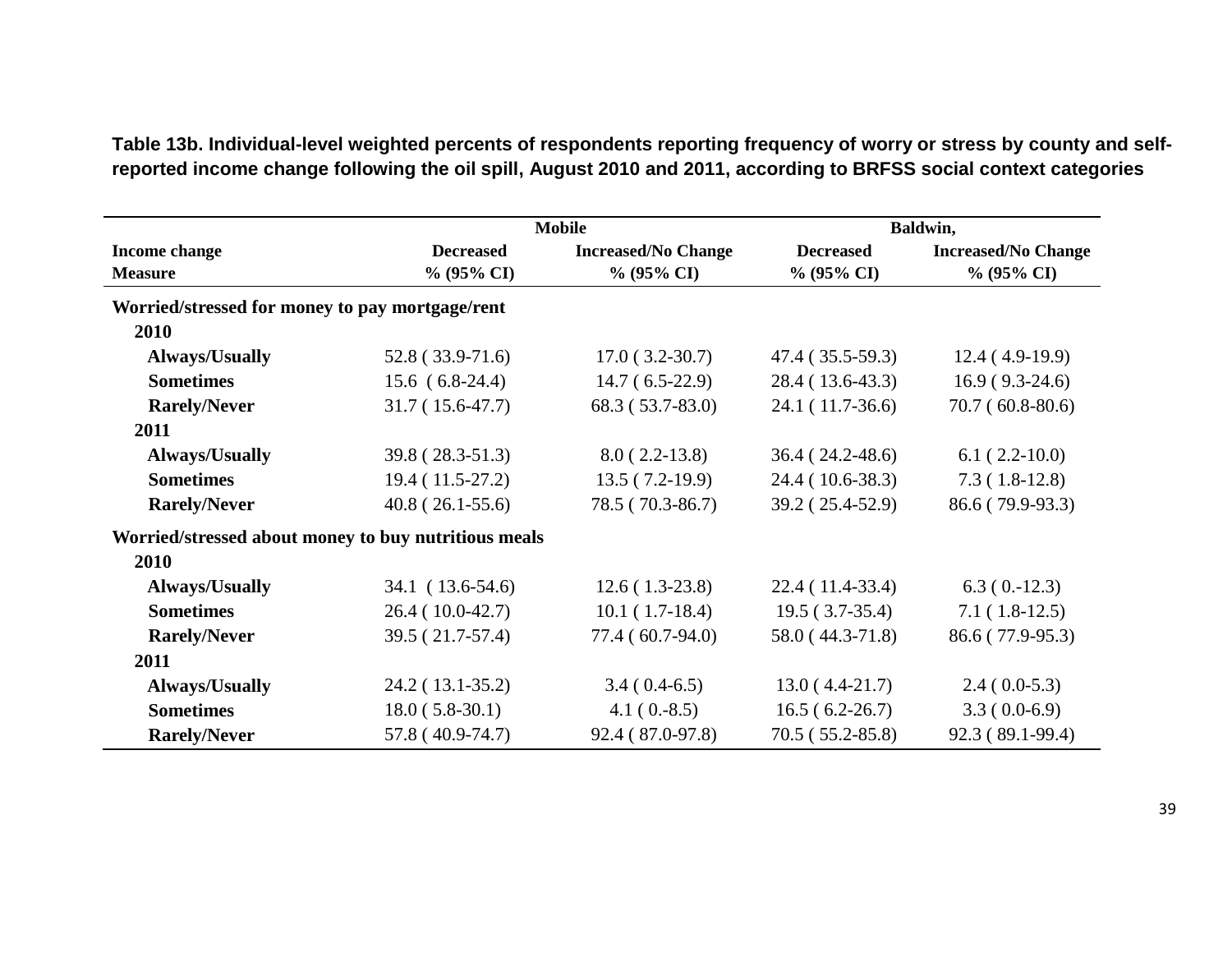| County                                           | <b>Mobile</b>                               |                                           | <b>Baldwin</b>                            |                                           |  |
|--------------------------------------------------|---------------------------------------------|-------------------------------------------|-------------------------------------------|-------------------------------------------|--|
|                                                  | <b>2010</b><br>Weighted $\%$ (95 $\%$<br>CI | 2011<br>Weighted %<br>$(95\% \text{ CI})$ | 2010<br>Weighted %<br>$(95\% \text{ CI})$ | 2011<br>Weighted %<br>$(95\% \text{ CI})$ |  |
| <b>Decreased</b><br>swimming                     | $57.6(46.6-68.7)$                           | $41.2(32.1-50.2)$                         | $55.7(45.9-65.5)$                         | 38.2 (28.0-48.5)                          |  |
| <b>Decreased time</b><br>outdoors                | 49.0 (41.1-56.9)                            | $32.0(22.3-41.7)$                         | $47.2(36.7-57.6)$                         | $27.9(17.1-38.6)$                         |  |
| <b>Decreased</b><br>boating                      | $58.2(50.1-66.4)$                           | 39.7 (29.8-49.7)                          | $52.0(42.3-61.7)$                         | $32.3(21.0-43.6)$                         |  |
| <b>Decreased local</b><br>seafood<br>consumption | $64.0(53.7-74.3)$                           | $47.1(36.6-57.7)$                         | $62.1(53.0-71.3)$                         | 34.8 (26.6-43.1)                          |  |

**Table 14. Household level frequencies and weighted percents of change in activity since the oil spill by county, August 2010 and 2011**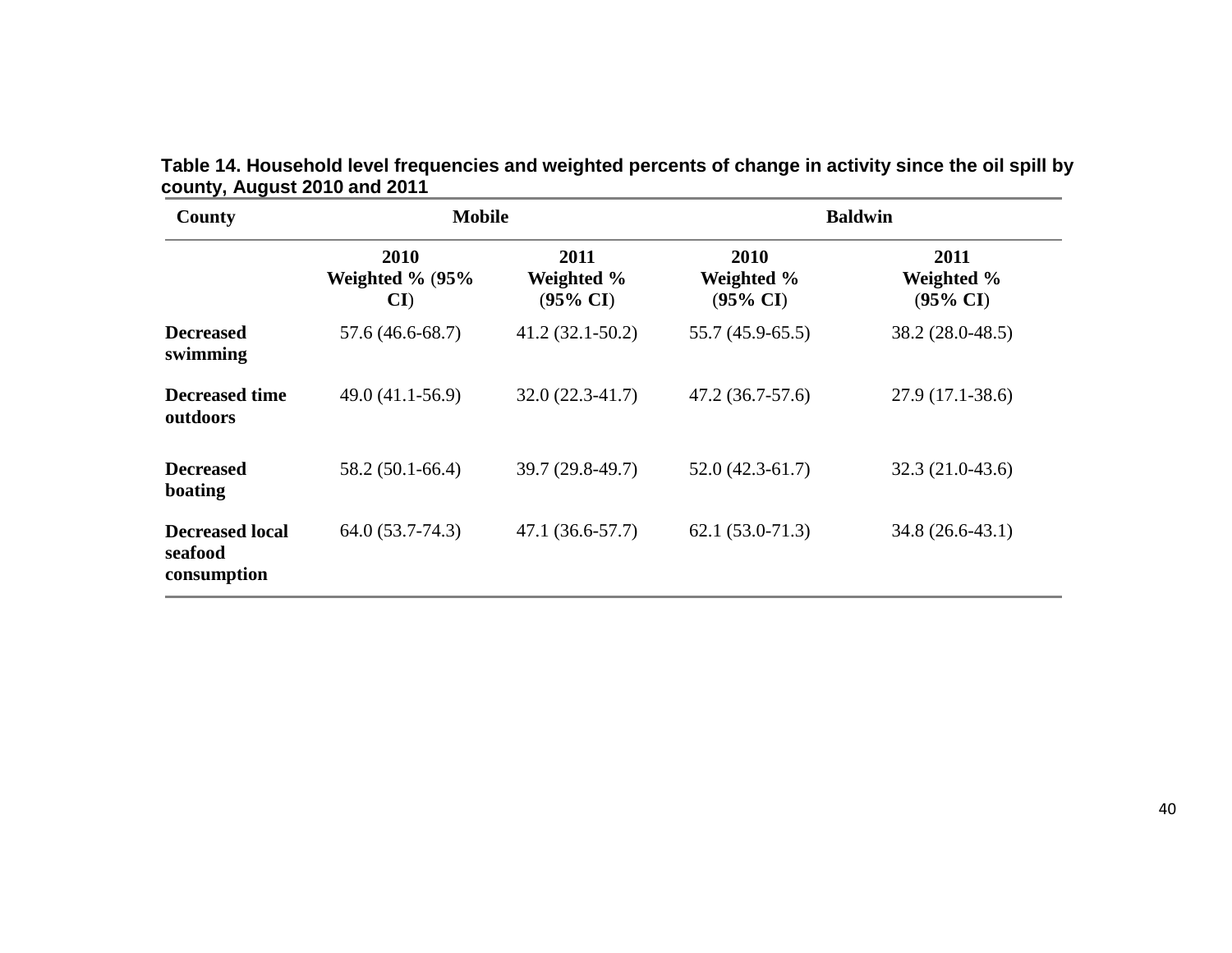| Table 15. Household level frequencies and weighted percents of reported effects of the oil spill by county, |  |  |  |
|-------------------------------------------------------------------------------------------------------------|--|--|--|
| <b>August 2010 and 2011</b>                                                                                 |  |  |  |

| County                               |                                     | <b>Mobile</b>                        | <b>Baldwin</b>                      |                                    |  |
|--------------------------------------|-------------------------------------|--------------------------------------|-------------------------------------|------------------------------------|--|
|                                      | 2010<br>Weighted $\%$ (95 $\%$ CI)  | 2011<br>Weighted $\%$ (95% CI)       | 2010<br>Weighted $\%$ (95 $\%$ CI)  | 2011<br>Weighted $\%$ (95 $\%$ CI) |  |
| Household<br>income                  |                                     |                                      |                                     |                                    |  |
| <b>Increased</b><br><b>Decreased</b> | $7.4(1.3-13.5)$<br>32.1 (20.4-43.8) | $7.7(4.3-11.2)$<br>$36.9(28.0-45.8)$ | $4.6(1.6-7.6)$<br>$33.5(25.0-41.8)$ | $2.4(0.0-5.1)$<br>35.4 (25.3-45.4) |  |
| <b>Exposed to oil</b>                | 38.2 (25.0-51.5)                    | 39.8 (30.9-48.7)                     | $36.9(26.1-47.7)$                   | $43.2(32.9-53.6)$                  |  |
| <b>Exposure type</b>                 |                                     |                                      |                                     |                                    |  |
| Skin                                 | $7.3(1.7-12.8)$                     | $20.5(14.0-26.9)$                    | $22.2(12.4-32.0)$                   | 28.0 (18.9-37.0)                   |  |
| <b>Inhalation</b>                    | $26.4(16.0-36.7)$                   | 26.6 (17.9-35.2)                     | 24.35 (14.8-33.9)                   | 27.9 (19.2-36.6)                   |  |
| <b>Ingestion</b>                     | $3.3(0.2-6.5)$                      | $1.9(0.0-4.3)$                       | $1.3(0.0-3.1)$                      | $5.4(0.0-12.5)$                    |  |
| <b>Worked on</b><br>cleanup          | $23.1(13.1-33.0)$                   | 24.8 (17.5-32.0)                     | $11.3(5.8-16.7)$                    | $8.8(4.9-12.8)$                    |  |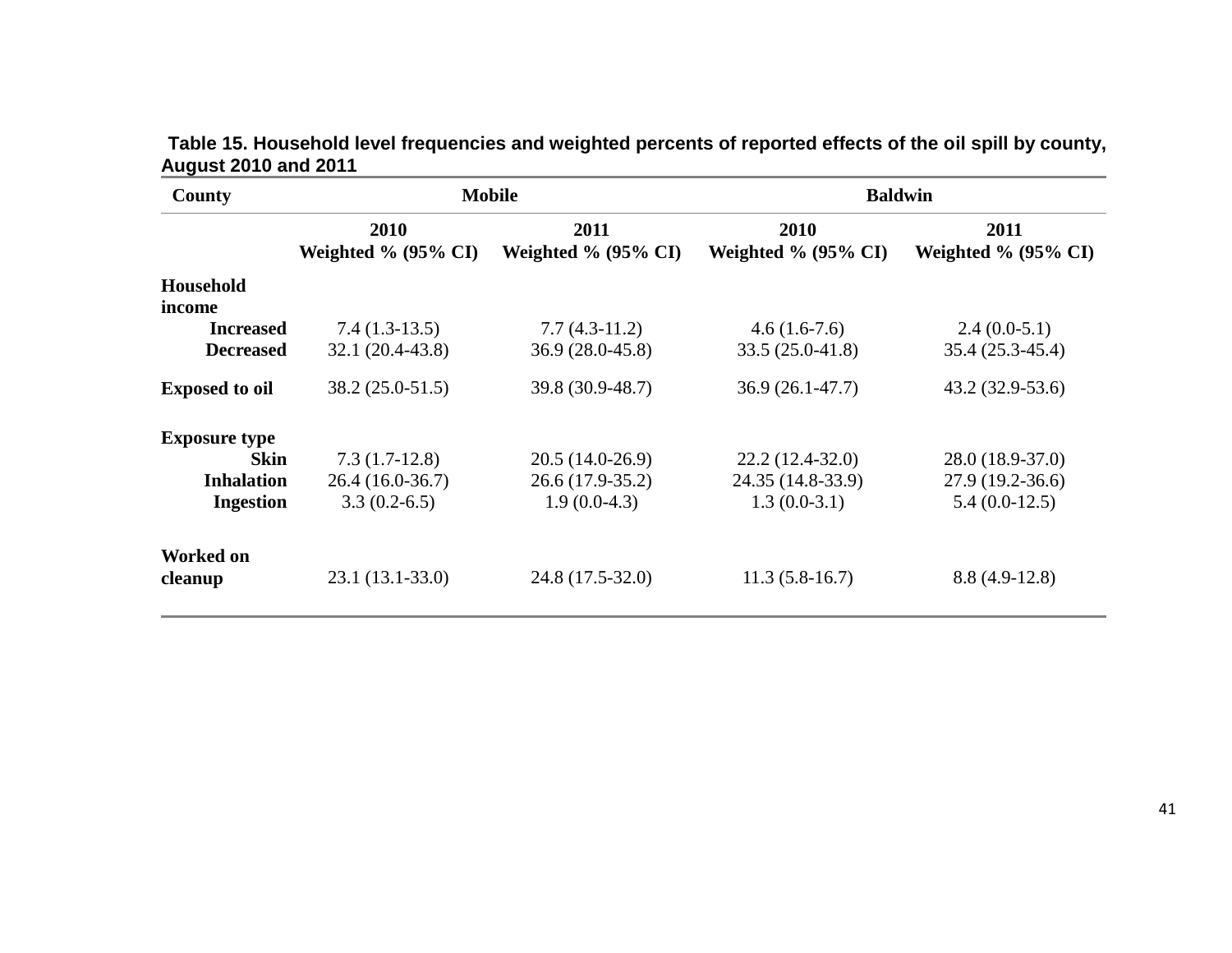|                       | <b>Mobile</b>                     |                                |                                   | <b>Baldwin</b>         |
|-----------------------|-----------------------------------|--------------------------------|-----------------------------------|------------------------|
|                       | Projected number of<br>households | Weighted % $(95\% \text{ CI})$ | Projected number of<br>households | Weighted $\%$ (95% CI) |
| <b>Cell phones</b>    | 4,080                             | 91.4 (87.2-95.7)               | 30,939                            | 95.8 (92.8-98.8)       |
| <b>Email</b>          | 2,363                             | $53.0(38.9-67.0)$              | 24,398                            | 75.6 (66.4-84.7)       |
| <b>Land lines</b>     | 2,176                             | $48.8(37.5-60.1)$              | 18,976                            | 58.8 (48.4-69.2)       |
| Facebook/social media | 1,539                             | 34.5 (24.7-44.3)               | 15,476                            | $47.9(37.3-58.6)$      |
| Two-way radios        | 412                               | $9.2(4.1-14.4)$                | 3,844                             | $11.9(6.5-17.3)$       |
| Other                 | 106                               | $2.4(0.0-5.3)$                 | 954                               | $3.0(0.0-7.2)$         |

## **Table 16. Forms of communication currently available to communicate with friends and family, Alabama 2011**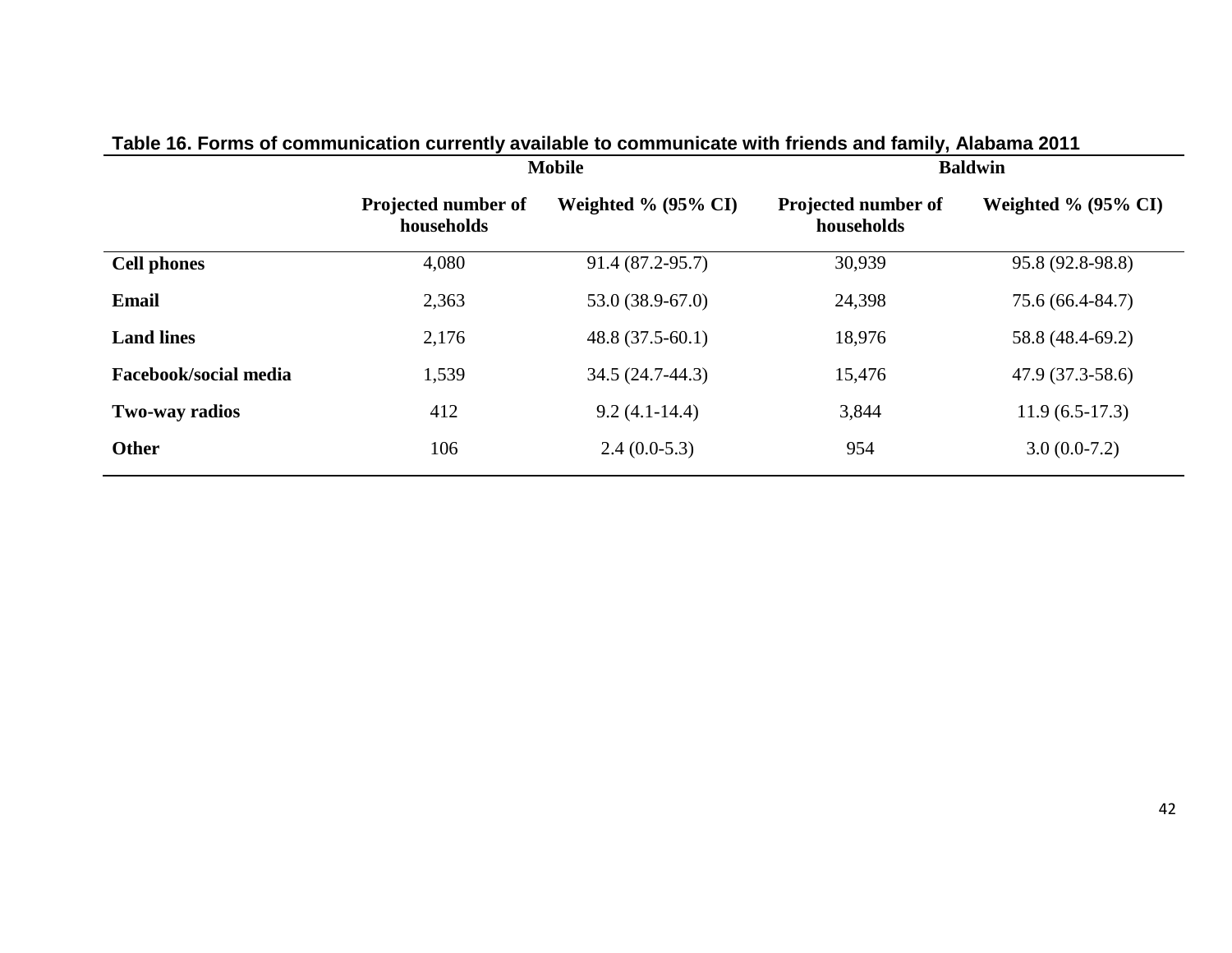|                       |                                   | ----- ------ <u>-</u> ,, -<br><b>Mobile</b> | <b>Baldwin</b>                    |                                |  |
|-----------------------|-----------------------------------|---------------------------------------------|-----------------------------------|--------------------------------|--|
|                       | Projected number of<br>households | Weighted % $(95\% \text{ CI})$              | Projected number of<br>households | Weighted % $(95\% \text{ CI})$ |  |
| <b>Television</b>     | 3,039                             | 68.1 (58.6-77.6)                            | 22,707                            | 70.3 (60.8-79.8)               |  |
| Radio                 | 1,152                             | $25.9(18.3-33.5)$                           | 4,321                             | $13.4(8.4-18.4)$               |  |
| <b>Cell phones</b>    | 761                               | $17.1(12.4-21.9)$                           | 4,136                             | $12.8(4.9-20.7)$               |  |
| <b>Internet</b>       | 404                               | $9.1(4.6-13.6)$                             | 4,699                             | $14.6(9.7-19.4)$               |  |
| <b>Neighbors</b>      | 200                               | $4.5(1.1-7.9)$                              | 159                               | $0.5(0.0-1.5)$                 |  |
| <b>Print media</b>    | 170                               | $3.8(0.0-8.5)$                              | 477                               | $1.5(0.0-3.2)$                 |  |
| Facebook/social media | 106                               | $2.4(0.2-4.6)$                              | 298                               | $0.9(0.0-2.2)$                 |  |
| <b>Other</b>          | 213                               | $4.8(1.9-7.7)$                              | 1,372                             | $4.2(1.5-7.0)$                 |  |

## **Table 17. Main method of obtaining information during disaster setting, Alabama 2011**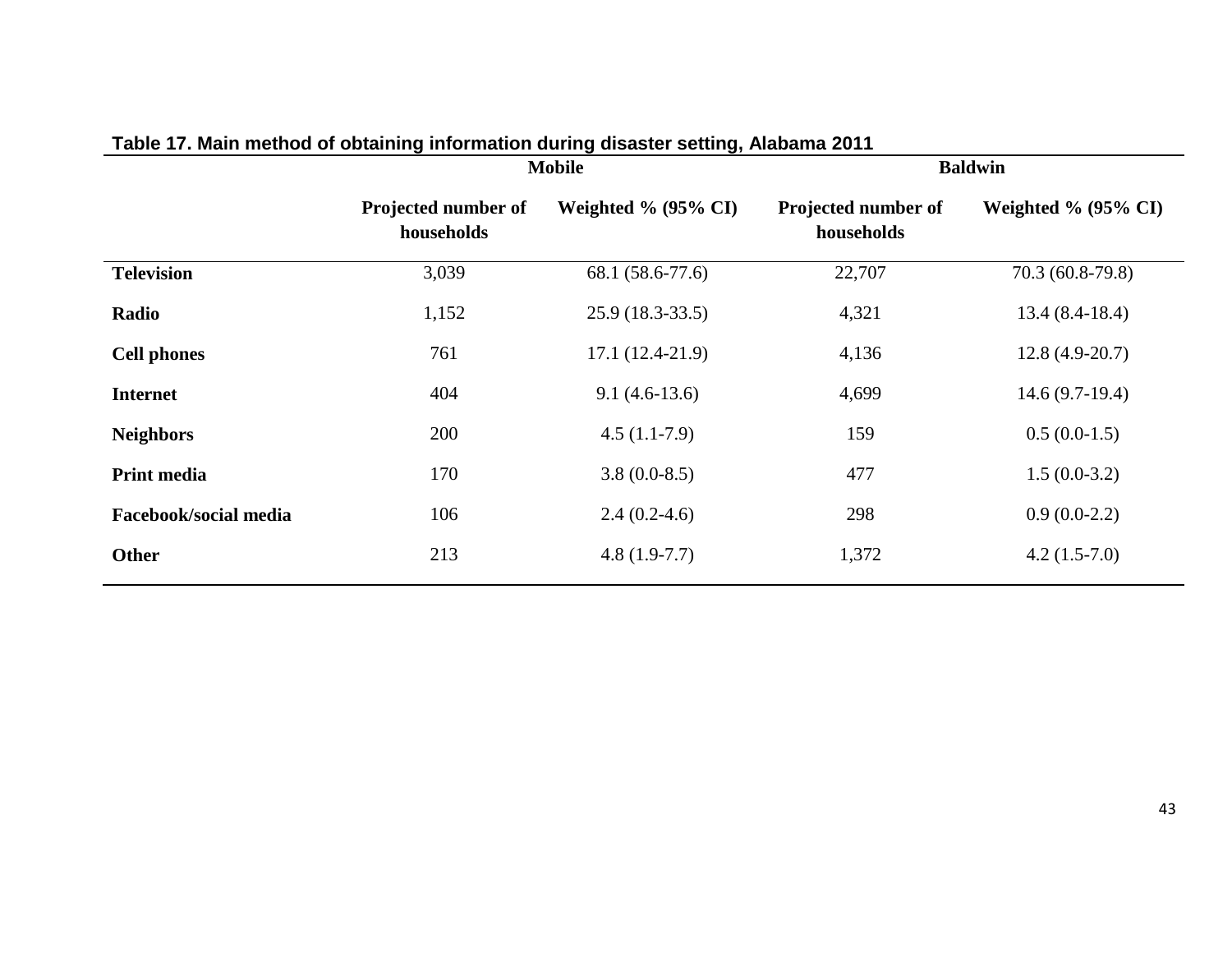|                                                         | <b>Mobile</b>                        |                        |                                      | <b>Baldwin</b>                 |
|---------------------------------------------------------|--------------------------------------|------------------------|--------------------------------------|--------------------------------|
|                                                         | Projected<br>number of<br>households | Weighted $\%$ (95% CI) | Projected<br>number of<br>households | Weighted % $(95\% \text{ CI})$ |
| Would evacuate if recommended                           | 3,655                                | 82.3 (74.5-90.1)       | 27,260                               | 84.4 (78.8-90.1)               |
| <b>Would not because:</b>                               | 489                                  | $11.0(4.3-17.7)$       | 3,221                                | $10.0 (5.2 - 14.7)$            |
| <b>Lack of transportation</b>                           | $\mathbf{0}$                         | ---                    | 139                                  | $4.8(0.0-15.5)$                |
| Lack of trust in public<br>officials                    | 43                                   | $9.5(0.0-25.5)$        | 477                                  | $16.4(0.0-34.4)$               |
| <b>Concern about leaving</b><br>property behind         | 106                                  | $23.8(4.1-43.4)$       | 483                                  | $16.7(0.0-35.8)$               |
| Concern about personal<br>safety                        | 21                                   | $4.7(0.0-15.4)$        | 159                                  | $5.4(0.0-17.6)$                |
| <b>Concern about leaving pets</b>                       | 21                                   | $4.8(0.0-15.4)$        | 318                                  | $11.0(0.0-27.0)$               |
| <b>Concern about traffic</b><br>jams/inability to leave | 21                                   | $4.8(0.0-16.0)$        | $\overline{0}$                       |                                |
| Inconvenience/expense                                   | 64                                   | $14.2(0.0-33.2)$       | 504                                  | $17.4(0.3-34.3)$               |
| <b>Other</b>                                            | 170                                  | 38.1 (17.6-58.7)       | 822                                  | $28.3(7.1-49.5)$               |

## **Table 18. Evacuation propensity and reasoning during disaster setting, Alabama 2011**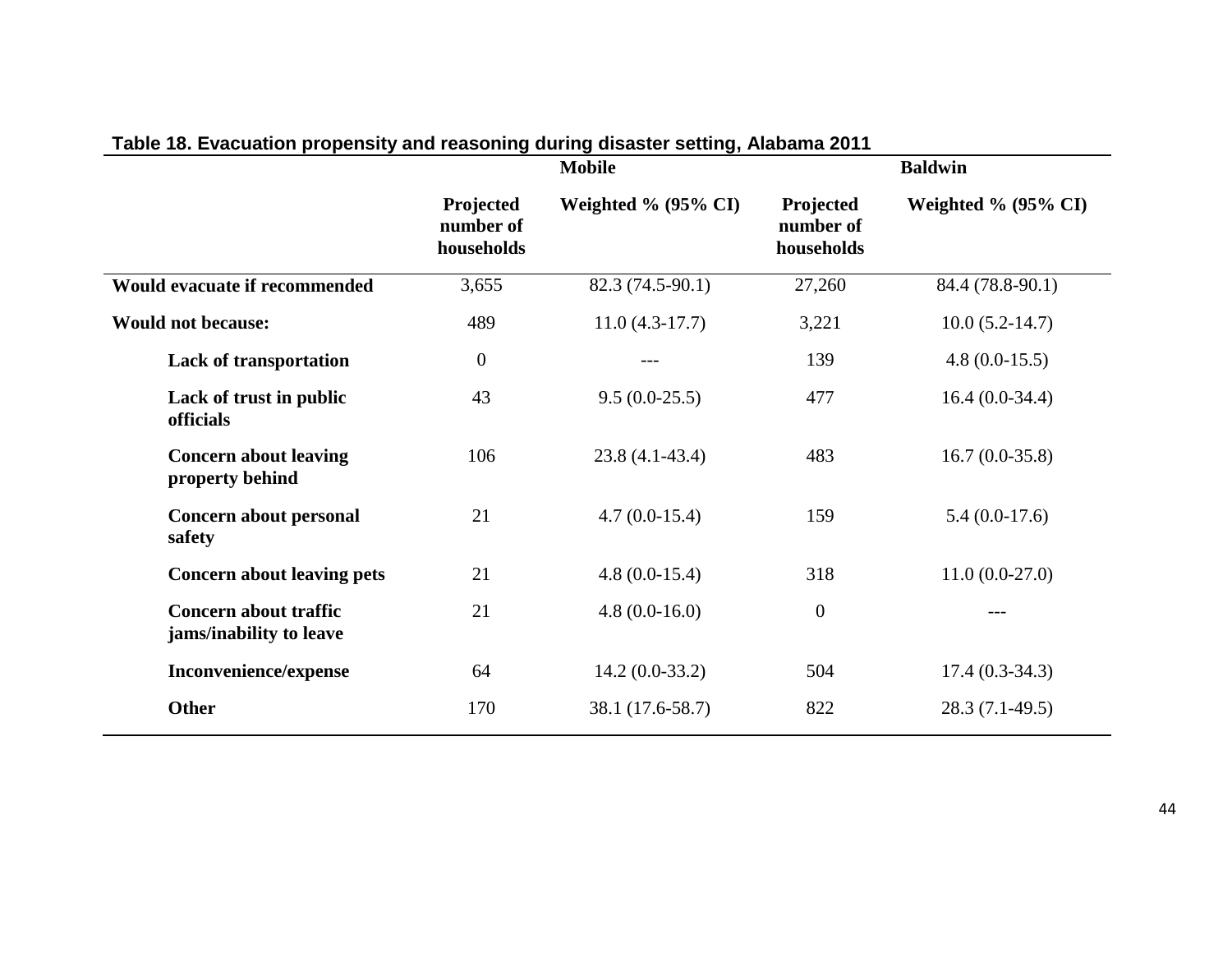| <b>County</b>                          |                                     | <b>Mobile</b>       | <b>Baldwin</b>                      |                                |  |
|----------------------------------------|-------------------------------------|---------------------|-------------------------------------|--------------------------------|--|
|                                        | Projected # of<br><b>Households</b> | Weighted % (95% CI) | Projected # of<br><b>Households</b> | Weighted % $(95\% \text{ CI})$ |  |
| Safer structure in area                | 276                                 | $6.3(1.6-10.9)$     | 2,691                               | $8.7(0.8-16.7)$                |  |
| <b>Friends/family members</b><br>homes | 3,009                               | 68.4 (56.2-80.6)    | 22,065                              | $71.6(62.0-81.3)$              |  |
| <b>Public disaster shelter</b>         | 85                                  | $2.0(0.0-3.9)$      | 643                                 | $2.1(0.1-4.1)$                 |  |
| Sleep in car or outdoors               | 106                                 | $2.4(0.0-5.0)$      | 159                                 | $0.5(0.0-1.6)$                 |  |
| Motel/hotel                            | 540                                 | $12.3(6.9-17.6)$    | 4149                                | $13.5(8.5-18.5)$               |  |
| <b>Would not leave</b>                 | 191                                 | $4.3(1.2 - 7.5)$    | 756                                 | $2.5(0.0-5.0)$                 |  |
| <b>Medical needs shelter</b>           | 43                                  | $1.0(0.0-2.9)$      | 159                                 | $0.5(0.0-1.6)$                 |  |
| Don't know/refused                     | 149                                 | $3.4(0.8-6.0)$      | 186                                 | $0.6(0.0-1.8)$                 |  |

**Table 19. Place where residents would seek shelter following evacuation for a disaster, Alabama 2011**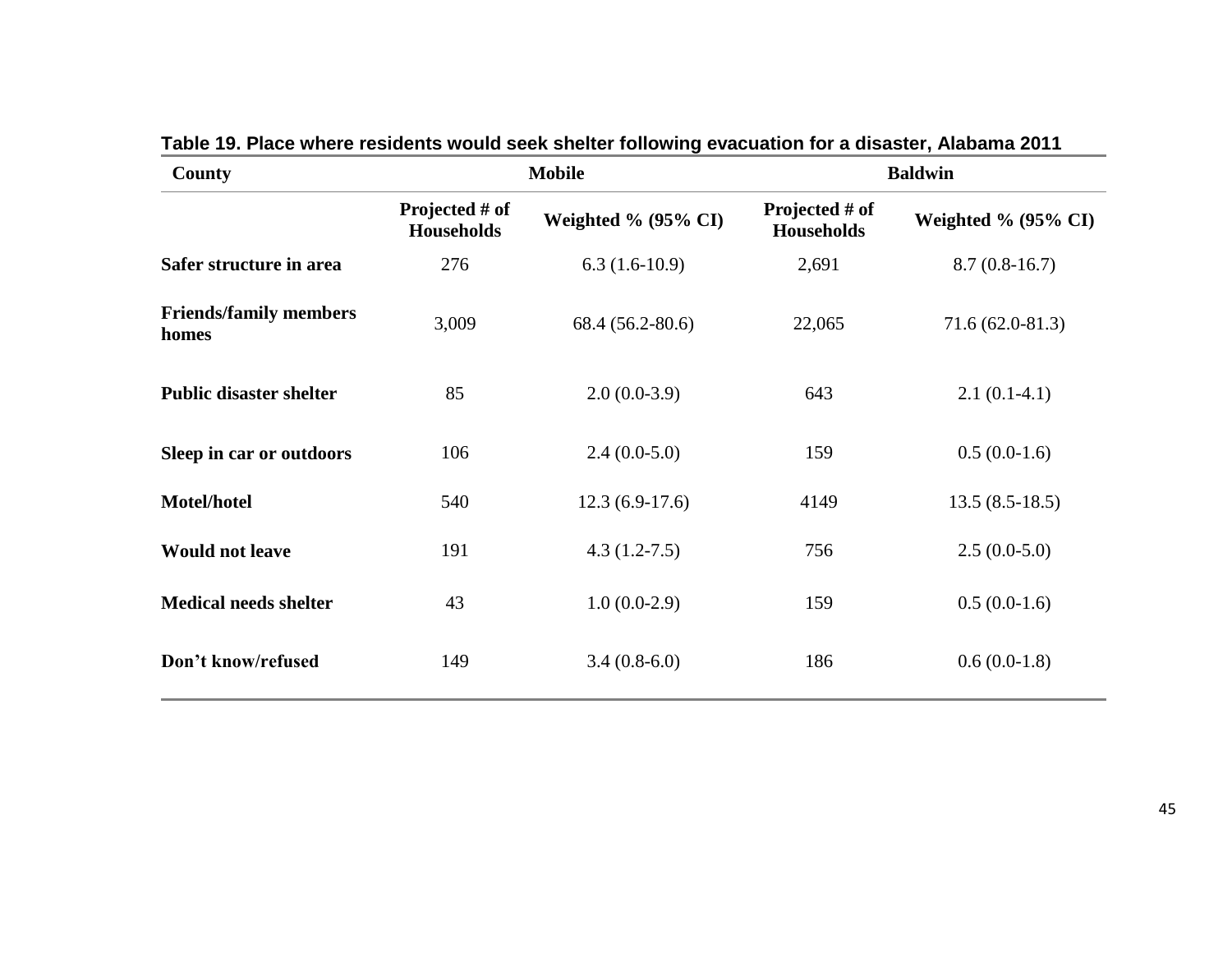| County                                       |                                     | <b>Mobile</b>       | <b>Baldwin</b>                      |                                |  |
|----------------------------------------------|-------------------------------------|---------------------|-------------------------------------|--------------------------------|--|
|                                              | Projected # of<br><b>Households</b> | Weighted % (95% CI) | Projected # of<br><b>Households</b> | Weighted % $(95\% \text{ CI})$ |  |
| Own pets                                     | 3,128                               | $70.1(63.8-76.5)$   | 20,514                              | $63.5(54.3-72.8)$              |  |
| Of those with pets                           |                                     |                     |                                     |                                |  |
| Take pets with them                          | 2703                                | 86.4 (80.6-92.2)    | 18,538                              | 91.1 (84.8-97.4)               |  |
| Find safe place for pets                     | 149                                 | $4.8(0.6-8.9)$      | 345                                 | $1.7(0.0-4.1)$                 |  |
| <b>Leave behind</b>                          | 170                                 | $5.4(1.8-9.0)$      | 1,173                               | $5.8(1.0-10.6)$                |  |
| <b>Would not evacuate</b>                    | 64                                  | $2.0(0.0-4.5)$      | 298                                 | $1.5(0.0-3.5)$                 |  |
| <b>Would not evacuate</b><br>because of pets | 21                                  | $0.7(0.0-2.1)$      | $\overline{0}$                      | 0.0                            |  |
| Don't know/refused                           | 21                                  | $0.7(0.0-2.1)$      | $\overline{0}$                      | 0.0                            |  |

## **Table 20. Responses to what residents would do with pets if they were asked to evacuate during a disaster**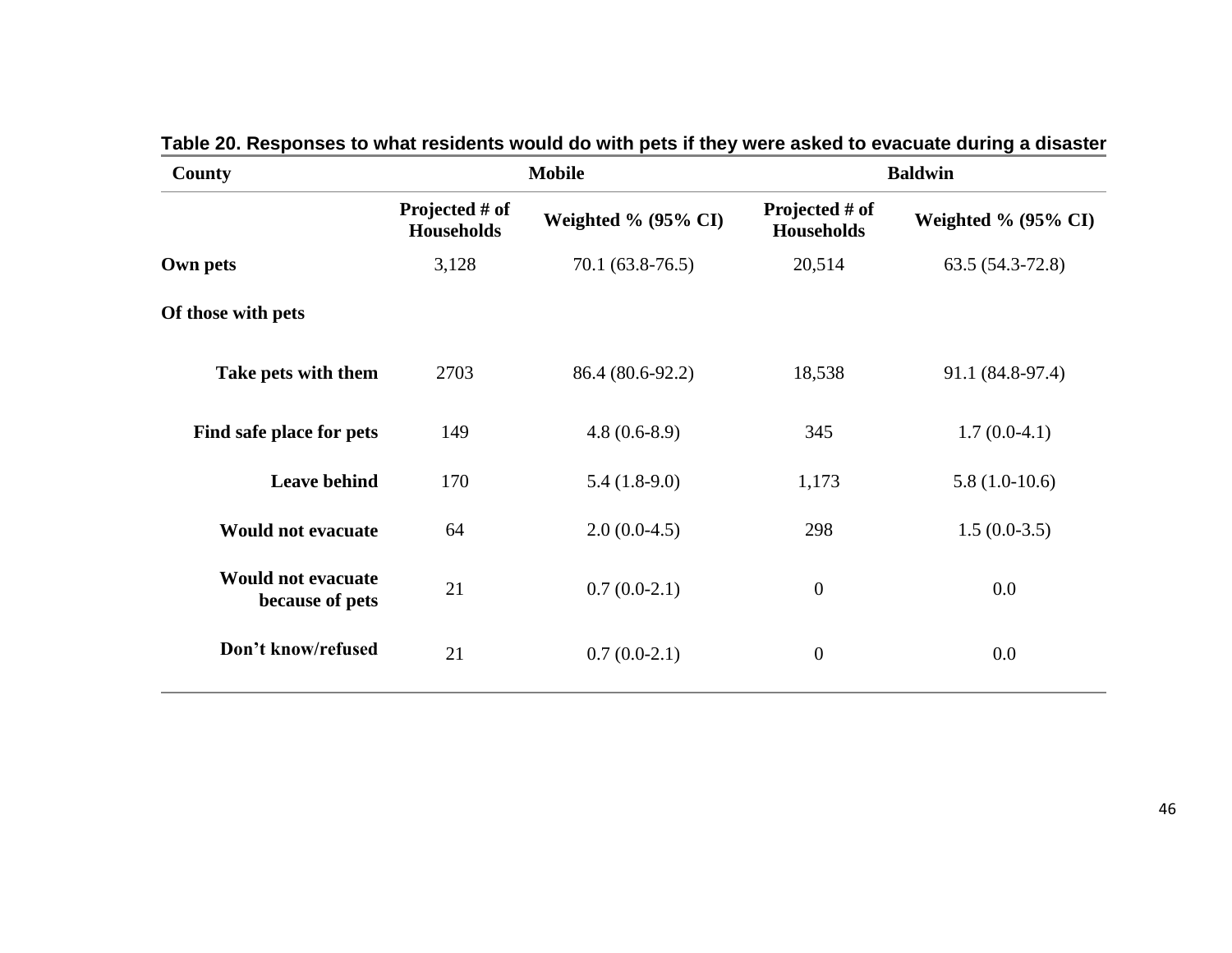## **Appendix A.**

## **Gulf Coast CASPER 2011 Questionnaire**

| To be completed by team BEFORE interview                |                                                                                                                               |  |  |  |  |
|---------------------------------------------------------|-------------------------------------------------------------------------------------------------------------------------------|--|--|--|--|
| Q1. Date (MM/DD/YY):                                    | Q2. Survey Number:                                                                                                            |  |  |  |  |
| <b>Q3.</b> Team Member Initials:                        | <b>Q4.</b> Team Number:                                                                                                       |  |  |  |  |
| Q5. County Name:<br><b>Q6.</b> Cluster Number:          |                                                                                                                               |  |  |  |  |
| <b>Demographic Questions</b>                            |                                                                                                                               |  |  |  |  |
| Q7. How many adults 18 or older live in your household? | Q8. How many people in your household are:                                                                                    |  |  |  |  |
|                                                         | __ ≤ 2      __3-5           6-9   __10-17       __18-25   __26-40<br>__41-65   __66-75    __>75    □  DK              Refused |  |  |  |  |

| Q9. In the past 30 days, have you or any household members experienced any of the following: (Please check all that apply.)                                                                           |                          |           |                                                                          |                 |           |
|-------------------------------------------------------------------------------------------------------------------------------------------------------------------------------------------------------|--------------------------|-----------|--------------------------------------------------------------------------|-----------------|-----------|
| Category                                                                                                                                                                                              | You                      | Household | <b>Symptoms</b>                                                          |                 |           |
|                                                                                                                                                                                                       |                          | member    |                                                                          |                 |           |
|                                                                                                                                                                                                       |                          |           |                                                                          |                 |           |
| A) Respiratory                                                                                                                                                                                        | $\Box$                   | $\Box$    | Sore throat                                                              | $\square$<br>DK | □ Refused |
| Conditions                                                                                                                                                                                            | □                        | □         | Nasal congestion                                                         |                 |           |
|                                                                                                                                                                                                       | П                        | $\Box$    | Sinus infection                                                          |                 |           |
|                                                                                                                                                                                                       | $\Box$                   | П         | Shortness of breath                                                      |                 |           |
|                                                                                                                                                                                                       | $\Box$                   | П         | Cough                                                                    |                 |           |
|                                                                                                                                                                                                       | □                        | □         | Wheezing                                                                 |                 |           |
|                                                                                                                                                                                                       | □                        | □         | Difficulty breathing                                                     |                 |           |
|                                                                                                                                                                                                       | □                        | $\Box$    | Worsening of existing asthma symptoms                                    |                 |           |
|                                                                                                                                                                                                       | П                        | $\Box$    | Worsening of existing chronic obstructive pulmonary disease or emphysema |                 |           |
|                                                                                                                                                                                                       | $\Box$                   | $\Box$    | None                                                                     |                 |           |
| B) Cardiovascular                                                                                                                                                                                     | $\Box$                   | $\Box$    | Chest pain                                                               | $\Box$ DK       | □ Refused |
| symptoms/conditions                                                                                                                                                                                   | □                        | $\Box$    | Irregular heart beat<br>□ None                                           |                 |           |
|                                                                                                                                                                                                       | $\Box$                   | □         | Worsening of existing high blood pressure                                |                 |           |
|                                                                                                                                                                                                       | $\Box$                   | □         | Worsening of any existing chronic cardiovascular disease                 |                 |           |
|                                                                                                                                                                                                       | $\Box$                   | □         | None                                                                     |                 |           |
| C) Other Presentations                                                                                                                                                                                | $\Box$                   | $\Box$    | Skin irritations including rash                                          | $\Box$ DK       | □ Refused |
|                                                                                                                                                                                                       | $\Box$                   | $\Box$    | Any eye conditions or irritations                                        |                 |           |
|                                                                                                                                                                                                       | $\Box$                   | □         | Nausea and/or vomiting                                                   |                 |           |
|                                                                                                                                                                                                       | $\Box$                   | □         | Diarrhea                                                                 |                 |           |
|                                                                                                                                                                                                       | $\Box$                   | $\Box$    | Headache                                                                 |                 |           |
|                                                                                                                                                                                                       | $\Box$                   | $\Box$    | Heat-related illness such as hyperthermia                                |                 |           |
|                                                                                                                                                                                                       | $\Box$                   | $\Box$    |                                                                          |                 |           |
|                                                                                                                                                                                                       | $\Box$<br>$\Box$<br>None |           |                                                                          |                 |           |
| Q10. Has anyone in                                                                                                                                                                                    | $\Box$                   | $\Box$    | Difficulty concentrating<br>$\Box$ DK                                    |                 | □ Refused |
| your household                                                                                                                                                                                        | $\Box$                   | $\Box$    | Trouble sleeping/nightmares                                              |                 |           |
| experienced any                                                                                                                                                                                       | $\Box$                   | $\Box$    | Loss of appetite                                                         |                 |           |
| Racing or pounding heartbeat<br>$\Box$<br>□<br>of the following in<br>Agitated behavior<br>□<br>□<br>the last 30 days?<br>Witnessed first-hand violent behavior or threats of violence<br>$\Box$<br>□ |                          |           |                                                                          |                 |           |
|                                                                                                                                                                                                       |                          |           |                                                                          |                 |           |
|                                                                                                                                                                                                       |                          |           |                                                                          |                 |           |
|                                                                                                                                                                                                       | □                        | □         | Thoughts or attempts to harm self                                        |                 |           |
|                                                                                                                                                                                                       | $\Box$                   | □         | Increased alcohol consumption                                            |                 |           |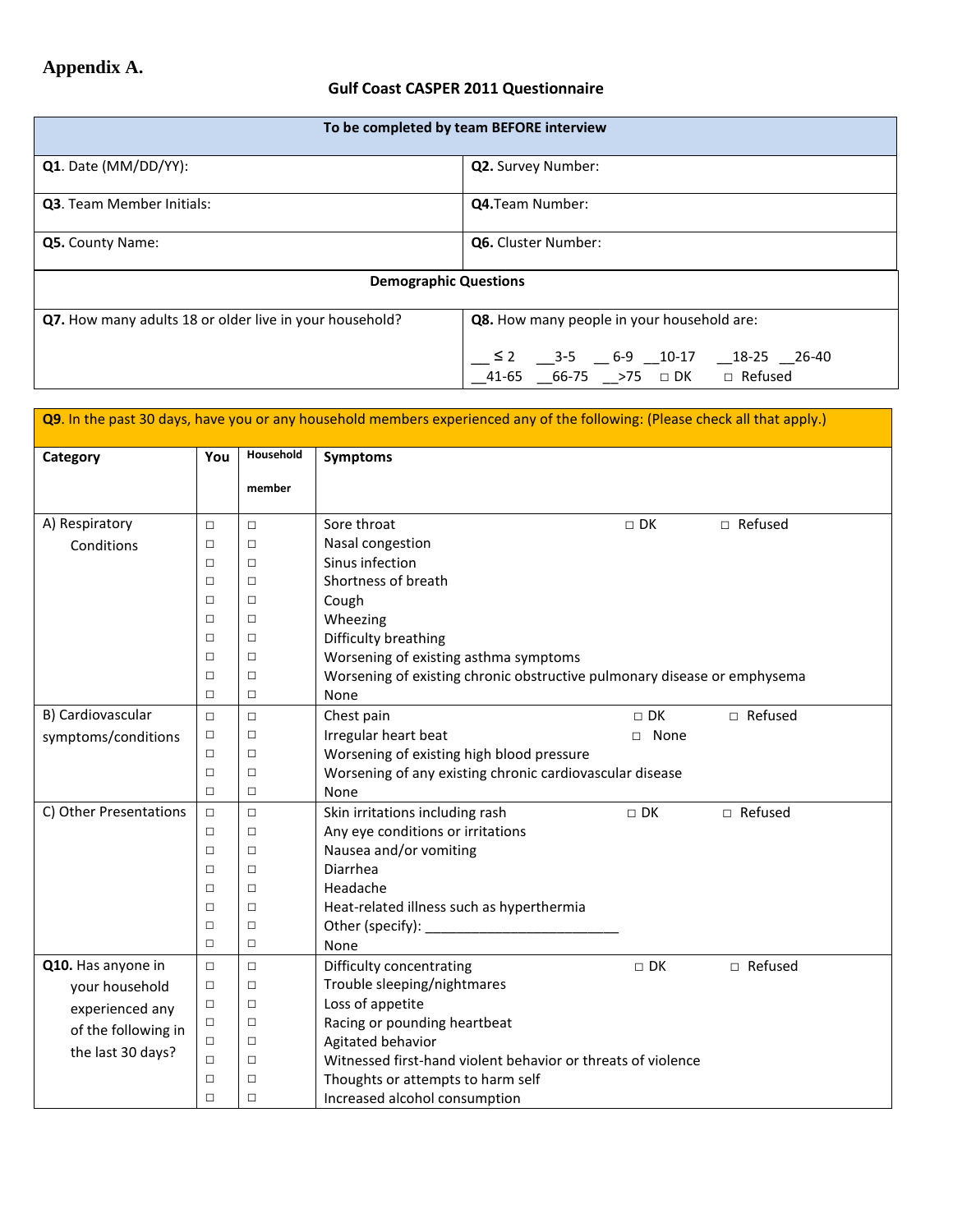|                                                                                                                                                                                                                                                                                                                                        |                                                                                                                                | □ | Increased drug use                          |  |  |  |
|----------------------------------------------------------------------------------------------------------------------------------------------------------------------------------------------------------------------------------------------------------------------------------------------------------------------------------------|--------------------------------------------------------------------------------------------------------------------------------|---|---------------------------------------------|--|--|--|
|                                                                                                                                                                                                                                                                                                                                        |                                                                                                                                |   | Other (specify)                             |  |  |  |
|                                                                                                                                                                                                                                                                                                                                        |                                                                                                                                |   | None                                        |  |  |  |
|                                                                                                                                                                                                                                                                                                                                        | Q11. Did you or any member of your household seek help for any of the above physical or mental health conditions at any of the |   |                                             |  |  |  |
| following? Please check all that apply: $\Box$ Community health center $\Box$ Mental health clinic                                                                                                                                                                                                                                     |                                                                                                                                |   |                                             |  |  |  |
| $\Box$ Family doctor $\Box$ ER<br>$\Box$ Social Services $\Box$ Urgent care center $\Box$ Free clinic<br>Other: when the control of the control of the control of the control of the control of the control of the control of the control of the control of the control of the control of the control of the control of the control of |                                                                                                                                |   |                                             |  |  |  |
| City:                                                                                                                                                                                                                                                                                                                                  |                                                                                                                                |   | □ No conditions □ DK □ Refused<br>$\Box$ No |  |  |  |
| <b>Q11a.</b> If no, Why not? $\Box$ have no physician $\Box$ have no insurance $\Box$ have no transportation $\Box$ symptoms not bad enough                                                                                                                                                                                            |                                                                                                                                |   |                                             |  |  |  |
| Other:                                                                                                                                                                                                                                                                                                                                 |                                                                                                                                |   |                                             |  |  |  |

| Now I am going to ask you questions about yourself only, not about other members in the household.                                  |                                                 |              |                             |  |  |  |
|-------------------------------------------------------------------------------------------------------------------------------------|-------------------------------------------------|--------------|-----------------------------|--|--|--|
| Q12. What is your age and sex?                                                                                                      | Q13. How long have you lived in this community? |              |                             |  |  |  |
| □Refused<br>$\Box$ Female<br>□ Refused<br>□ Male<br>Age:                                                                            |                                                 |              |                             |  |  |  |
| Q14. What is your race/ethnicity?                                                                                                   |                                                 |              |                             |  |  |  |
| $\Box$ White, Non-Hispanic $\Box$ Black, Non-Hispanic $\Box$ Hispanic $\Box$ Asian $\Box$ Other:                                    |                                                 |              | $\Box$ DK<br>$\Box$ Refused |  |  |  |
| Q15. Now thinking about your physical health, which includes physical illness and injury, for how many days during the past 30 days |                                                 |              |                             |  |  |  |
| was your physical health not good?                                                                                                  | Number:                                         | $\Box$ DK    | $\Box$ Refused              |  |  |  |
|                                                                                                                                     |                                                 |              |                             |  |  |  |
| Q16. Now thinking about your mental health, which includes stress, depression, and problems with emotions, for how many days        |                                                 |              |                             |  |  |  |
| during the past 30 days was your mental health not good?                                                                            | Number:                                         | $\square$ DK | $\Box$ Refused              |  |  |  |
|                                                                                                                                     |                                                 |              |                             |  |  |  |
| Q17. During the past 30 days, for about how many days did poor physical or mental health keep you from doing your usual activities, |                                                 |              |                             |  |  |  |
| such as self-care, work, or recreation?                                                                                             | Number:                                         | $\Box$ DK    | $\Box$ Refused              |  |  |  |
|                                                                                                                                     |                                                 |              |                             |  |  |  |
| Now, I am going to ask you some questions about your mood. When answering these questions, please think about how many              |                                                 |              |                             |  |  |  |
| days each of the following has occurred in the past 2 weeks.                                                                        |                                                 |              |                             |  |  |  |
| Q18. Over the last 2 weeks, how often have you had little interest or pleasure in doing things?                                     |                                                 |              |                             |  |  |  |
| $\Box$ Not at all<br>$\square$ Several days<br>$\Box$ More than half the days                                                       | $\Box$ Nearly every day                         | $\square$ DK | $\Box$ Refused              |  |  |  |
| Q19. Over the last 2 weeks, how often have you felt down, depressed or hopeless?                                                    |                                                 |              |                             |  |  |  |
| $\Box$ Not at all<br>$\square$ Several days<br>$\Box$ More than half the days                                                       | $\Box$ Nearly every day                         | $\square$ DK | □ Refused                   |  |  |  |
| Q20. Over the last 2 weeks, how often have you felt nervous, anxious, or on edge?                                                   |                                                 |              |                             |  |  |  |
| $\Box$ Not at all<br>$\square$ Several days<br>$\Box$ More than half the days                                                       | $\Box$ Nearly every day                         | $\square$ DK | $\Box$ Refused              |  |  |  |
| Q21. Over the last 2 weeks, how often have you been unable to stop or control worrying?                                             |                                                 |              |                             |  |  |  |
| $\Box$ Not at all<br>$\square$ Several days<br>$\Box$ More than half the days                                                       | $\Box$ Nearly every day                         | $\square$    | □ Refused                   |  |  |  |
| Q22. How often in the past 12 months would you say you were worried or stressed about having enough money to pay your               |                                                 |              |                             |  |  |  |
| rent/mortgage? Would you say you were worried or stressed---                                                                        |                                                 |              |                             |  |  |  |
| □ Sometimes                                                                                                                         |                                                 | $\Box$ DK    | □ Refused                   |  |  |  |
| $\Box$ Always<br>□ Usually<br>$\Box$ Rarely<br>$\Box$ Never                                                                         |                                                 |              |                             |  |  |  |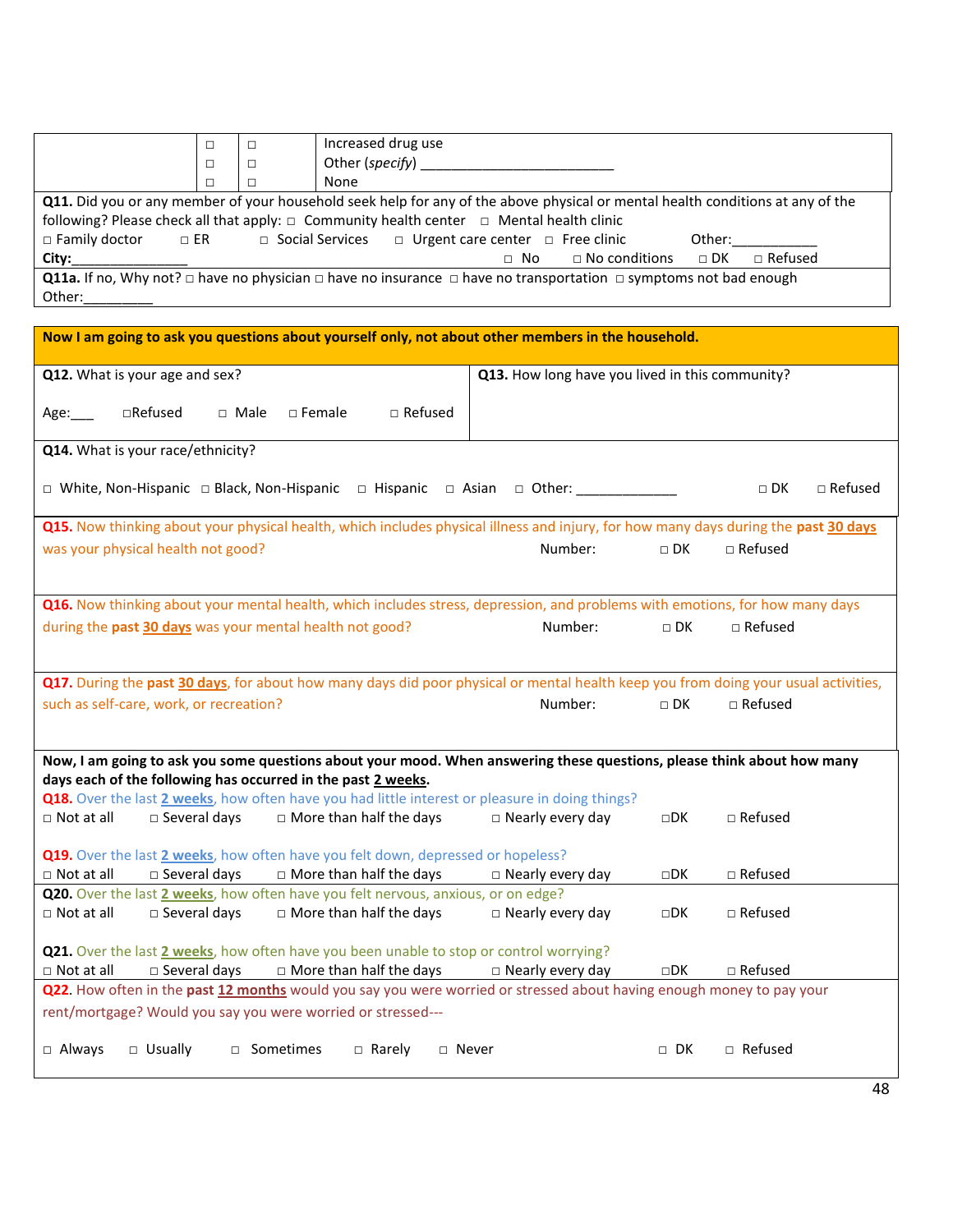**Q23**. How often in the **past 12 months** would you say you were worried or stressed about having enough money to buy nutritious meals? Would you say you were worried or stressed---

| □ Always □ Usually □ Sometimes □ Rarely □ Never                            | □ Refused<br>$\Box$ DK                                                                                                                                                                                                                                                        |  |  |  |  |
|----------------------------------------------------------------------------|-------------------------------------------------------------------------------------------------------------------------------------------------------------------------------------------------------------------------------------------------------------------------------|--|--|--|--|
| Q24. What is your estimated annual household income in 2010?               |                                                                                                                                                                                                                                                                               |  |  |  |  |
| □ 0-<\$15,000<br>$\Box$ \$15,000-<\$20,000                                 | $\Box$ \$20,000-<\$25,000<br>$\Box$ \$25,000-<\$35,000                                                                                                                                                                                                                        |  |  |  |  |
| $\Box$ \$35,000-<\$50,000 $\Box$ \$50,000-<\$75,000                        | □ Unknown/refused<br>□ >\$75,000                                                                                                                                                                                                                                              |  |  |  |  |
| Q25. How did the oil spill affect your household income?                   |                                                                                                                                                                                                                                                                               |  |  |  |  |
| $\Box$ Decreased $\Box$ Increased $\Box$ No Change $\Box$ DK               | □ Refused □ Other (please specify): _______________                                                                                                                                                                                                                           |  |  |  |  |
| Q25a. What is your current employment status?                              |                                                                                                                                                                                                                                                                               |  |  |  |  |
| $\Box$ Under-employed $\Box$ Unemployed by choice<br>$\Box$ Employed       | □ Unemployed, seeking work  DK □ Refused                                                                                                                                                                                                                                      |  |  |  |  |
| Q26. In the past 30 days, have any of the children in your                 | Q27. Have other household members changed any of the                                                                                                                                                                                                                          |  |  |  |  |
| household experienced an increase in any of the following                  | following activities at the coast since the oil spill?                                                                                                                                                                                                                        |  |  |  |  |
| difficulties?                                                              | $\Box$ Refused                                                                                                                                                                                                                                                                |  |  |  |  |
| Please check all that apply: $\Box$ Been very sad or depressed             | Swimming: □ Increased □ Decreased □ DK                                                                                                                                                                                                                                        |  |  |  |  |
| □ Felt nervous or afraid<br>$\Box$ Problems sleeping                       | Time outdoors: □ Increased □ Decreased<br>$\Box$ DK                                                                                                                                                                                                                           |  |  |  |  |
| $\Box$ Problems getting along with other children                          | $\Box$ Increased $\Box$ Decreased $\Box$ DK<br>Boating: the control of the control of the control of the control of the control of the control of the control of the control of the control of the control of the control of the control of the control of the control of the |  |  |  |  |
|                                                                            | Local seafood consumption: □ Increased □ Decreased<br>$\Box$ DK                                                                                                                                                                                                               |  |  |  |  |
| $\Box$ No children $\Box$ DK<br>$\Box$ Refused<br>$\Box$ No                |                                                                                                                                                                                                                                                                               |  |  |  |  |
| Q28. Have you been exposed to oil in any of the following ways:            | Q29. Have other household members been exposed to oil in any                                                                                                                                                                                                                  |  |  |  |  |
| $\Box$ No<br>$\Box$ Refused<br>□ Yes<br>$\Box$ DK                          | of the following ways:                                                                                                                                                                                                                                                        |  |  |  |  |
| <i>if yes:</i> $\Box$ Skin $\Box$ Inhalation $\Box$ Ingestion $\Box$ Other | $\Box$ Refused<br>$\Box$ Yes<br>$\Box$ No<br>$\sqcap$ DK                                                                                                                                                                                                                      |  |  |  |  |
|                                                                            | <i>if yes:</i> $\Box$ Skin $\Box$ Inhalation $\Box$ Ingestion $\Box$ Other                                                                                                                                                                                                    |  |  |  |  |
| Q30. Did you work on any of the cleanup activities of the oil spill?       | Q31. Did other household members work on any of the cleanup                                                                                                                                                                                                                   |  |  |  |  |
| $\Box$ DK $\Box$ Refused<br>$\Box$ No<br>□ Yes                             | activities of the oil spill?<br>How many?<br>$\Box$ Yes                                                                                                                                                                                                                       |  |  |  |  |
|                                                                            | $\Box$ DK $\Box$ Refused<br>$\Box$ No                                                                                                                                                                                                                                         |  |  |  |  |
| Q32. What is/are your main concern(s) at this time?                        |                                                                                                                                                                                                                                                                               |  |  |  |  |
|                                                                            |                                                                                                                                                                                                                                                                               |  |  |  |  |
|                                                                            |                                                                                                                                                                                                                                                                               |  |  |  |  |
|                                                                            |                                                                                                                                                                                                                                                                               |  |  |  |  |
|                                                                            | $\Box$ Refused<br>$\Box$ None<br>$\sqcap$ DK                                                                                                                                                                                                                                  |  |  |  |  |

**RED** – BRFSS QUESTION (Core, Healthy Days, Depression, Anxiety, Social Context)

**33.** What forms of communication do you currently have available to communicate with family/friends?

□ Regular home telephones (land lines) □ Cell phones □ Email □ Facebook/social media □ Two-way radios

□ Other: □ DK □ Refused

**34.** What would be your main method or way of getting information from authorities in a hurricane?

□ Television □ Radio □ Dial-up Internet □ Print media □ Neighbors □ High-speed internet □ Cell phones

□ Facebook/social media □ Other: \_\_\_\_\_\_\_\_\_\_\_\_\_\_ □ DK □ Refused